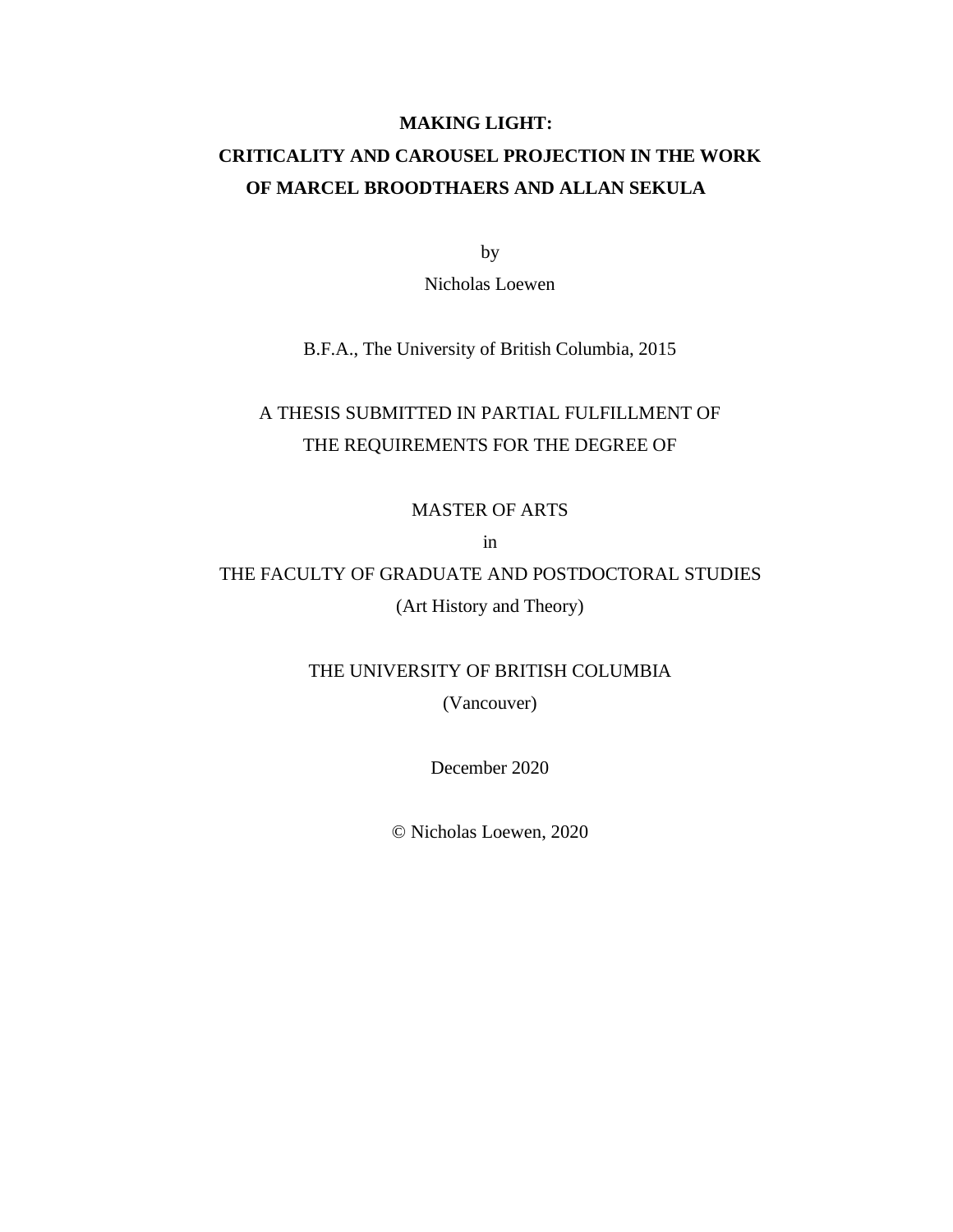The following individuals certify that they have read, and recommend to the Faculty of Graduate and Postdoctoral Studies for acceptance, the thesis entitled:

| Making Light: Criticality and Carousel Projection  |
|----------------------------------------------------|
| in the Work of Marcel Broodthaers and Allan Sekula |

| submitted by | Nicholas Loewen              | in partial fulfillment of the requirements for |
|--------------|------------------------------|------------------------------------------------|
|              | the degree of Master of Arts |                                                |
| in           | Art History and Theory       |                                                |

Examining Committee:

Dr. T'ai Smith, Art History, Visual Art & Theory, UBC

**Supervisor** 

Dr. Catherine M. Soussloff, Art History, Visual Art & Theory, UBC

Supervisory Committee Member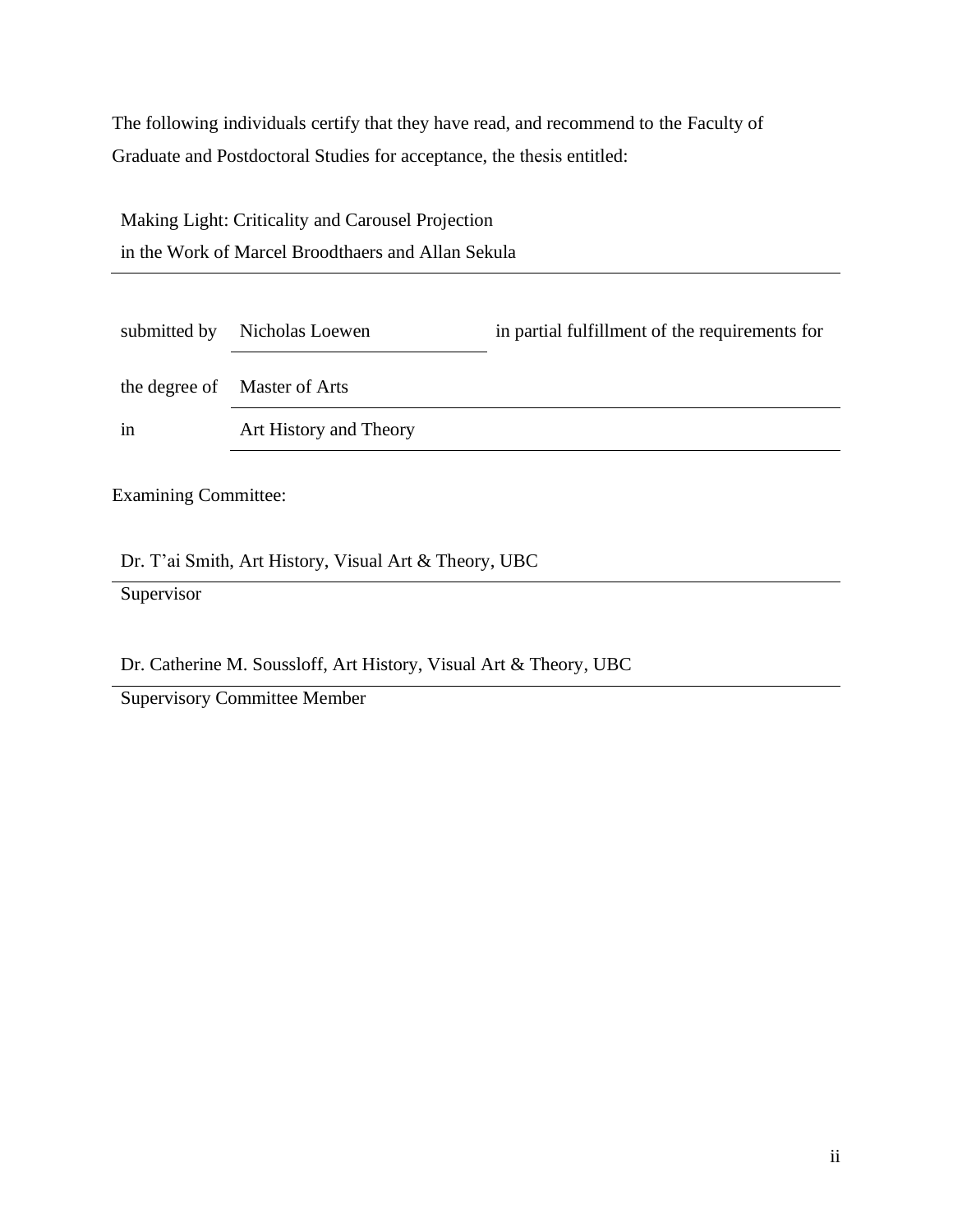## **Abstract**

The invention of the Carousel slide projector made it possible for artists to create looping slide sequences for continuous display in contemporary art galleries. Slide projection already had a strong association with institutional and educational use, however, and a growing association with corporate marketing. How could artists use slide projection without having their work coloured by the medium's existing connotations?

This thesis discusses two early slide sequences that demonstrate a proactive approach to this problem. Marcel Broodthaers' *Bateau Tableau* (1973) critiques art history's role as institutional gatekeeper and interpreter. In an absurd recreation of an art historical slide lecture, a single painting is repeatedly re-photographed until it is utterly defamiliarized, reduced to its basic materiality, refusing any art historical "reading" of the painting. Allan Sekula's *Untitled Slide Sequence* (1972) recreates the set-up of the film *Workers Leaving the Lumière Factory*, but replaces the Lumière factory with an aerospace plant where workers manufacture fighterbombers, transforming the industrial optimism of the original film into a condemnation of the military-industrial complex.

These works show how artists turned the slide projector's institutional and corporate connotations to their own ends. They also show that the projection apparatus itself can help to support this kind of critical project. The intermittent interruption caused by the projector's automatic advance, in particular, draws attention to the mediating presence of the apparatus in a way that allows artists to comment on the technology itself, and to critique the way that the device's connotations influence viewers' perception of the images that it reproduces. A discursive assessment of slide projection's historical relationship to other technological media, especially film projection and digital slide software like PowerPoint, shows that analogue slide projection is particularly well suited as a platform for this type of critical artistic commentary. The early history of slide projection is thus of ongoing relevance: as "new media" become increasingly important in contemporary art, artists continue to grapple with the challenge of using technologies with pre-existing institutional or commercial associations—making it important to understand the strategies that artists have used to navigate this challenge in the past.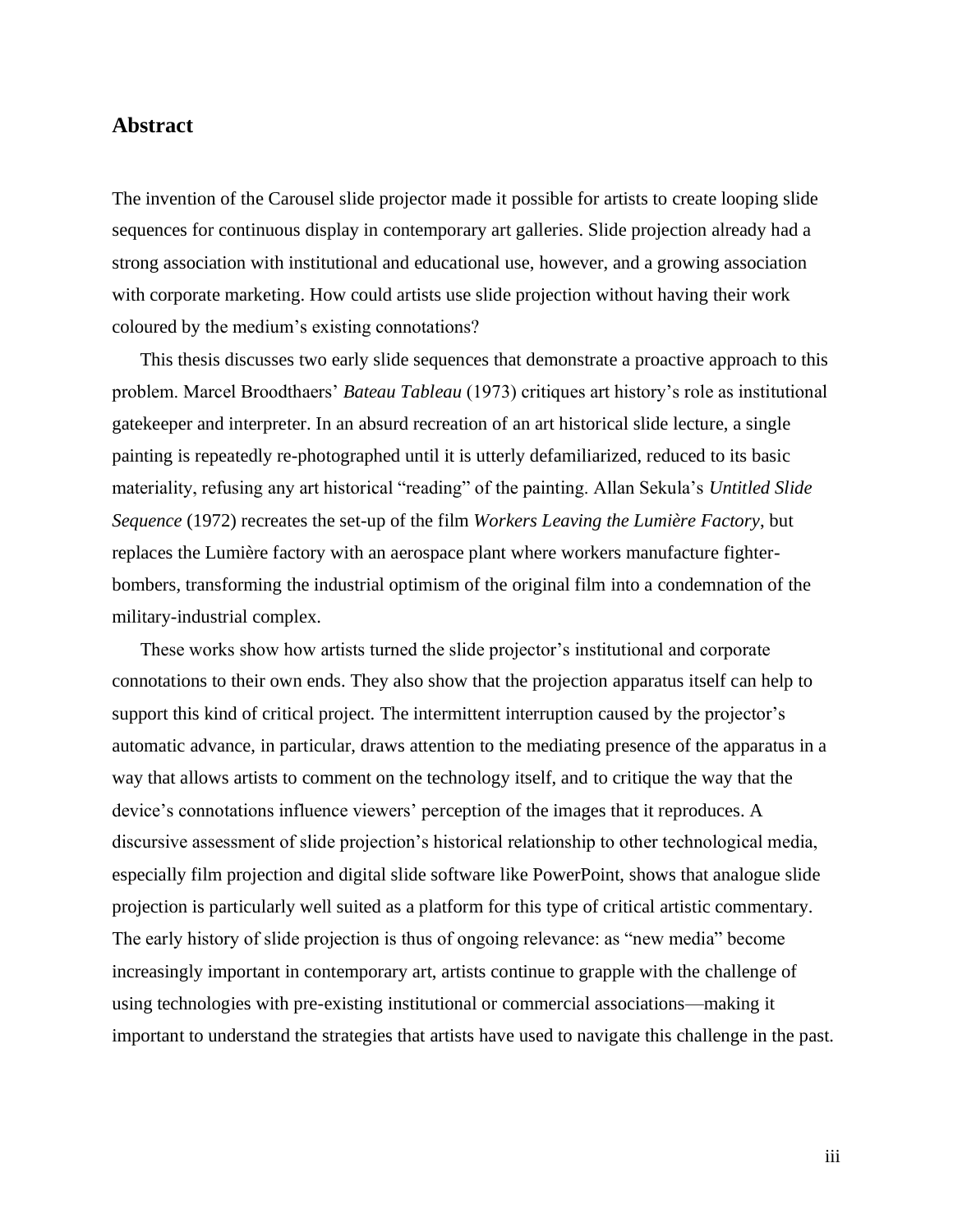## **Lay Summary**

In the 1960s, artists began making looping slideshows to display as gallery artworks. But how could they use slide projection without having their work coloured by the medium's existing associations with institutional and commercial communication? Two early artists' slideshows demonstrate a proactive approach to this problem: Marcel Broodthaers' *Bateau Tableau* (1973) uses slide projection to critique art history, while Allan Sekula's *Untitled Slide Sequence* (1972) uses slide projection to critique the military-industrial complex. Through their critiques, these artists distance their use of slide projection from the typical institutional or commercial use of the medium. Comparing slide with film projection or PowerPoint shows that both the historical context and the mechanism of slide projection help to make this possible. This comparison helps to make sense of artwork made after the heyday of the slide projector too, as artists continue to face similar challenges when working with other technological mediums.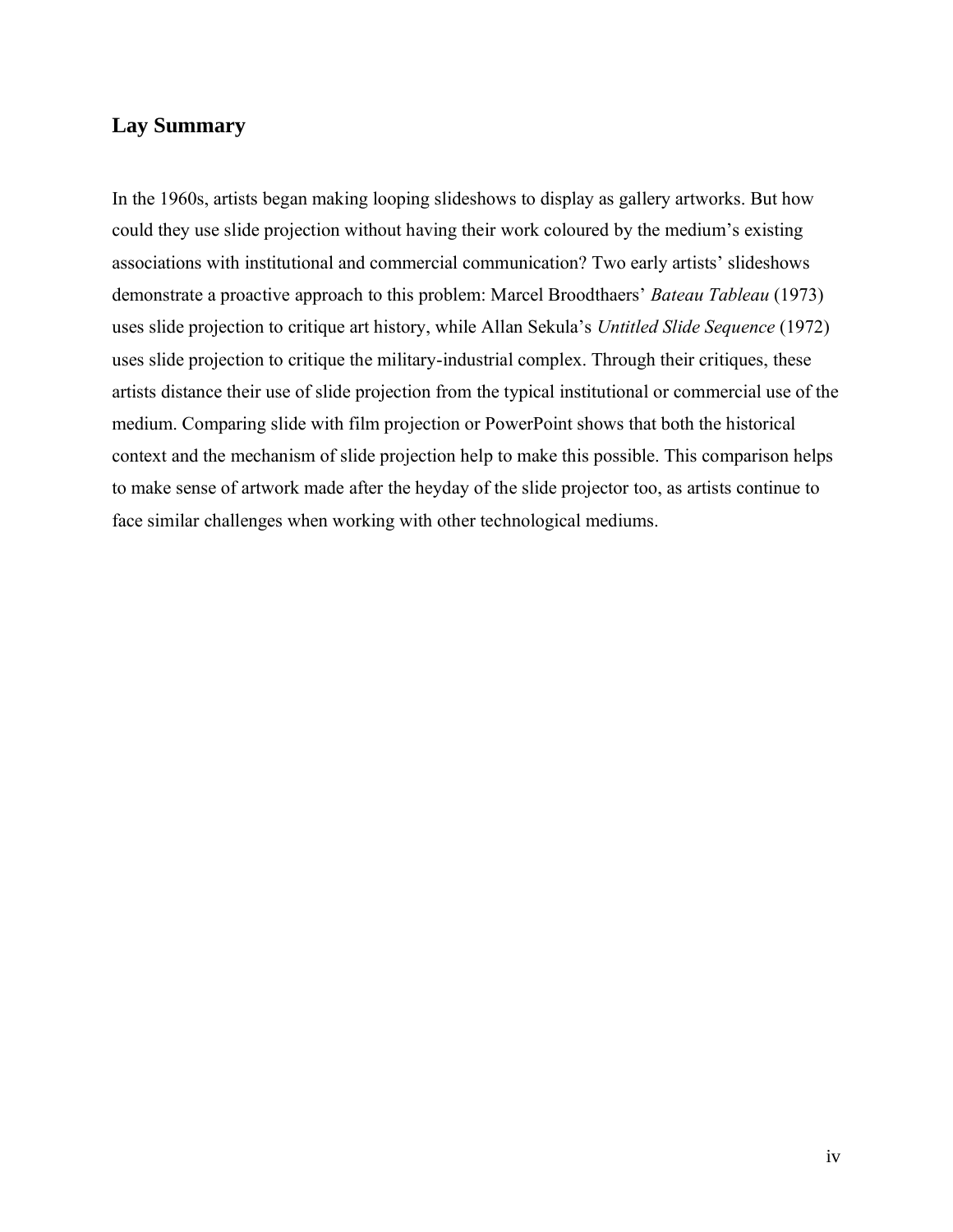# **Preface**

This thesis is the original, unpublished, and independent work of the author, Nicholas Loewen.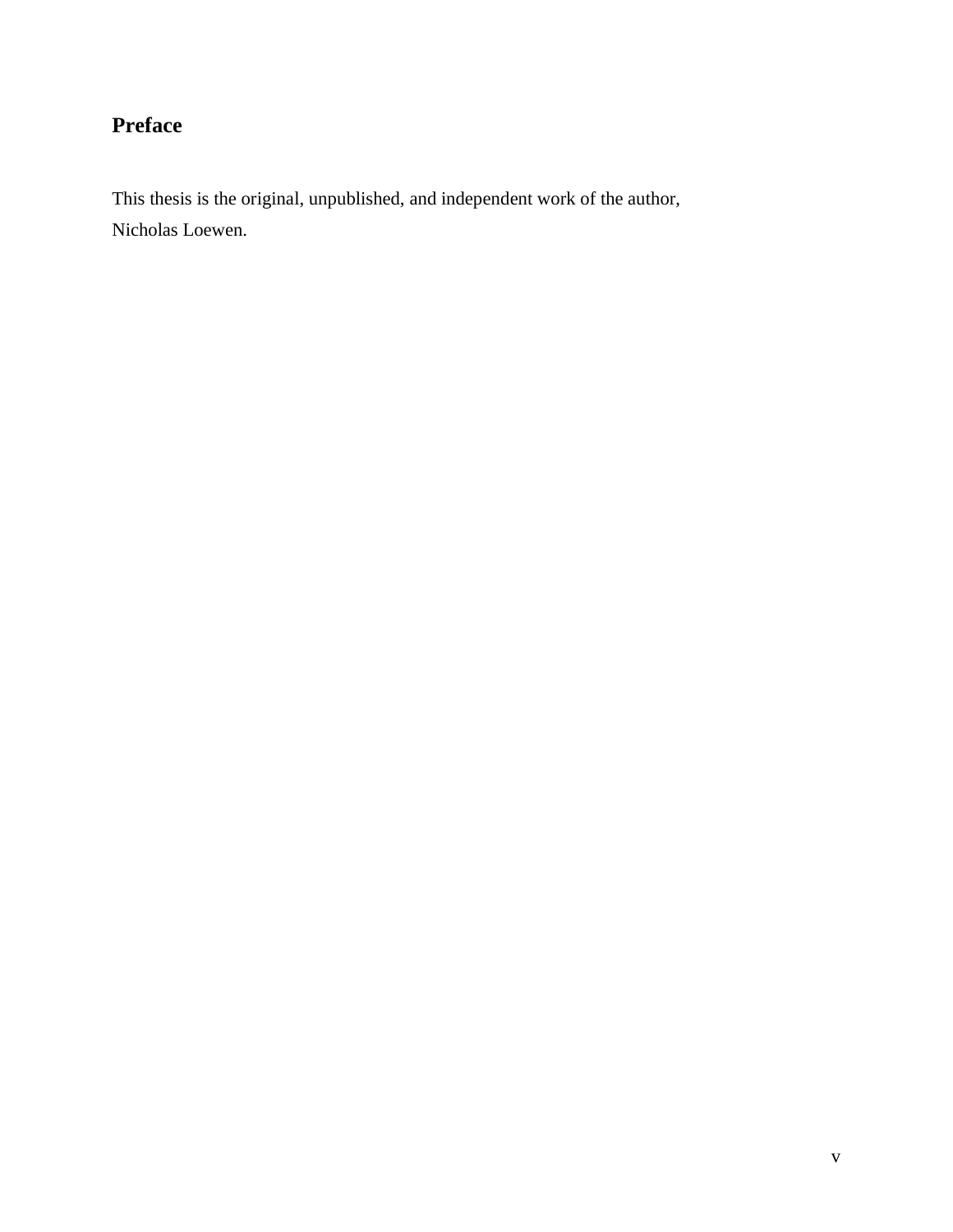# **Table of Contents**

| 1.1 |  |
|-----|--|
|     |  |
| 2.1 |  |
| 2.2 |  |
| 2.3 |  |
|     |  |
|     |  |
| 4.1 |  |
| 4.2 |  |
| 4.3 |  |
|     |  |
| 5.1 |  |
| 5.2 |  |
| 5.3 |  |
|     |  |
| 6.1 |  |
| 6.2 |  |
|     |  |
|     |  |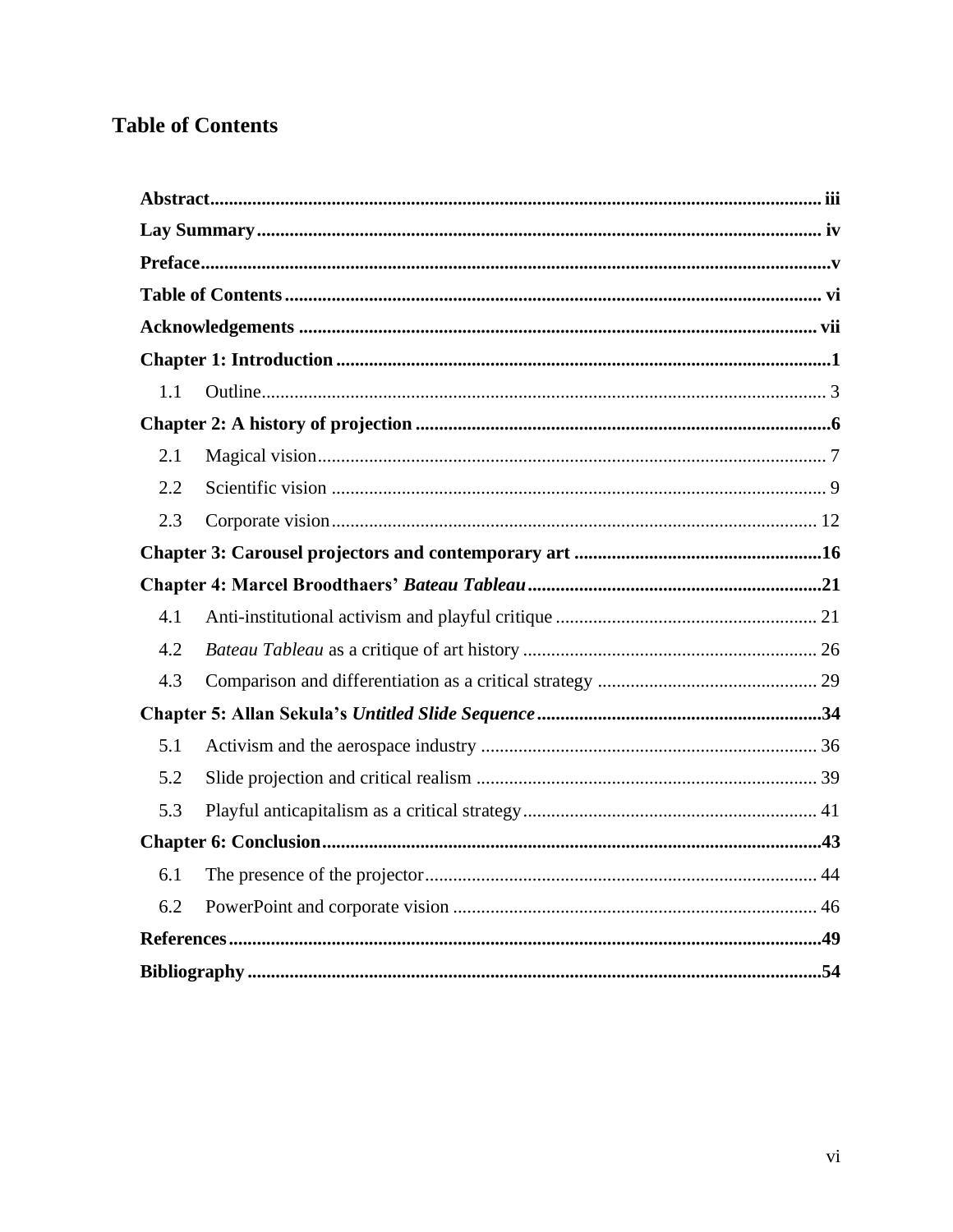## **Acknowledgements**

I am grateful to all of the faculty, staff, and students who have made UBC a welcoming and spirited academic home. In particular, I thank Dr. T'ai Smith and Dr. Catherine M. Soussloff for their insightful and supportive guidance.

I also owe my thanks to Dr. Jillian Lerner for the inspiring course on the history of photography in which I first began to write about projection, and to Jessica Law, who encouraged me as I developed this work into a fully-fledged research project. I am likewise grateful to Gabrielle Moser for her helpful correspondence early in the course of this work. I thank Michael Mao and Jane Young for their knowledge and assistance in the old AHVA Slide Library (now the Visual Resources Centre), and I thank Richard Prince for his encouragement and his gift of projection equipment.

Many classmates and friends have been generous with their time and insight, in discussions in seminar rooms, coffee shops, and on long bus rides. To Anton, Erika, Ilaria, Josephine, Marcus, Matthew, Megan, Michael, Simranpreet, Zoya, and everyone else who has spared me their time and shared their knowledge—thank you.

Above all, I am thankful for the endless love and support offered by my family. I am grateful to my parents for putting up with the accumulation of slides, projectors, and folding screens in their home, and to my grandfather George Loewen for his substantial contribution to that accumulation. To my parents: your thoughtfulness and compassion keep me going. These are the qualities to which I aspire in my work as an academic, as in all areas of life. To my brother Jonathan, a great friend and role model: thank you for introducing me to contemporary art when I was a teenager, and for helping to set me on this path. And to my cousin Elizabeth: I am grateful for your curiosity, and for our many lively conversations, which have been a source of joy and encouragement.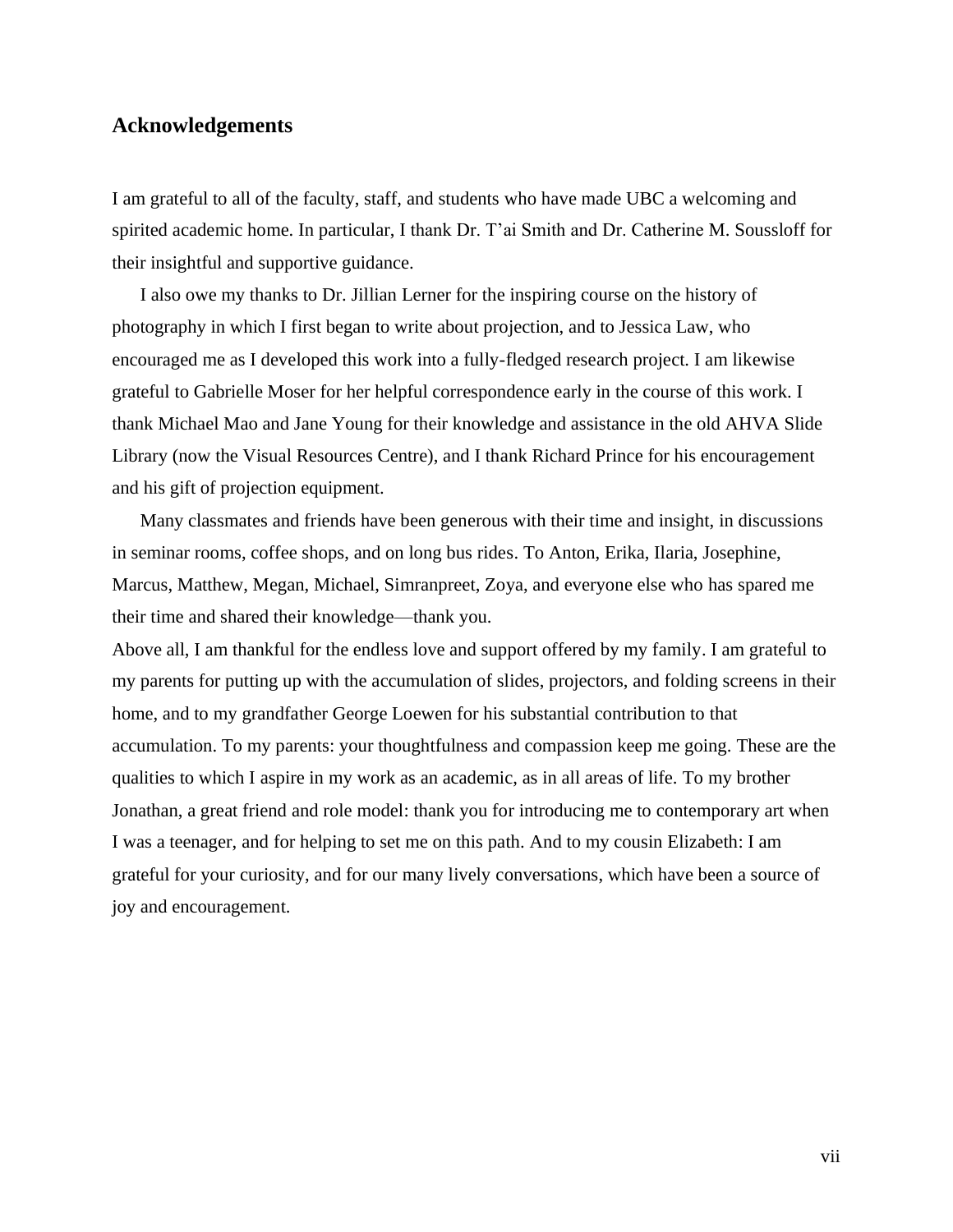## **Chapter 1: Introduction**

In the late 1960s, artists began creating slideshows—not to accompany lectures, but to install in the galleries as artworks. As they repeatedly hummed and clacked their way through image after image, these early artists' slide sequences demonstrated new artistic approaches to critical image-making.

Slide projection had a decades-long history in the hands of entertainers, art historians, teachers, and salespeople, but artists showed little interest in the medium until 1961, when Kodak's new Carousel projector made it possible to create slide sequences that would play automatically in an endless loop. If artists were latecomers to slide projection, however, how would they respond to the medium's pre-existing associations with institutional and commercial use? Many artists were invested in the anti-capitalist and anti-institutional politics of the late 1960s and early 1970s; how could they use slide projection to articulate a critique challenging those very systems with which it was already associated?

To answer these questions, I will discuss two slide sequences, one by the Belgian artist Marcel Broodthaers and one by the American Allan Sekula. Broodthaers' *Bateau Tableau* (1973) presents a playful critique of art history through an absurd recreation of a slide lecture. Sekula's *Untitled Slide Sequence* (1972) uses a series of candid portraits of aerospace workers to register a critique of the military-industrial complex, in a deadpan parody of the early film *Workers Leaving the Lumière Factory* by the Lumière brothers (1895). In answering these questions, I will show that these artists' adoption of the medium of slide projection comes at a time of significant transformation in contemporary art. The early 1970s saw a shift in both the mediums and the politics that contemporary artists took on, influenced by the anti-war movement in the United Sates and the upheaval and aftermath of May 1968 in Europe. As the austerity of Conceptual Art lost ground to more diverse multimedia exploration, contemporary art also became increasingly associated with anti-institutional and anti-capitalist activism.

Broodthaers and Sekula were both instrumental in this reimagining of contemporary artwork's role as a means of social criticism: Broodthaers helped to establish the movement that would become known as Institutional Critique, while Sekula pioneered a new Critical Realism. By studying their slide work, we can see how this new criticality was influenced both by the political events of the period as well as by the development and adoption of new mediums, like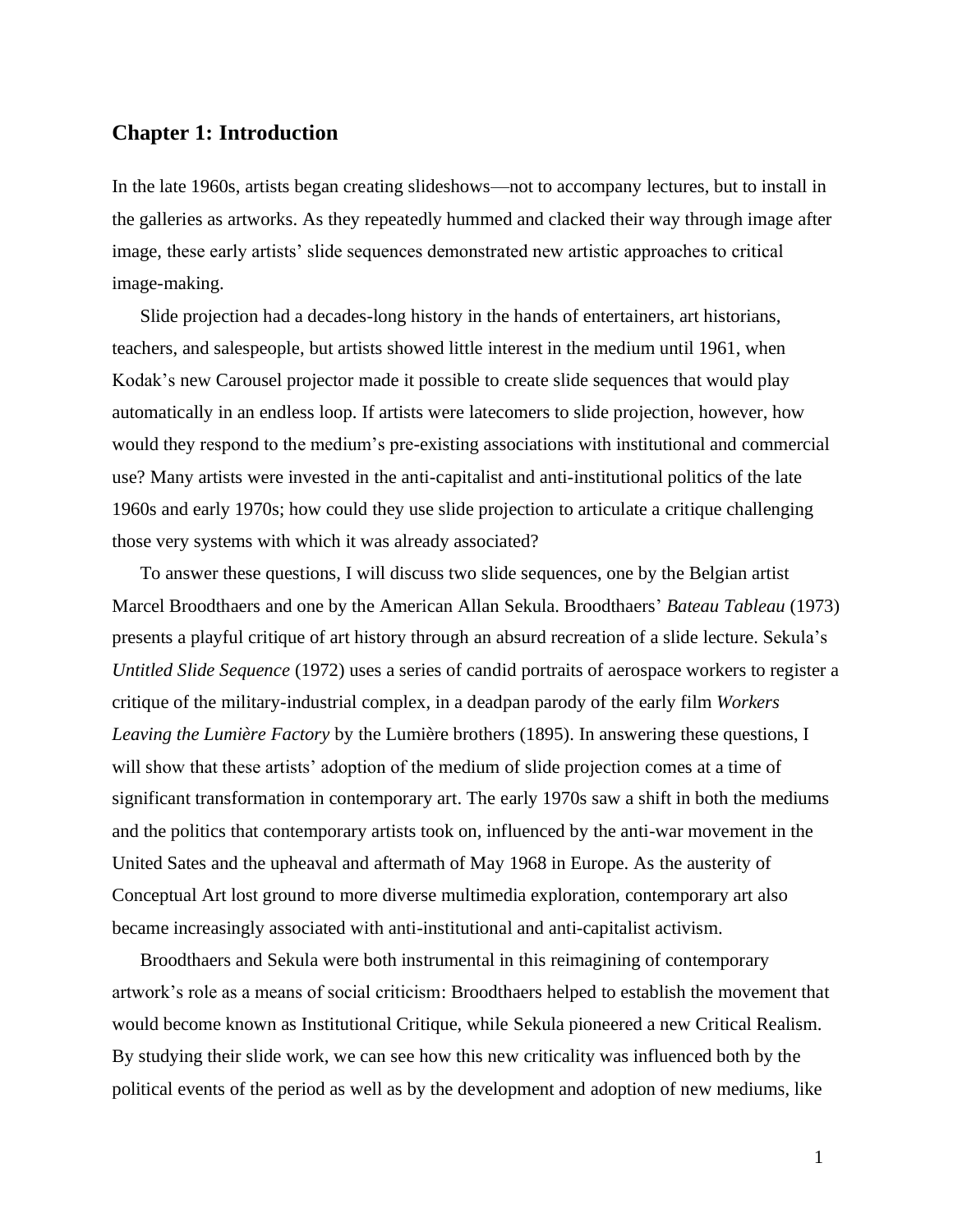the Carousel projector. The artistic adoption of slide projection coincided with the beginnings of video art, and with other technological experimentation that would set the stage for the subsequent development of "new media" art.<sup>1</sup> Many of these readymade technological tools came with pre-existing cultural associations (like slide projection's connection with the lecture hall and the corporate boardroom), associations to which artists would have to respond. This is true of today's "new media" as well, and so the strategies that artists developed to subvert or complicate the expectations surrounding slide projection are of contemporary relevance.

The artistic adoption of commodity technology can be seen as a continuation of the turn away from traditional mediums that helped to define the Conceptual Art of the 1960s. This turn away from traditional mediums did not mean that artists were no longer interested in the significance of medium or the process of mediation, however, and where other art historians have tended to see these early slide works as evidence of a move away from an artistic investment in the significance and specificity of medium, I will argue the opposite. Broodthaers' and Sekula's work demonstrates a keen attention to the way that an artwork's medium influences the perception of its content. While both artists use slide projection to reference other mediums (like painting or cinema), they do not erase the boundaries between mediums but rather draw the viewer's attention to the mediating function of the slide projector, making the apparatus itself a meaningful component of the artwork. By making careful use of the specific capabilities offered by the Carousel projector, and by responding to the apparatus's historical associations, Broodthaers and Sekula were able to transform the slide projector into a powerful support for

<sup>&</sup>lt;sup>1</sup> The development of video art has been more celebrated in art history than slide work has—but this focus on video can obscure the extent to which video developed alongside experimentation with other mediums, like slide projection, however, and how work in each medium influenced work in others. Allan Sekula and Martha Rosler, for example, worked closely throughout the 1970s, and during her 1973 *Garage Sale* Rosler exhibited "a slide show of a seemingly typical local white family, bought at a local estate sale, played continuously while an audiotape loop, offering a meditation on the role of commodities in suburban life" ("Meta-Monumental Garage Sale," MoMA, 2012, [https://www.moma.org/calendar/performance/1261\)](https://www.moma.org/calendar/performance/1261)—reflecting Sekula and Rosler's shared interest in domestic space and labour, and prefiguring some of the concerns addressed in Rosler's canonized video work, *Semiotics of the Kitchen* (1975). Slide projection features in later work by Rosler as well, such as *Martha Rosler Reads Vogue* (1982), a video that includes a taped slide sequence. This connection between slide projection and experimentation with other technological media can be seen in the work of a number of influential contemporary artists. Vito Acconci's *Pornography in the Classroom* (1975), for example, features a video, a film, and a slide sequence. Even more experimental is Gustav Metzger's *Liquid Crystal Environment* (1965), a set of heat-sensitive slides that change colour as they are projected. In this thesis I primarily connect early slide projection with later "new media" by addressing the ongoing conceptual relevance of the issues that artists like Sekula and Broodthaers addressed in their slide projections—but a more direct analysis of the lines of influence between early slide projection and contemporary "new media" would also be a valuable future research project.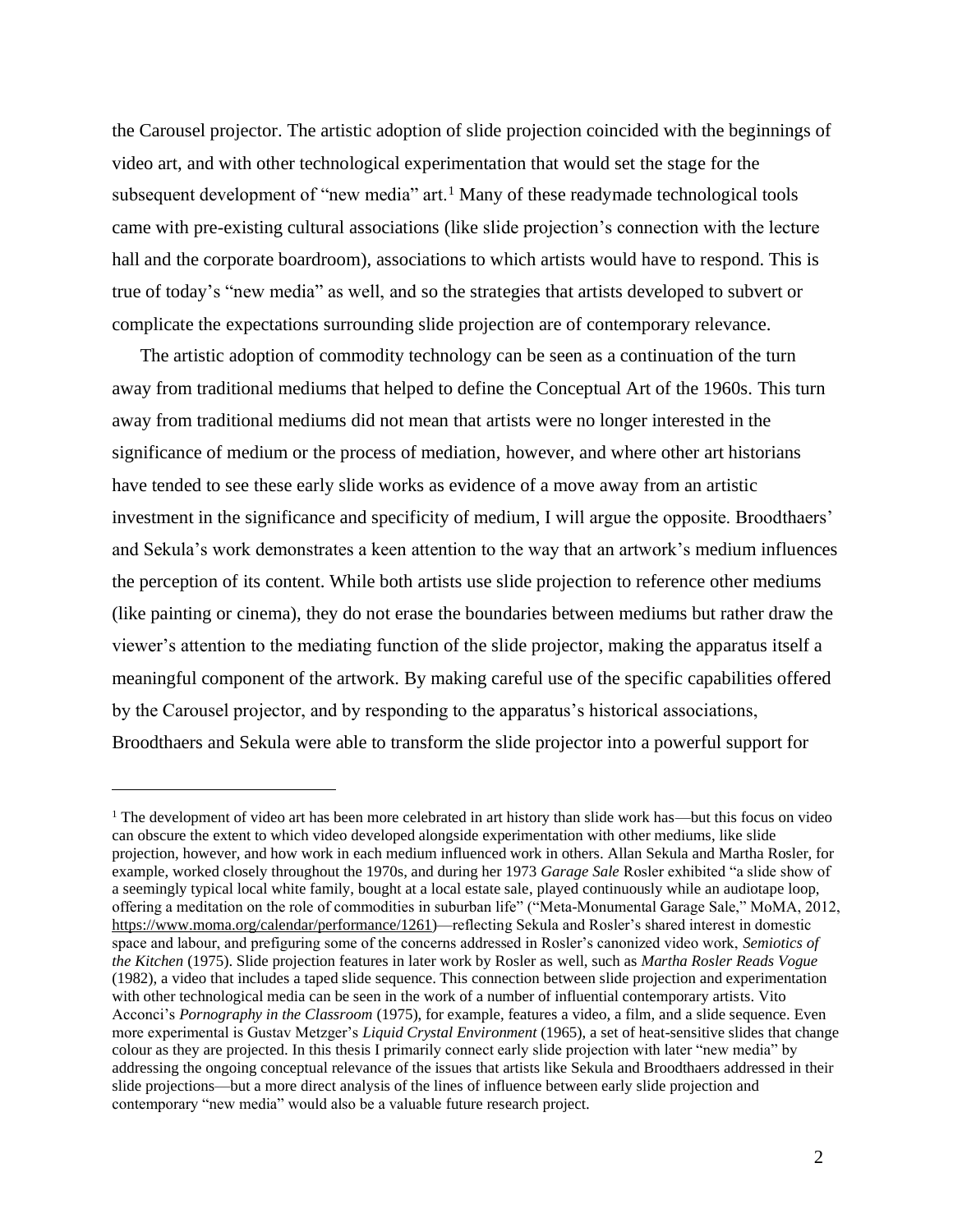their anti-institutional and anti-capitalist critiques. The playful articulation of this critique, moreover—the dry wit of Broodthaers' mock art historical slide lecture, and of Sekula's interpretation and recreation of the seminal Lumière film—demonstrates a resistance to the possibility of taking the slide projector seriously as an artistic medium, and to the potential codification of slide projection into an institutionalized form of artistic production.

As unassuming as they may seem, then, these slide projections are of substantial significance—not only because they helped to establish a critical approach to artmaking that is still influential in contemporary art, but also because they did so through a relatively early experimentation with a readymade technological medium, making them important as precursors to the "new media" work that has since become increasingly prevalent.

## **1.1 Outline**

There are three primary parts to this thesis. First, a social history that describes how slide projection was used before it became a medium for contemporary art (Chapter 2) and that accounts for the context which led artists to adopt the medium (Chapter 3). Second, an analysis of two early artists' slide sequences, focusing on the strategies that artists developed in response to the medium's institutional and corporate connotations (Chapters 4 and 5). And third, a conclusion (Chapter 6) that reflects on the more recent history of slide projection, both as an artistic medium and more broadly, noting the medium's continued use in contemporary art and the ongoing relevance of the artistic strategies developed in early slide sequences.

In Chapter 2, I outline a social and technical history of the medium of slide projection, showing how it came to be associated with educational and business use, before it was taken up by artists. Where most histories focus on projection's use within a single discipline, I emphasize the relationships between the different discourses which surround projection. In addition to accounting for projection's social history, I also articulate a new theory about the relationship between slide projection and motion picture projection, because understanding the difference between the experience of viewing a film and viewing a slide projection is key to recognizing how slide projection functions in contemporary art. Histories of art and film typically recognize that both cinema and modern slide projection have a common ancestor in the older form of the Magic Lantern show, but little has been written about the significance of the divergence of slide and film at the turn of the nineteenth century. To account for this moment of rupture, I argue that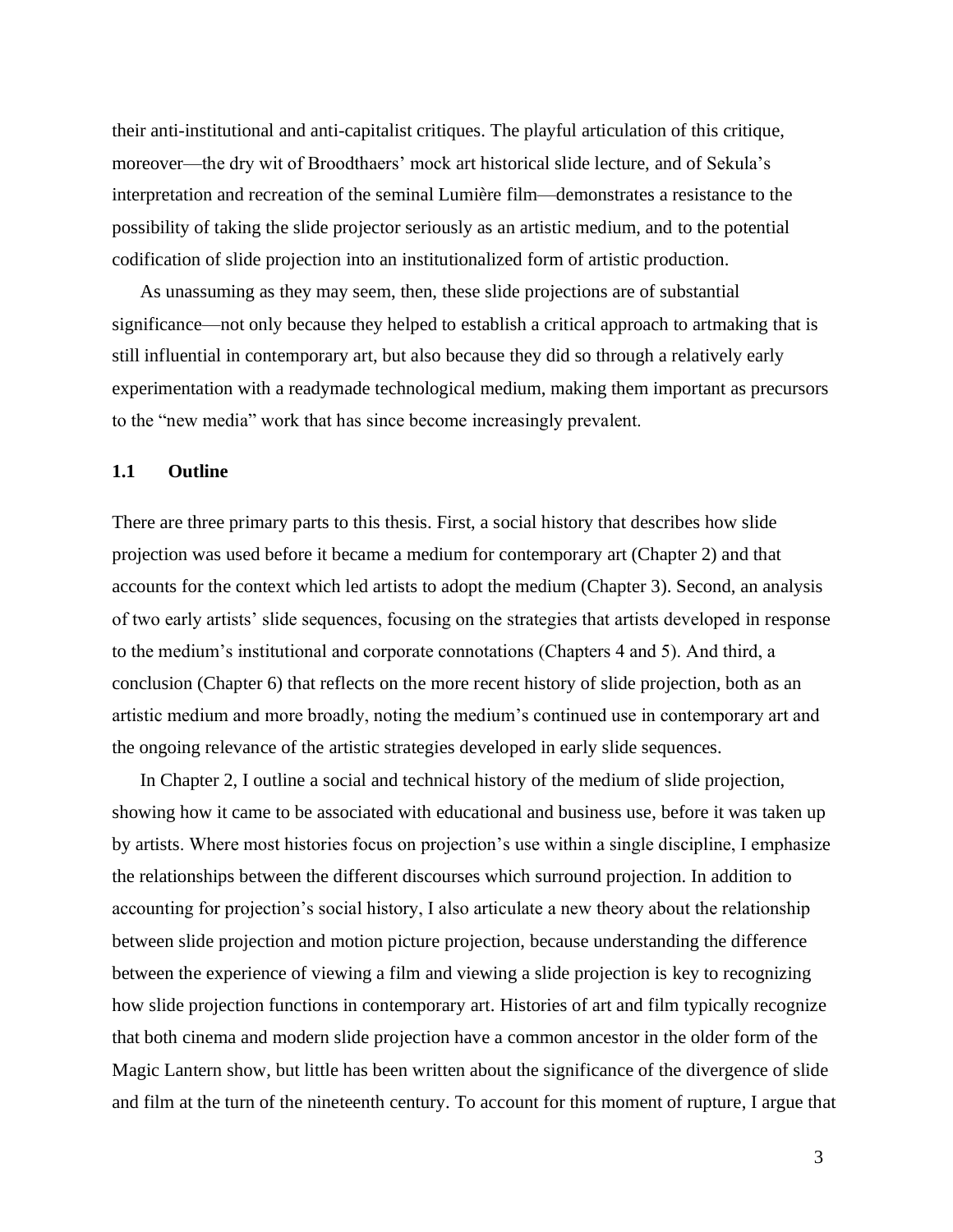cinema and slide projection grew apart as slide projection became associated with a developing discourse of scientific vision and optical objectivity, while cinema maintained projection's earlier association with theatricality and magic. Further, I argue that despite their formal similarities the two mediums have since developed along largely separate trajectories. I then address slide projection's development from a scientific or educational tool into a corporate one, a shift which is connected to the invention of the Carousel projector, and which thus helped to pave the way for the use of slide projection in contemporary art. In Chapter 3 I discuss the early history of slide projection in contemporary art, highlighting the importance of the Carousel projector and the influence of the radical politics of the late 1960s on the emergence of artistic slide projection. Drawing on Michel Foucault's essay on the "photogenic" projection-based painting practice of Gérard Fromanger, I suggest that as a novel artistic medium the Carousel projector provided artists with an opportunity to experiment with a form that was not yet limited by institutional pre-conceptions about how it should be used artistically—and that through careful handling of the medium, artists like Broodthaers and Sekula might be able to play with the medium while continuing to avoid the creation of those pre-conceptions.

In Chapter 4 I discuss *Bateau Tableau*, showing how Broodthaers used slide projection's association with art history to frame his critique of the discipline, and how certain innate characteristics of the projector make it especially well suited as a technical support for his criticism of the institutionalization of contemporary art. Noting the playful nature of Broodthaers' approach, I argue that this playfulness serves as a means of defending the freedom of experimentation and expression offered by the Carousel projector. Broodthaers positions himself as court jester—invested in the institution, but also intensely critical of it—and his satirical critique demonstrates a refusal to accept prescribed expectations of behavior or creativity, thus making his work difficult to integrate into a larger or more serious institutional project.

Allan Sekula observed a complementarity between his own Critical Realism and the form of Institutional Critique with which Broodthaers has come to be associated, saying that "one mode spirals outward, the other inward."<sup>2</sup> In Chapter 5, then, I follow the spiral in the opposite

<sup>2</sup> In Jan Baetens and Hilde Van Gelder, eds., *Critical Realism in Contemporary Art: Around Allan Sekula's Photography* (Leuven: Leuven University Press, 2006).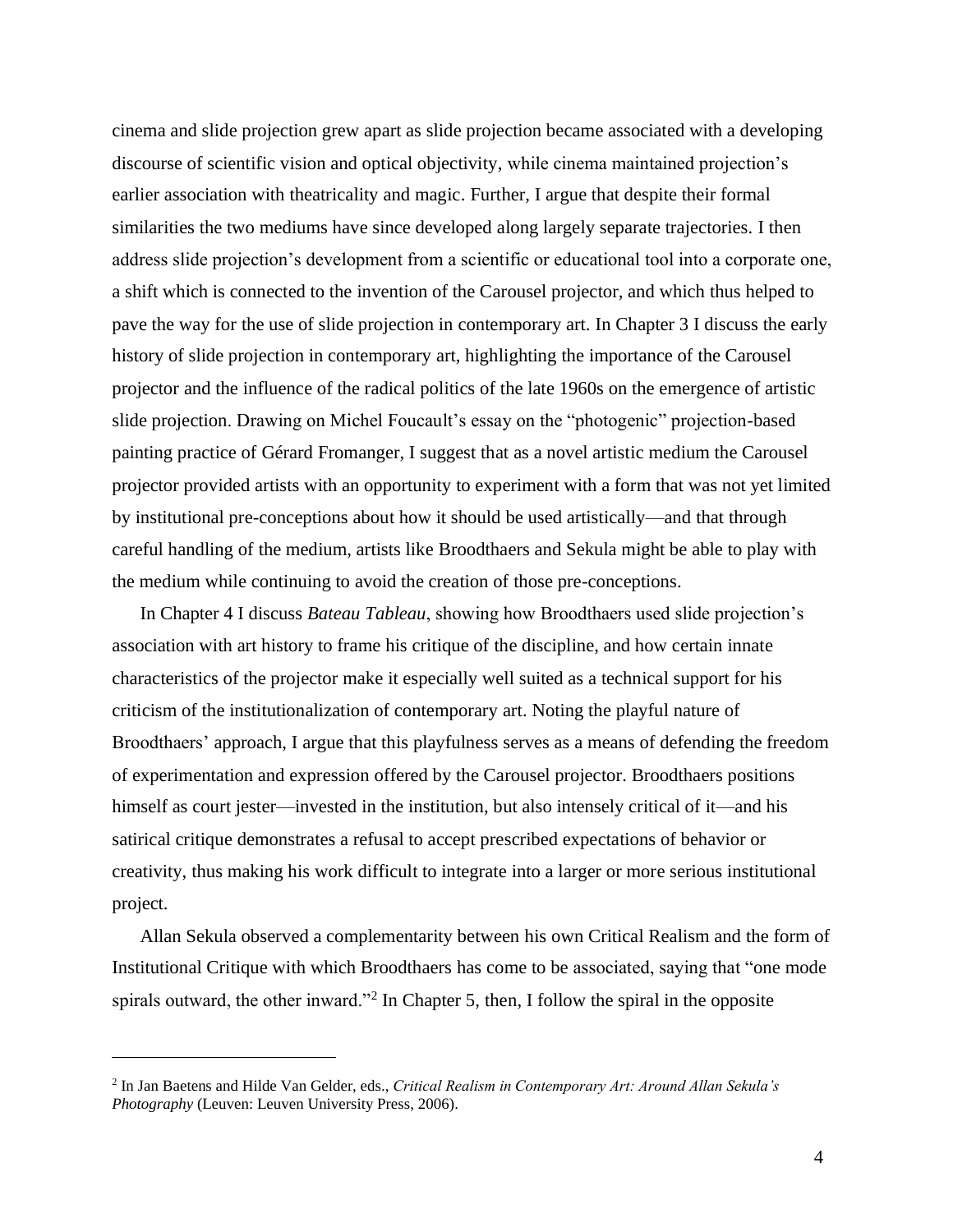direction, reflecting on Sekula's subversive use of projection's commercial associations in *Untitled Slide Sequence* to critique larger political-economic structures. Returning to the relationship between slide projection and film, I argue that whereas the cinematic apparatus obscures its own mediating effect, the slide projector continually reminds viewers of its mediating presence—and that, through this interruption, it can be used to encourage a broader critical reflection on the way in which a medium itself can be used to shape perception.

I conclude in Chapter 6 with a reflection on the lasting significance of these early projections, as well as a discussion of slide projection in more recent work, as the ongoing artistic use of slide projection indicates that the Carousel projector still has something to offer artists—something that its apparent digital successors have been unable to replace.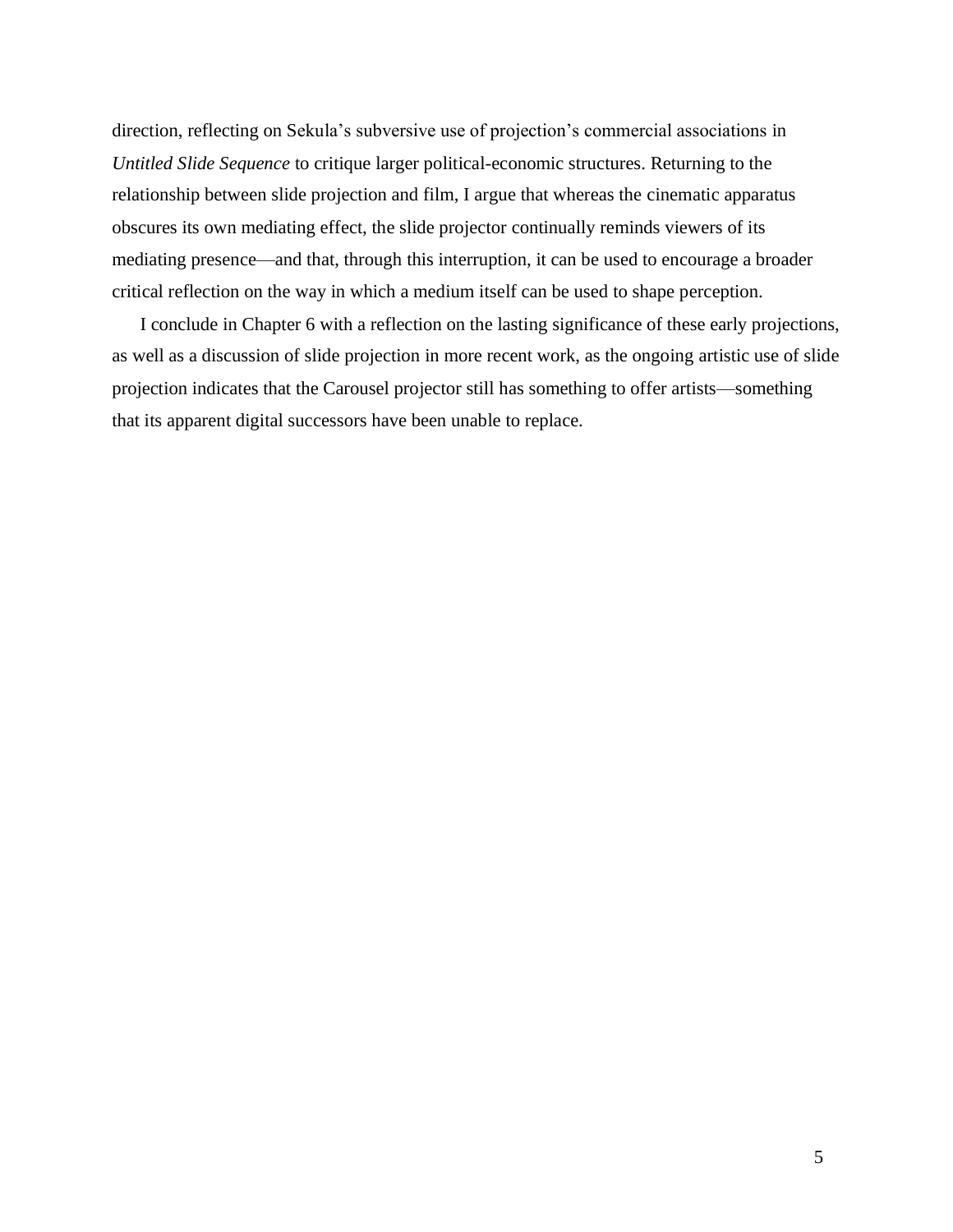## **Chapter 2: A history of projection**

Much of the history of projection has been written in a fragmentary way, with accounts focusing on the use of projection within a particular discipline; many historians are concerned only with the cinema, or with the art history classroom. To understand how artists have used slide projection, however, we must understand how their work relates to the larger history of the medium. Artists' slide works are best understood not as a distinct historical development, but rather as a new element in a larger network of historical relationships—relationships between the different historical uses of projection, particularly in art history and cinema, but also the social and political relationships out of which these technologies and discourses developed. Before discussing the use of slide projection by artists, therefore, it is necessary to begin by outlining the earlier history of projection, synthesizing key observations from some of the more fragmentary accounts.

As a starting point, I will adopt a framework provided by Jennifer Eisenhauer, who has suggested that the social perception of projection can be divided into three primary discursive periods or categories: first, "magical vision," then "scientific vision," and finally "corporate vision."<sup>3</sup> The appeal of this framework is that it allows us to see that each major technological development in the history of projection is the product of a period of social change, and that in each of these moments of technological and social change projection is put to a new use. In other words, this approach recognizes the reciprocal relationship between technological and social development.

This framework will need some revision, however. Eisenhauer focuses exclusively on the role of projection in art education, and in this narrow view misses some of the developments which shaped the history of projection more broadly. Whereas Eisenhauer presents a chronological history of one branch of the projected image's family tree, I will attempt to sketch out the relationships between multiple branches. Eisenhauer's discursive framework helps to make this possible, however. If we understand discourses as describing shared patterns of

<sup>&</sup>lt;sup>3</sup> Jennifer F. Eisenhauer, "Next Slide Please: The Magical, Scientific, and Corporate Discourses of Visual Projection Technologies," *Studies in Art Education* 47, no. 3 (April 2006): 198–214, [https://doi.org/10.1080/00393541.2006.11650082.](https://doi.org/10.1080/00393541.2006.11650082)

Note: the author has since changed her surname to Richardson.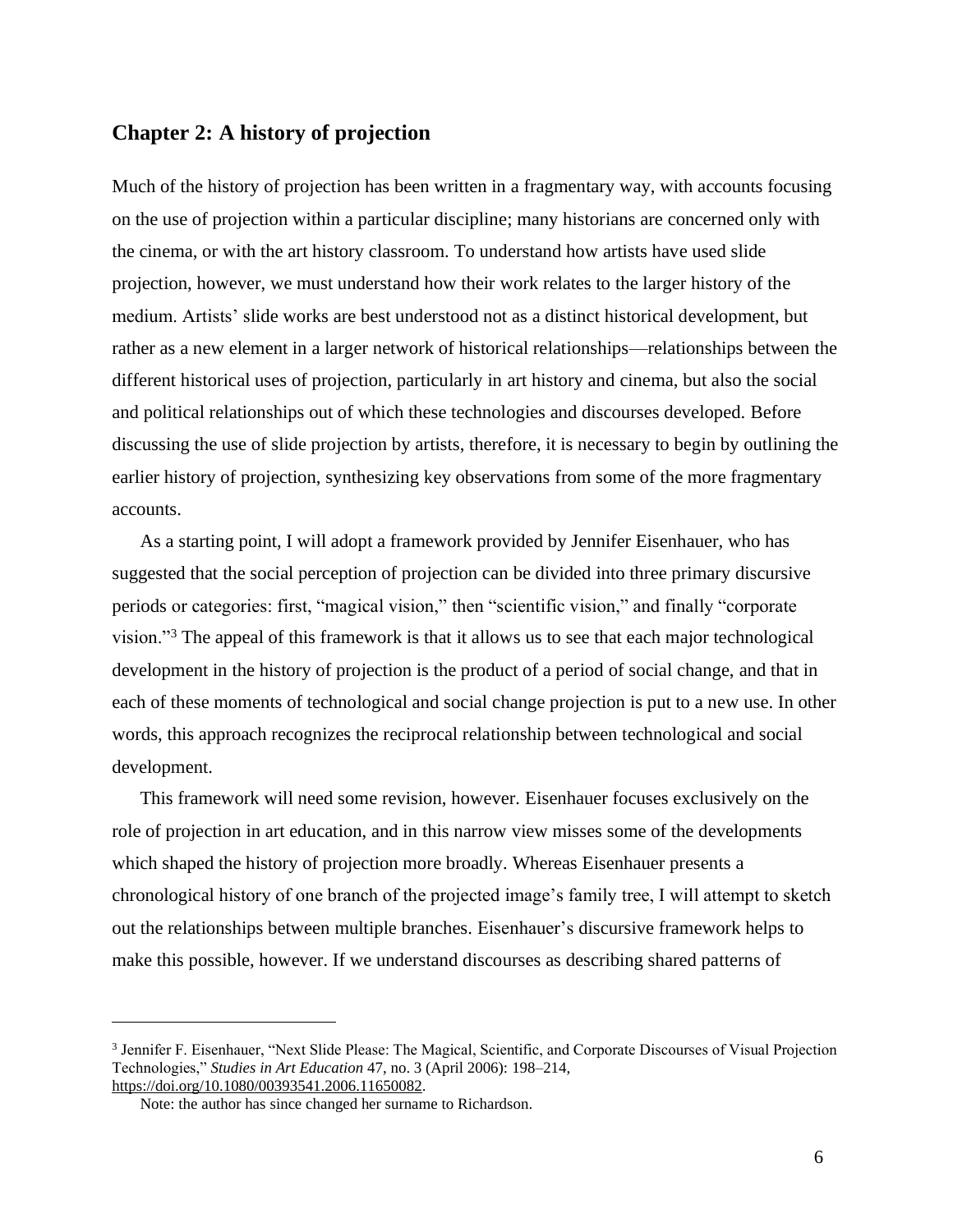thought, and their relationship to power and knowledge, then we can treat discourse as separate from chronological period, and less tidily sequential: older and newer discourses may at times coexist, and even interact.

### **2.1 Magical vision**

Both art historians and film historians recognize the shared history of cinema and slide projection, but neither tend to comment on the social significance of their divergence in the early twentieth century, or on the subsequent relationship between the two media. Eisenhauer, for example, writes only about slide projection. The film historian Charles Musser has argued for the development of a holistic theory of "screen practice," which would recognize a continuity between cinema and earlier slide-based entertainments—but he nevertheless only discusses slide projection in its role as a precursor to film.<sup>4</sup> It is by reading these two together that it becomes possible to more fully understand the relationship between slide and cinema.

Musser and Eisenhauer write similar accounts of the first two centuries of projection. This was the period in which, per Eisenhauer, projection belonged to a discourse of magical vision. Both Eisenhauer and Musser identify the mid-seventeenth century as slide projection's point of origin, when innovators like Athanasius Kircher and Christiaan Huygens created the first "magic lantern" style projectors. They agree that projection was first used for entertainment: Eisenhauer writes that "a common use of the lantern within the discourse of magic vision was the projection of ghosts and apparitions," although Musser notes that Kircher was nevertheless committed to "the demystification of the projected image," insisting on revealing to his audience that the apparently supernatural occurrences which they had witnessed were in fact mere illusions.<sup>5</sup> Even in its earliest form, then, there is a similarity between slide projection and cinema: the history of slide projection begins with theatrical performance, and insofar as that performance presented narrative content, it was understood to be fictional.

The invention of the motion picture projector, however, comes after what Eisenhauer sees as a point of rupture: the displacement, in the mid-nineteenth century, of the discourse of magical

<sup>4</sup> Charles Musser, "Toward a History of Screen Practice," *Quarterly Review of Film Studies* 9, no. 1 (January 1984): 59–69, [https://doi.org/10.1080/10509208409361190.](https://doi.org/10.1080/10509208409361190)

<sup>5</sup> Eisenhauer, "Next Slide Please," 200; Musser, "Toward a History of Screen Practice," 61.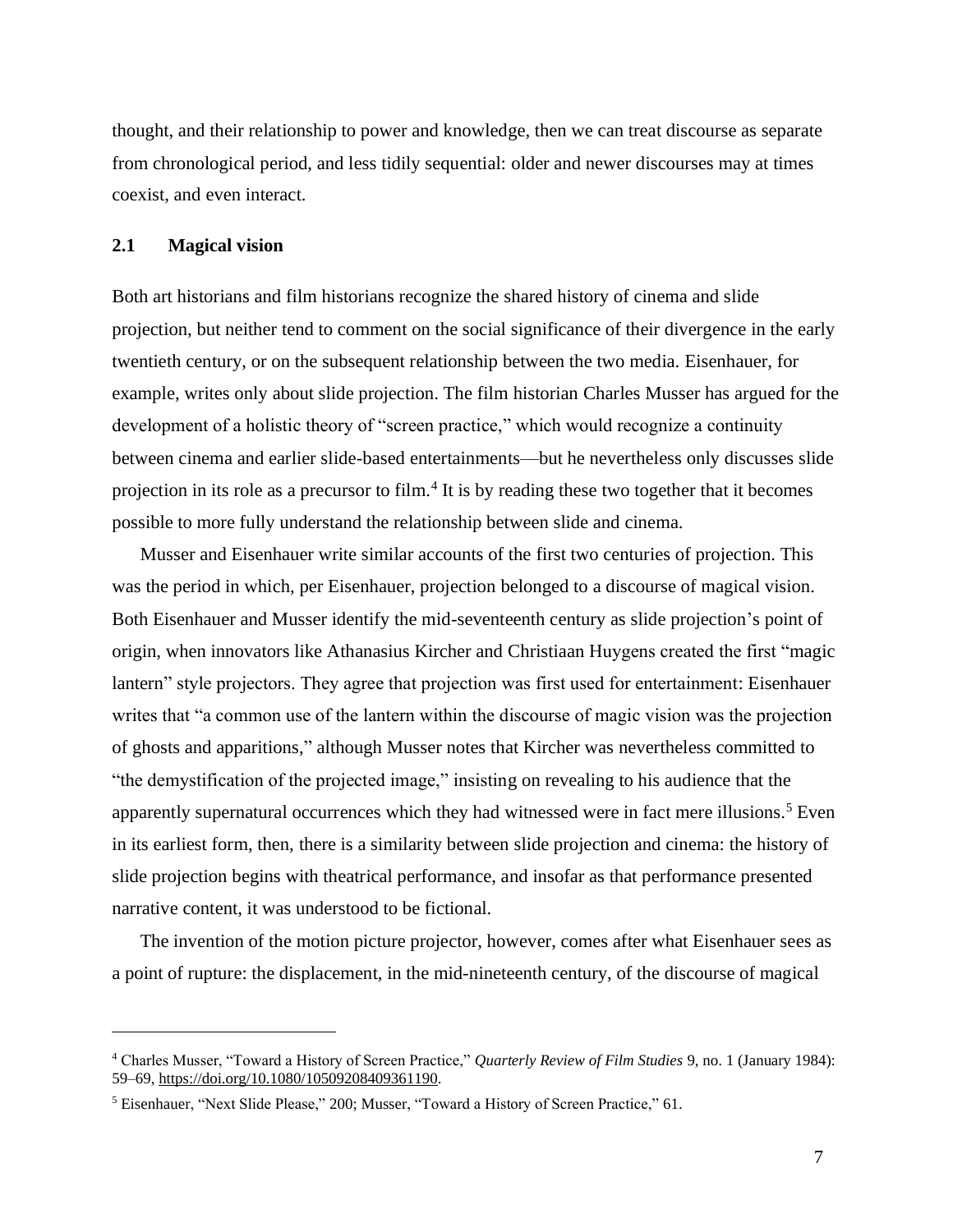vision by the discourse of scientific vision. As Eisenhauer shows, industrialization had sparked a new interest in "objectivity, neutrality, and scientificity," and, with the help of the newly invented photographic slide, $6$  projection "was re-discovered as a valuable technology able to extend the capabilities of the human eye toward a perceived kind of scientific seeing, an objective visual extension."<sup>7</sup> Eisenhauer quotes an 1878 advertisement, the headline of which describes the lantern as "an educational instrument, and a means of rational amusement." <sup>8</sup> This is clear evidence of a shift in the use and perception of slide projection: the slideshow was now seen primarily as an intellectual tool, with entertainment as a secondary consideration.

Musser also acknowledges this cultural shift, describing how this new emphasis on "objectivity" led to the end of "phantasmagoria" and a new interest in more documentary presentations. <sup>9</sup> He does not see this as a transformative rupture, however. Instead, he emphasizes a continuity from early slide-based entertainments to cinema. He argues against the idea that the invention of the motion picture projector (and camera) in the late nineteenth century mark the definitive origin point for cinema. Emphasizing practice rather than technology, he shows that the motion picture projector was at first understood simply as a refinement of the magic lantern. He quotes, for example, Henry V. Hopwood, who wrote that "a film for projecting a living picture is nothing more, after all, than a multiple lantern slide."<sup>10</sup> Musser notes, moreover, that even the more documentary presentations of the mid to late nineteenth century retained a substantial degree of theatricality, and that slide projections and short films "were often integrated into the same program."<sup>11</sup>

Reading Eisenhauer and Musser together, we can see that the difference between motion picture and slide projection is not merely technological, but also discursive. Motion picture projection is reliant on technological innovations, like photography, which were developed under the discourse of scientific vision—but as a practice, cinema (with its emphasis on entertainment

<sup>&</sup>lt;sup>6</sup> The first photographic slides were made in the late 1840s, and commercially produced slides became available in the early 1850s. See Howard B. Leighton, "The Lantern Slide and Art History," *History of Photography* 8, no. 2 (April 1984): 107–18, [https://doi.org/10.1080/03087298.1984.10442204.](https://doi.org/10.1080/03087298.1984.10442204)

<sup>7</sup> Eisenhauer, "Next Slide Please," 208; 200.

<sup>8</sup> Quoted in Eisenhauer, "Next Slide Please," 203.

<sup>&</sup>lt;sup>9</sup> Musser, "Toward a History of Screen Practice," 66-67.

<sup>&</sup>lt;sup>10</sup> Musser, "Toward a History of Screen Practice," 59.

<sup>&</sup>lt;sup>11</sup> Musser, "Toward a History of Screen Practice," 67.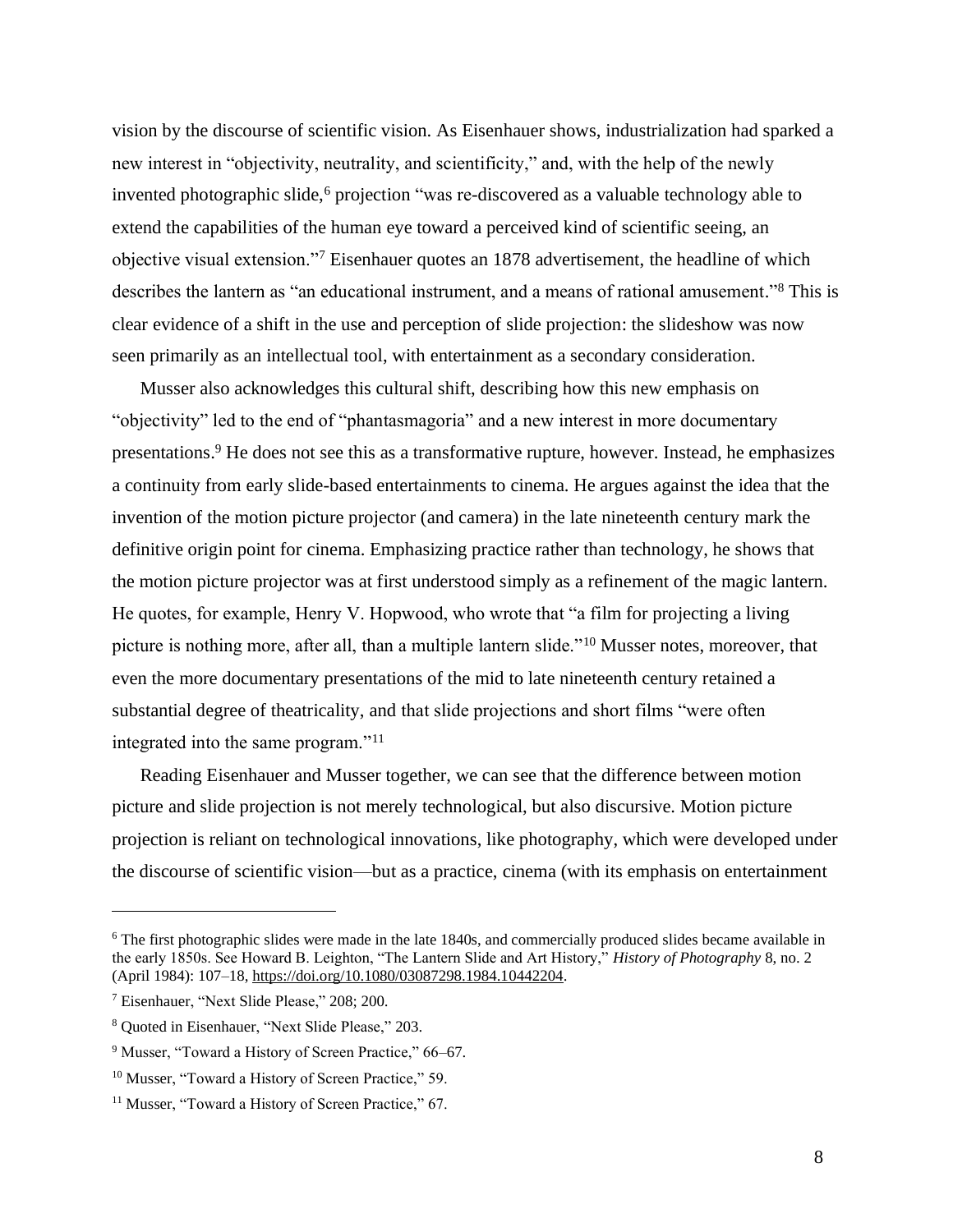and storytelling) remains within the discourse of magical vision.<sup>12</sup> The practice of slide projection, on the other hand, was more thoroughly transformed by the discourse of scientific vision. Where the discourse of magical vision was characterized by a theatrical mode of presentation, scientific vision would come to be characterized by its own form: the slide lecture.

## **2.2 Scientific vision**

The key characteristic of the new discourse of scientific vision, as it developed in the late nineteenth and early twentieth century, was an emphasis on what Lorraine Daston and Peter Galison have called "noninterventionist" or "mechanical" objectivity.<sup>13</sup> Endeavouring to dispense with the apparently fallible subjectivity of hand-drawn illustrations, the scientific community embraced technological means of image-making, including photography. The invention of photographic slides thus allowed a re-invention of projection as a tool for "objective" scientific communication, and as a result, slide projection became closely associated with education. Eisenhauer shows that slide projection came to be understood "as a kind of publicly accessible microscope," an affordable means of sharing scientific knowledge with a wider public.<sup>14</sup>

As Daston and Galison have shown, however, the appeal of "objectivity" was not only the product of a need for accurate technical reference material, but was also a product of a "profoundly moralized" outlook which equated objectivity with self-restraint, honesty, patience, and hard work.<sup>15</sup> As "objective" imagery became implicit evidence of moral rectitude, the photographic slide lecture became a means of legitimizing a variety of enterprises that were not themselves inherently scientific.

Elizabeth Shephard's work on turn of the century slide presentations shows how the legitimizing power of "objectivity" influenced the transition from the entertainment-focused magical discourse to the education-focused scientific discourse: presentations created for

<sup>&</sup>lt;sup>12</sup> There are, of course, films that engage to some extent with the scientific discourse. Stereotypical documentary films, for example, are often effectively a sort of recorded slide lecture (with narrator substituted for lecturer, and filmed interviews serving the same role as quotations).

<sup>13</sup> Lorraine Daston and Peter Galison, "The Image of Objectivity," *Representations* 40, Special Issue: Seeing Science (Autumn 1992): 81–128, [https://doi.org/10.2307/2928741.](https://doi.org/10.2307/2928741)

<sup>&</sup>lt;sup>14</sup> Eisenhauer, "Next Slide Please," 203.

<sup>&</sup>lt;sup>15</sup> Daston and Galison, "The Image of Objectivity," 83.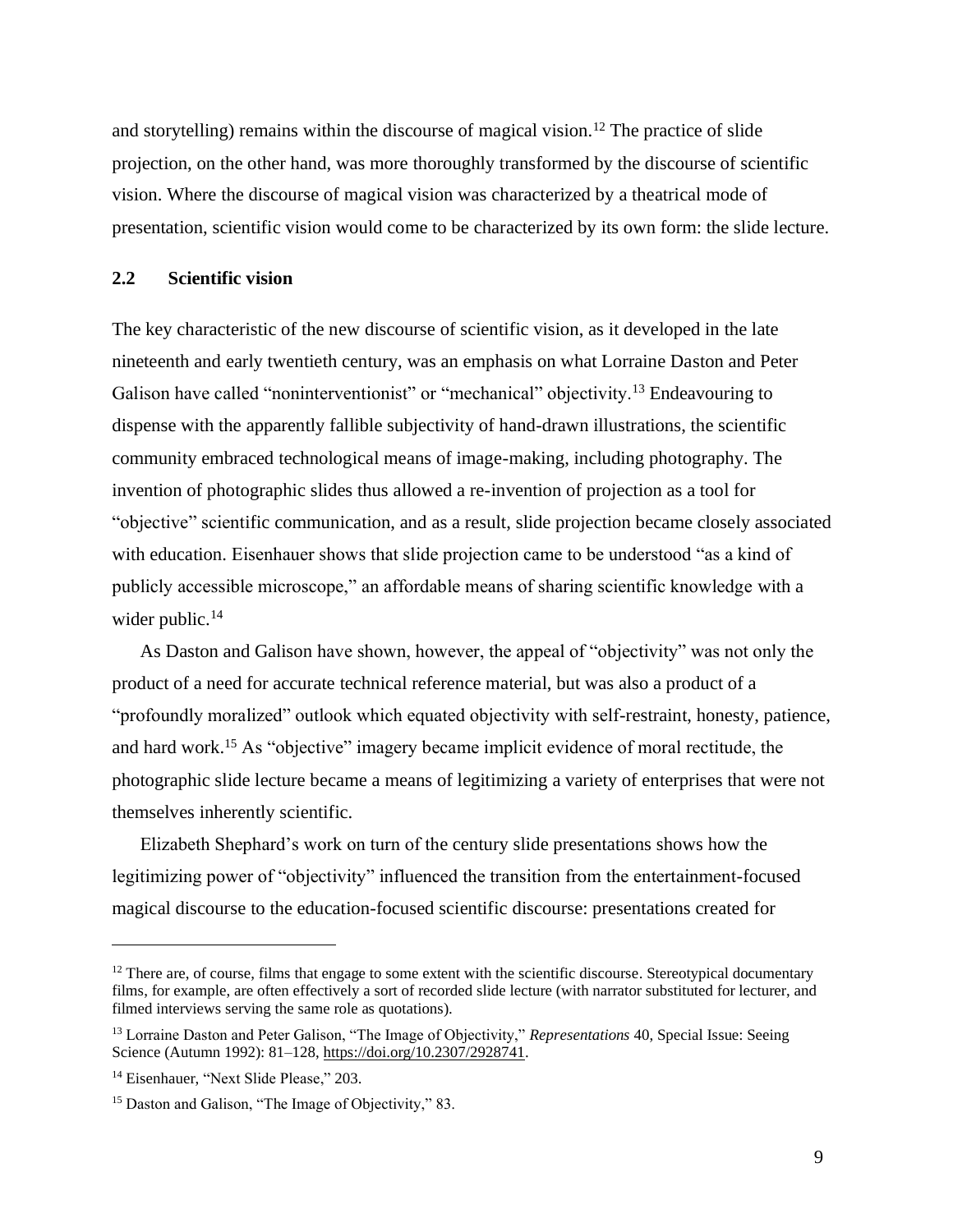temperance societies and Sunday schools combined the fictional narrative form associated with the magical discourse with the instructive and moralizing intentions of the scientific.<sup>16</sup> Writing about slide projectors produced in the early twentieth century by the British "Colonial Office Visual Instruction Committee" (COVIC), Gabrielle Moser has shown how slide projection was used as a platform for colonial propaganda, again relying on the apparently scientific nature of the slide lecture.<sup>17</sup> COVIC created presentations that would be shown to children in England and in British colonies under the pretense of geographical education, in order to instill a sense of "imperial citizenship." Echoing the earlier comparison between projector and microscope, Moser quotes geography historian James R. Ryan, who notes that "the technology's reputation as a 'form of indoor, imaginative fieldwork, often emulating manly imperial adventure'" made it particularly useful in this role.<sup>18</sup>

\* \* \*

The typical form of the art historical slide lecture developed in this same period. Like the aforementioned pedagogical projects, the emerging field of art history was able to capitalize on the legitimization offered by the apparent objectivity of the projected photograph. The first documented art historical slide lecture was presented by Bruno Meyer at the First International Congress of Art History in Vienna in 1873.<sup>19</sup> While the event was not particularly successful, Meyer and a growing contingent of art historians continued to champion the form throughout the remainder of the nineteenth century, until the slide lecture finally became a defining feature of the discipline in the early twentieth.<sup>20</sup> The success of the art historical slide lecture, then, was the result of several factors: first, the growth of art history in America; second, the introduction of

<sup>16</sup> Elizabeth Shepard, "The Magic Lantern Slide in Entertainment and Education, 1860–1920," *History of Photography* 11, no. 2 (April 1987): 91–108, [https://doi.org/10.1080/03087298.1987.10443777.](https://doi.org/10.1080/03087298.1987.10443777)

<sup>&</sup>lt;sup>17</sup> Gabrielle Moser, "Photographing Imperial Citizenship: The Colonial Office Visual Instruction Committee's Lanternslide Lectures, 1900–1945," *Journal of Visual Culture* 16, no. 2 (August 2017): 190–224, [https://doi.org/10.1177/1470412917710826.](https://doi.org/10.1177/1470412917710826)

<sup>18</sup> Moser, "Photographing Imperial Citizenship," 201.

<sup>19</sup> Maria Männig, "Bruno Meyer and the Invention of Art Historical Slide Projection," in *Photo-Objects: On the Materiality of Photographs and Photo Archives* (Berlin: MaxPlanckGesellschaft zur Förderung der Wissenschaften, 2019), 275–290, [https://www.mprl-series.mpg.de/studies/12/index.html.](https://www.mprl-series.mpg.de/studies/12/index.html)

<sup>&</sup>lt;sup>20</sup> See Männig, "Bruno Meyer and the Invention of Art Historical Slide Projection," and Howard B. Leighton, "The Lantern Slide and Art History," *History of Photography* 8, no. 2 (April 1984): 107–18, [https://doi.org/10.1080/03087298.1984.10442204.](https://doi.org/10.1080/03087298.1984.10442204)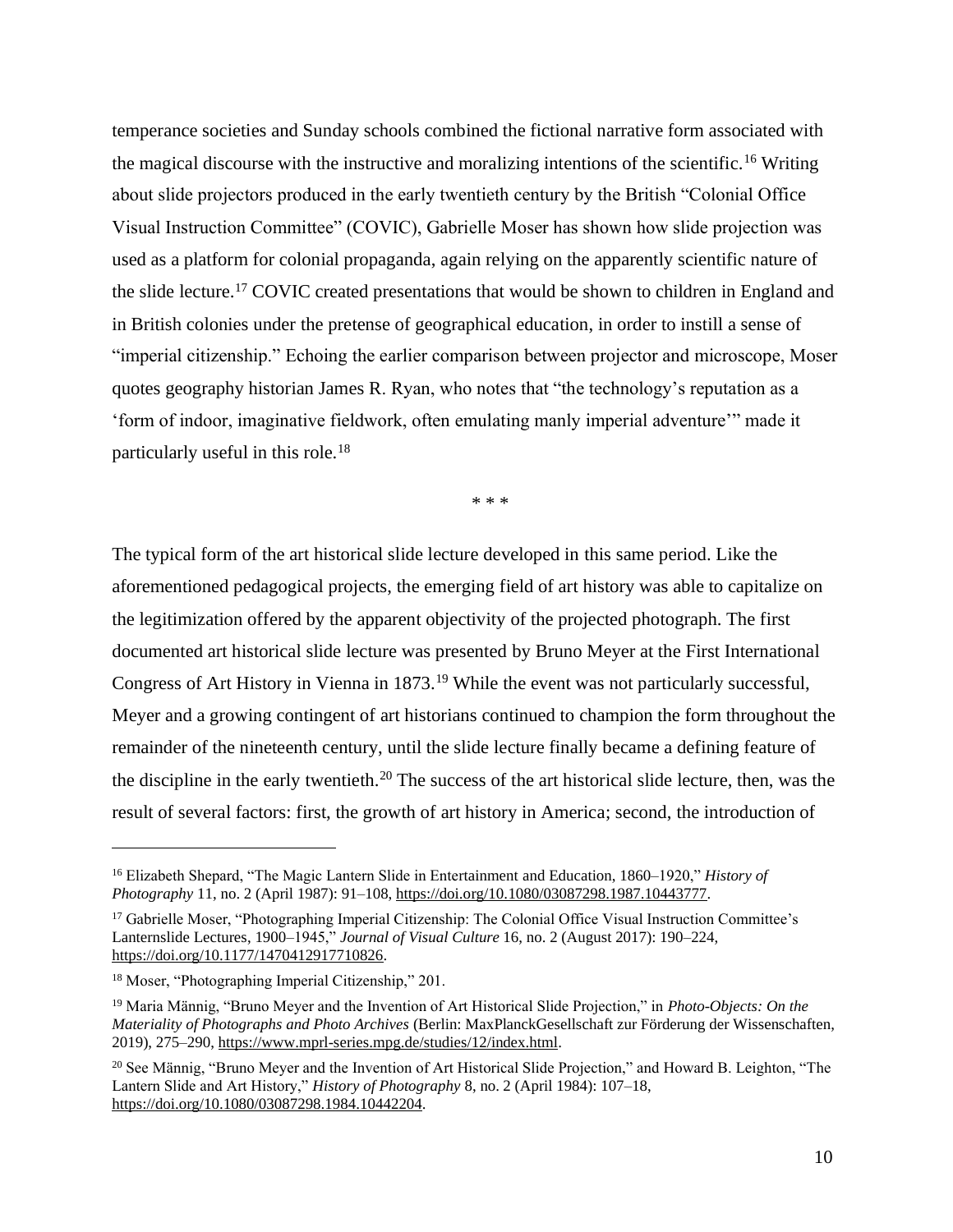the side-by-side slide comparison by Heinrich Wölflinn in 1912; and third, the maturing discourse of scientific vision.<sup>21</sup> Eisenhauer argues that projection provided "the fledgling discipline of art history" with "a visual epistemology through which to emphasize the objective analysis of the visual and to simultaneously situate itself as a unique, individual, and essential discipline of study."<sup>22</sup> Quoting Donald Preziosi, she furthermore writes that "photography and projection technologies are not simply supplementary technologies within the discipline, but establish the 'founding definitions of art historical practice.'"<sup>23</sup> Eisenhauer even compares the art historical practice of formal analysis to the scientific method, describing a careful process of observation through which "the art historian as expert could deduce hypotheses and make predictions about related works of art."<sup>24</sup>

Furthering this point, I would argue that this "scientific" use of slide projection also helped to encourage an interest in categorizing artwork and in constructing historical taxonomies—and thereby empowered art historians as arbiters and gatekeepers within the art community and its institutions.<sup>25</sup> Indeed, within the art world the slide lecture has since become symbolic of this institutional power. As I will discuss later, Marcel Broodthaers would use projection to evoke the spectre of art history, satirizing the "objective" gaze by reducing a painting to its most basic

 $21$  For the history of art historical slide projection in America, see Howard B. Leighton, "The Lantern Slide and Art History," *History of Photography* 8, no. 2 (April 1984): 107–18, [https://doi.org/10.1080/03087298.1984.10442204.](https://doi.org/10.1080/03087298.1984.10442204)

The date for Wölfflin's introduction of the slide-comparison is given in Allan T Kohl, "Revisioning Art History: How a Century of Change in Imaging Technologies Helped to Shape a Discipline," *VRA Bulletin* 39, no. 1 (December 2012). For further commentary on Wölfflin's method, see Robert S. Nelson, "The Slide Lecture, or the Work of Art 'History' in the Age of Mechanical Reproduction," *Critical Inquiry* 26, no. 3, (2000): 414–34.

<sup>22</sup> Eisenhauer, "Next Slide Please," 204.

<sup>23</sup> Eisenhauer, "Next Slide Please," 204.

<sup>&</sup>lt;sup>24</sup> Eisenhauer, "Next Slide Please," 205.

<sup>&</sup>lt;sup>25</sup> With the widespread adoption of Wölflinn's comparative approach, the process of assessing images according to their similarities and differences became a hallmark of the art historical slide lecture. Categorization was even more important behind the scenes, however: as slide collections grew, systematic classification of the slide collection became an organizational necessity, and the work of categorizing images became an unavoidable feature of art historical study.

The first slide collections were small enough that they could be managed by individual researchers, but by the middle of the twentieth century it was more typical to rely on a larger institutional "slide library," and by the 1970s these slide libraries had grown complex enough to attract expert attention from librarians. In 1974, for example, Betty Jo Irvine published one of the first books on the topic, which reviewed of several of the cataloguing systems in use at museums and universities in the USA; see Betty Jo Irvine, *Slide Libraries: A Guide for Academic Institutions and Museums.* (Littleton, Colorado: Libraries Unlimited, 1974). Susan Zee Boerner, "Fundamentals of the Slide Library." (Master of Library Science, Denton, Texas, Texas Women's University, 1977).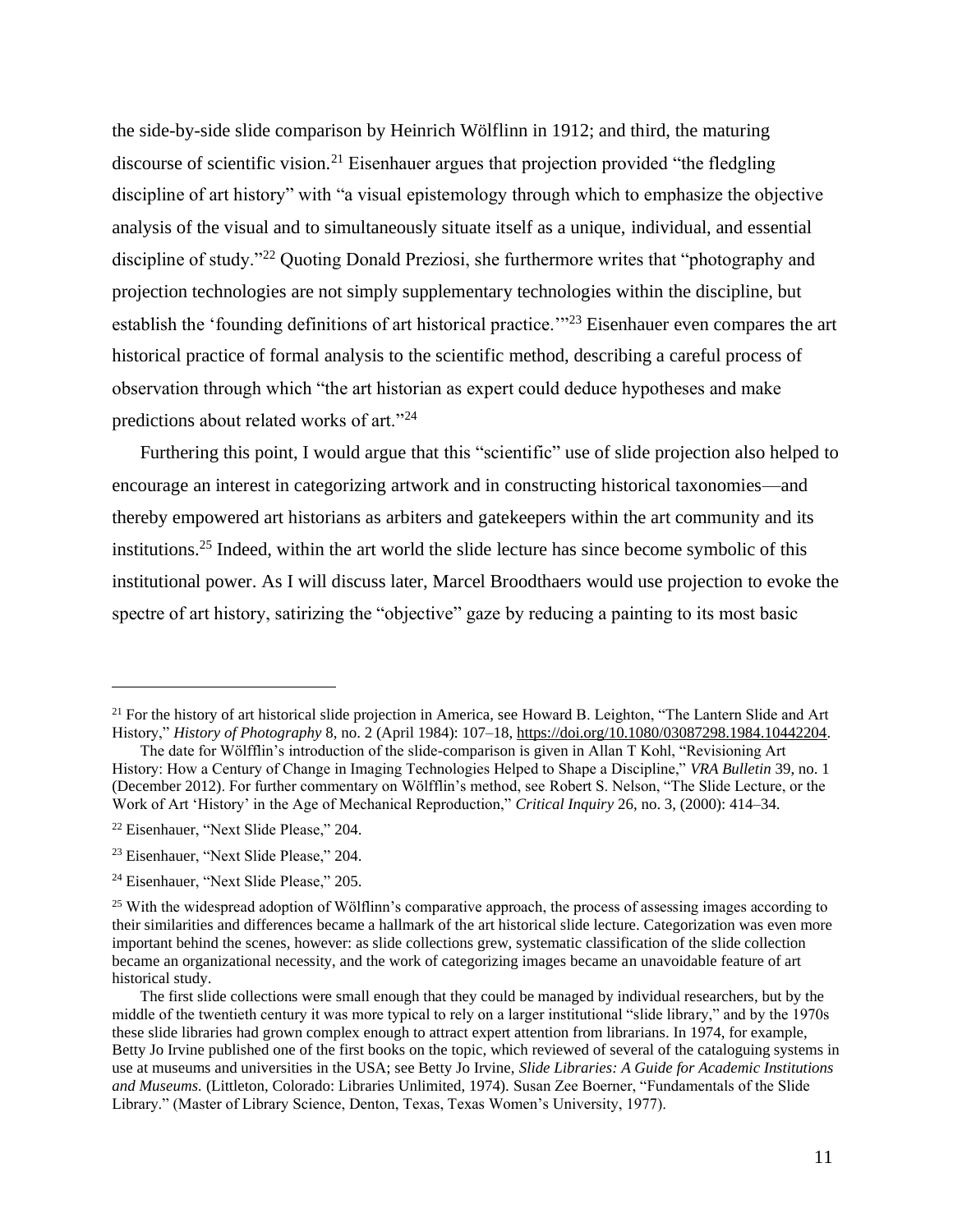visual elements—canvas, colour, brushstroke—in a way that strips the image of any possible personal or cultural context and significance.

Another insight into the way that slide projection is used in art history comes from Robert Nelson, who discusses not only the history of the slide lecture but also the linguistic and presentational style that is typically associated with the slide lecture today. Nelson notes that art historians tend to speak in a way that is "only possible if the slide is taken not as shadow, projected photograph, or copy of an original, but as the object itself." <sup>26</sup> Elaborating on this, he writes:

The slide, although a photograph, creates not the 'perception of having been there,' Roland Barthes's notion of the ontology of a photograph, but a reality that *is* there, Christian Metz's description of a movie. The projected image is thus less a sign and more a simulacrum of the art object, an entity that in some way is that object itself, or, rather, a thing in itself, a past made present, even as it is understood to be past.<sup>27</sup>

I posit that this sense of immediacy is a fundamental feature of all projected images. As Nelson observes, it is the key to the escapist experience of cinema, for example. But reading Nelson alongside Eisenhauer, we can see that the same immediacy is also central to the use of projection within the discourse of scientific vision, as it helps to reinforce the sense of the "objectivity" of the image. One of the key distinctions between slide and film (which I will discuss in greater depth in Chapters 4 and 5), however, is that while the slide projector can elicit a sense of identification, it cannot create the appearance of continuous motion, and so the illusion of the image's "reality" is broken each time the slide is changed. It is this repeated self-disruption, I will argue, that Broodthaers and Sekula put to critical use in their slide sequences.

#### **2.3 Corporate vision**

The slide projector became a mass-produced commodity—and once projectors and slides were standardized, furthermore, it soon became possible to purchase not only commercially produced

<sup>&</sup>lt;sup>26</sup> Robert S. Nelson, "The Slide Lecture, or the Work of Art 'History' in the Age of Mechanical Reproduction," *Critical Inquiry* 26, no. 3, (2000): 417.

<sup>27</sup> Nelson, "The Slide Lecture," 418.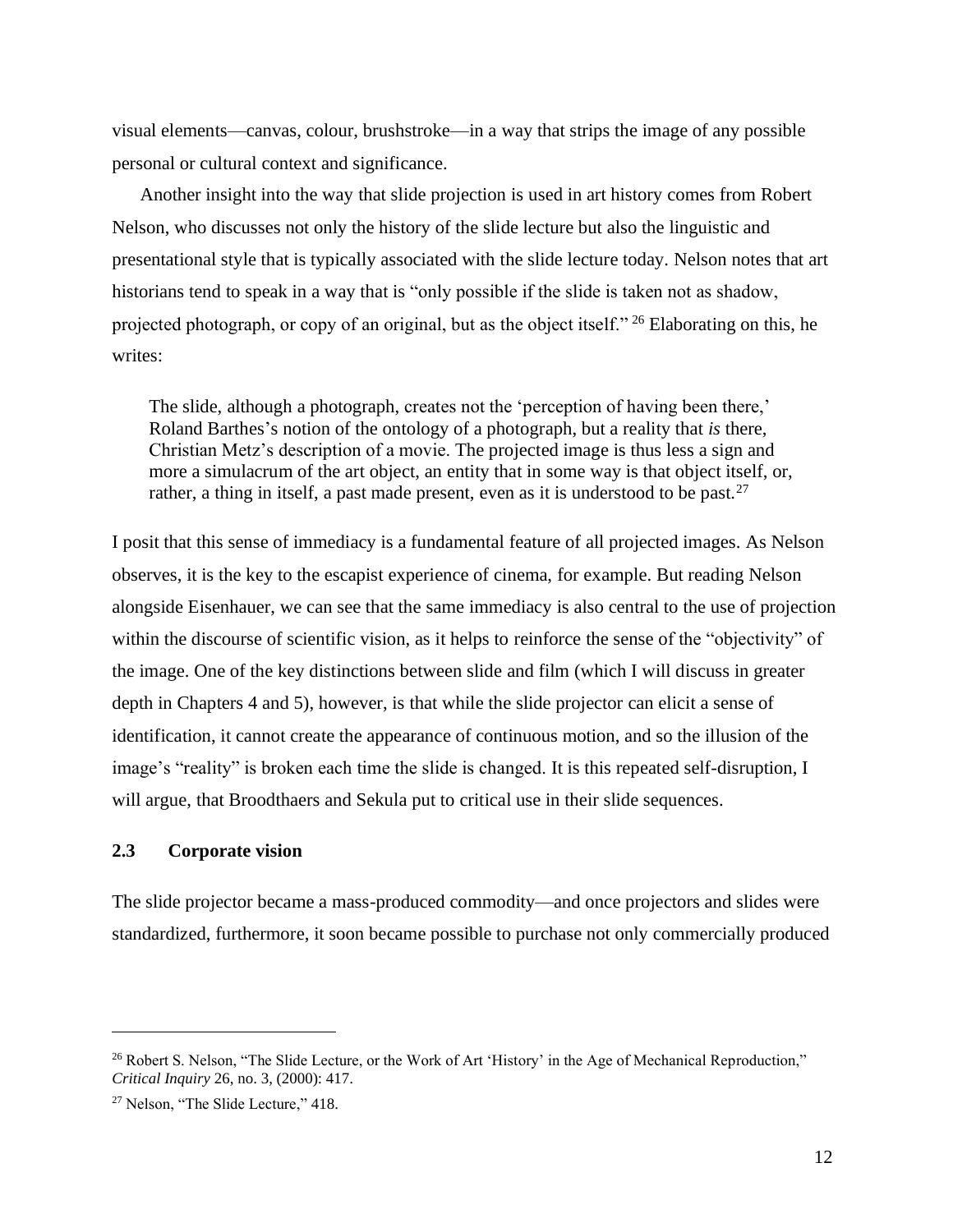projectors but also pre-made slides.<sup>28</sup> These developments made slide projection substantially more accessible as a tool, and as a result slides saw increasing use for marketing and business purposes in the twentieth century, as what Eisenhauer calls the discourse of "corporate vision" matured.<sup>29</sup> Under this new discourse, persuasion supplanted education as the primary purpose for projection, and the lecture gave way to the "pitch" as the dominant form of presentation.<sup>30</sup> The beginning of the transition to the corporate discourse can be seen in the early 1900s, in the use of slide projection for advertisements in cinemas and shop windows, as well as in the persuasive intention behind some slide lectures, such as those created by temperance activists and colonial authorities.

It was Kodak's introduction of the "Carousel" projector in 1961, however, that cemented the link between slide projection and corporate discourse. <sup>31</sup> The Carousel was a mass market machine, and it made available to ordinary consumers a feature originally intended for corporate or commercial: it could advance through a sequence of slides automatically, repeating the sequence in an endless loop. This function had previously been reserved for specialty machines

<sup>&</sup>lt;sup>28</sup> Sunday schools, temperance societies, and art historians all relied on commercially produced slides or slide sets (sometimes accompanied by pre-written scripts for the presenter) purchased from catalogues.See Elizabeth Shepard, "The Magic Lantern Slide in Entertainment and Education, 1860–1920," *History of Photography* 11, no. 2 (April 1987): 91–108[, https://doi.org/10.1080/03087298.1987.10443777,](https://doi.org/10.1080/03087298.1987.10443777) and Howard B. Leighton, "The Lantern Slide and Art History," *History of Photography* 8, no. 2 (April 1984): 107–18, [https://doi.org/10.1080/03087298.1984.10442204.](https://doi.org/10.1080/03087298.1984.10442204)

COVIC's lessons on colonial geography and citizenship were produced by volunteers and government officials, not a private corporation, but they too were delivered to teachers as readymade packages. See Moser, "Photographing Imperial Citizenship," 190–224.

<sup>29</sup> The use of slide projection for window displays is discussed briefly by Janet Ward in *Weimar Surfaces: Urban Visual Culture in 1920s Germany* (Berkeley: University of Calfornia Press, 2001), 221.

A primary venue for lantern-slide advertisement was the cinema, in between films. I am not familiar with any academic history of this advertising, but images of slides shown in cinemas can be seen online—see, for example: Michelle Davenport, "Cinema Glass Slides — Political Ads," National Film and Sound Archive of Australia, accessed October 23, 2020, [https://www.nfsa.gov.au/latest/cinema-glass-slides-political-party-campaign](https://www.nfsa.gov.au/latest/cinema-glass-slides-political-party-campaign-advertisements)[advertisements;](https://www.nfsa.gov.au/latest/cinema-glass-slides-political-party-campaign-advertisements) "Glass Slides," Learn About Movie Posters, accessed September 4, 2020,

[http://www.learnaboutmovieposters.com/newsite/index/articles/glassslides.asp;](http://www.learnaboutmovieposters.com/newsite/index/articles/glassslides.asp) and "Lantern Slides," Silent Cinema Society, accessed September 4, 2020,

[https://web.archive.org/web/20171017234030/https://www.silentcinemasociety.org/glass-lantern-slides/.](https://web.archive.org/web/20171017234030/https:/www.silentcinemasociety.org/glass-lantern-slides/)

<sup>&</sup>lt;sup>30</sup> Eisenhauer shows that this transformation even extended to the classroom, as teaching shifted from a modernist focus on simply *informing* students of fundamental truths, to a postmodern model which focuses on *convincing*  students to accept ideas which are acknowledged as socially constructed.

<sup>&</sup>lt;sup>31</sup> Eisenhauer connects the beginning of the corporate discourse with a different event—the invention of PowerPoint, which I discuss in Chapter 6.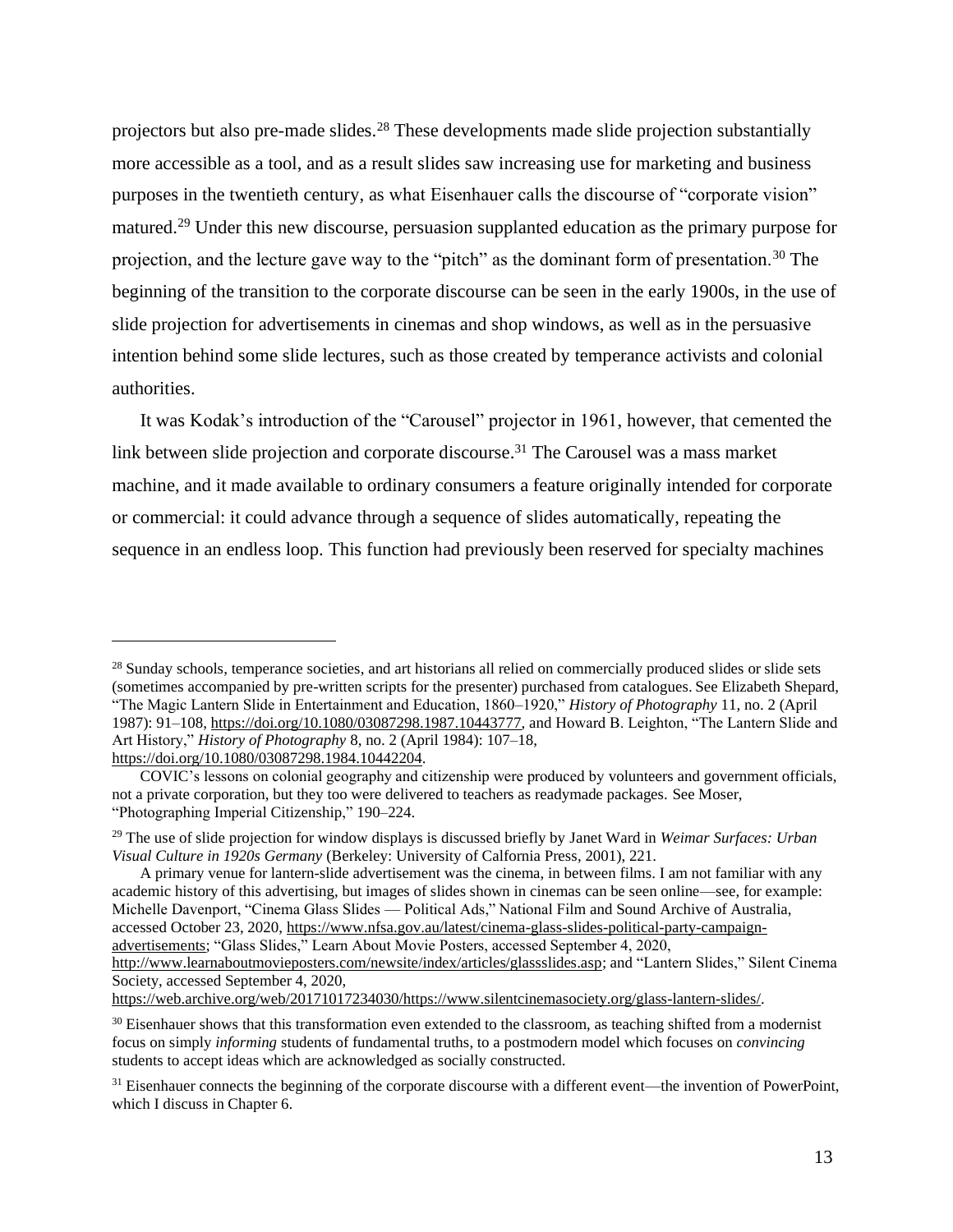designed specifically for use in shop displays or at conventions. <sup>32</sup> By replacing the linear slide tray typically used in earlier machines with a circular tray, however, Kodak was able to create an affordable system with a simpler looping mechanism and twice the capacity of the earlier lineartray systems. The circular tray was a tremendous success, and soon became the standard design for all projectors, regardless of use or manufacturer. The basic design of the projector had been reshaped, following the expectations of corporate vision.

The new design made possible new uses—including the display of slide sequences in contemporary art galleries, as I will discuss in the next chapter. Despite its corporate heritage, however, the Carousel was advertised as a tool that would make home slide shows simpler to create and present. Private slide presentations were not new (pre-made lantern slide sets were available for private display in the early twentieth century,  $33$  and later the development of 35 mm slide film in the mid-1930s made it easy for amateur photographers to create their own slides<sup>34</sup>), but amateur slideshows grew in popularity in the postwar period, alongside the corporatization of

<sup>&</sup>lt;sup>32</sup> This is noted in McKeever, "A Brief History of Slide Projectors" (Kodak, 2004), [http://resources.kodak.com/support/pdf/en/manuals/slideProj/history.pdf.](http://resources.kodak.com/support/pdf/en/manuals/slideProj/history.pdf)

It is further backed up by Robert L. McIntyre, "How to Choose a Slide Projector," *Popular Photography*, September 1956, which mentions on page 75 that "Automatic projectors of the reel and drum type have been on the market for many years. Designed for continuous automatic-display purposes, they present a series of pictures over and over again. They are fine for commercial use, but lack the flexibility required for amateur slide showings."

<sup>&</sup>lt;sup>33</sup> For a discussion of the lantern slide in home entertainment, see Elizabeth Shepard, "The Magic Lantern Slide in Entertainment and Education, 1860–1920," *History of Photography* 11, no. 2 (April 1987): 91–108, [https://doi.org/10.1080/03087298.1987.10443777.](https://doi.org/10.1080/03087298.1987.10443777)

<sup>&</sup>lt;sup>34</sup> 35 mm film was developed for motion picture use, but became a popular format for still photography in the late 1920s. The first 35 mm cameras had the benefit of being small, lightweight, and easy to use, but the use of motion picture film meant that they had to be loaded in a darkroom. Daylight-loadable film cassettes made the format more accessible; Kodak introduced the now-standard 135 format cassette in 1934. In 1936 Kodak began to sell cassettes preloaded with Kodachrome, which was both the first general-purpose colour film and the first significant positive (ie, slide) film for still photography. Kodak began to offer processing into ready-to-project slides with cardboard mounts in 1939. The 35 mm slide format was therefore reasonably accessible to amateurs for about two decades prior to the invention of the Carousel projector, but the actual presentation of slides remained relatively tedious until the introduction of magazine- or tray-fed projectors in the 1950s.

Images of the "American Tourist Multiple" camera, which required darkroom loading, can be seen on Massimo Bertacchi webpage "Early 35mm Cameras," [http://corsopolaris.net/supercameras/early/early\\_135.html.](http://corsopolaris.net/supercameras/early/early_135.html) The date for the introduction of the 135 cassette is given in Risto Sarvas, David M. Frohlich, *From Snapshots to Social Media – The Changing Picture of Domestic Photography*, 76. The history of Kodachrome is outlined in Allan T Kohl, "Revisioning Art History: How a Century of Change in Imaging Technologies Helped to Shape a Discipline," *VRA Bulletin* 39, no. 1 (December 2012). A timeline of Kodak projectors is available in McKeever, "A Brief History of Slide Projectors" (Kodak, 2004), [http://resources.kodak.com/support/pdf/en/manuals/slideProj/history.pdf.](http://resources.kodak.com/support/pdf/en/manuals/slideProj/history.pdf)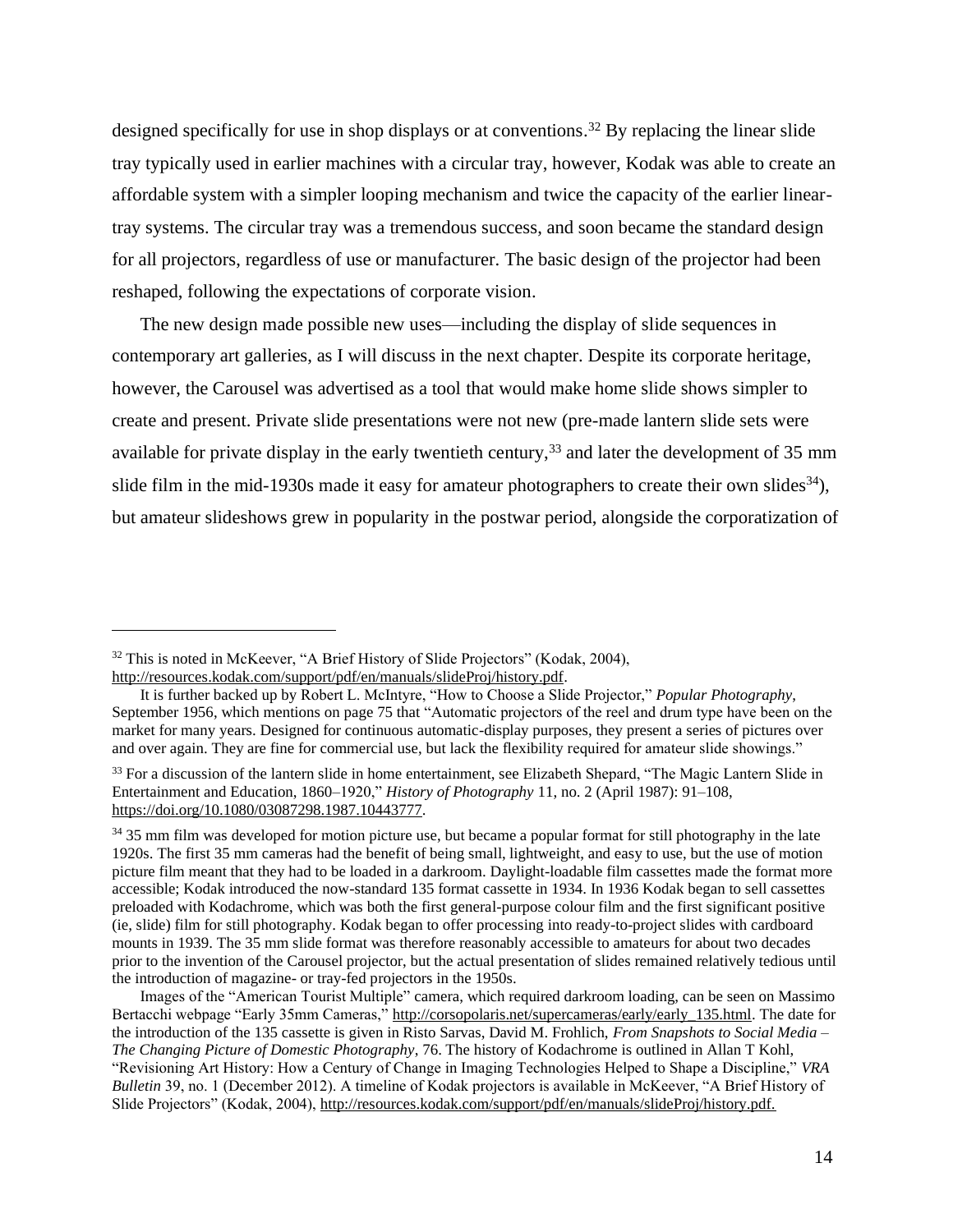slide projection.<sup>35</sup> While the amateur slideshow is of substantial historical significance, therefore, in the discussion of contemporary art that follows I will focus only on the relationship between artists' projections and their institutional or corporate precedents.<sup>36</sup>

<sup>&</sup>lt;sup>35</sup> In fact, I would argue that insofar as the amateur slideshow became a means of "advertising" ones happiness and success by recreating the highlights of vacations and special events (in a way that was perhaps similar to more recent image-sharing on social media), even these private presentations bore a connection to the corporate discourse.

<sup>&</sup>lt;sup>36</sup> A more thorough study of amateur slide projection and its relationship to contemporary art would be a valuable direction for further study. My impression, however, is that it wasn't until the 1980s and 90s (that is, after the creation of the work that I discuss in this thesis) that artists would become interested in the experience and history of amateur slideshows and home presentations. While Allan Sekula's photography embraces a vernacular style that may be similar to the amateur photography of the early 1970s, he doesn't appear to make a specific, conscious reference to the amateur slideshow—whereas later works by James Coleman, for example, more clearly draw on a sense of nostalgia for the medium of slide projection.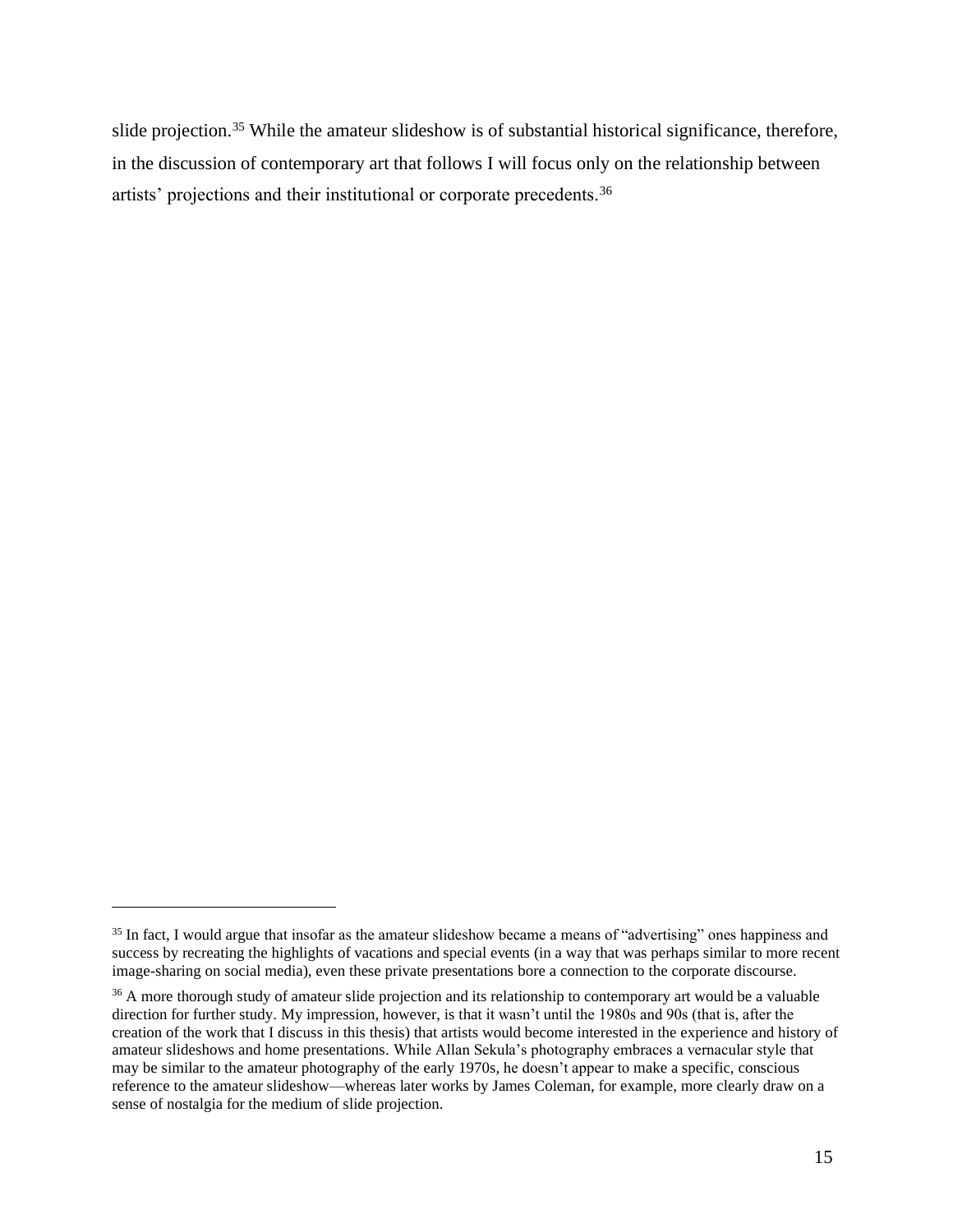## **Chapter 3: Carousel projectors and contemporary art**

Prior to the 1960s, the primary artistic use of projection was as an aid in copying images to canvas. The painters most famously associated with this technique used opaque projectors,<sup>37</sup> however, not slide projectors, and they saw projection as a mere convenience which simplified the practice of painting. The first noteworthy artistic experiments with slide projection came in the 1950s when, for example, Bruno Munari created abstract illuminations by collaging translucent plastics and found material into slide frames. Twelve of Munari's slides were included in the exhibition "Two Graphic Designers: Bruno Munari and Alvin Lustig" at the Museum of Modern Art in 1955.<sup>38</sup> Later, in 1958 and 1959, Ad Reinhardt presented two "nonhappenings" at the Artist's Club in New York, in which his "aim was to show about 2,000 of the 10,000 slides he ha[d] taken of 'significant forms' of architectural and sculptural work in 'The Moslem World and India."<sup>39</sup> But while these early experiments brought slide projection closer to use as an artistic medium, they still operated on the edge of recognizability as "art." Reinhardt's presentations would appear to be typical art history lectures, if not for their excessive length, and Munari's slides were presented as part of a design practice, rather than an artistic one. Slide projection only became more common as an artistic medium after the appearance of the Carousel projector in 1961. Many more artists began to work with slides in the 1960s and 1970s, creating both simple image sequences and more complex multimedia pieces, most of which relied on the use of a Carousel projector. By making it simpler to create and exhibit slide work, Kodak had inadvertently created a new medium for contemporary art.

<sup>&</sup>lt;sup>37</sup> Opaque projectors reproduce ordinary drawings and printed images (that is, images made on opaque material) by means of a bright lamp, mirror, and lens. (Slide projectors, by contrast, require images on translucent material, but can be made with only a lamp and a lens.)

 $38$  The checklist for the exhibition describes the work as "12 slides containing abstract designs on glass ... composed of bits of burnt or broken glass, paper, string, mica, feathers and other materials, each of the slides being an original design completed by light when it is projected on a screen." "Two Graphic Designers: Alvin Lustig and Bruno Munari" (Museum of Modern Art, 1955), [https://assets.moma.org/documents/moma\\_master](https://assets.moma.org/documents/moma_master-checklist_326003.pdf)[checklist\\_326003.pdf.](https://assets.moma.org/documents/moma_master-checklist_326003.pdf)

The press release for the exhibition notes the use of a "continuous projection machine," presumably a forerunner of the carousel projector. "Graphic Design by Lustig and Munari at the Museum of Modern Art" (Museum of Modern Art, 1955), [https://assets.moma.org/documents/moma\\_press-release\\_326004.pdf.](https://assets.moma.org/documents/moma_press-release_326004.pdf)

<sup>39</sup> Dietrich Scheunemann, *Avant-Garde/Neo-Avant-Garde* (Amsterdam: Rodopi, 2005), 114.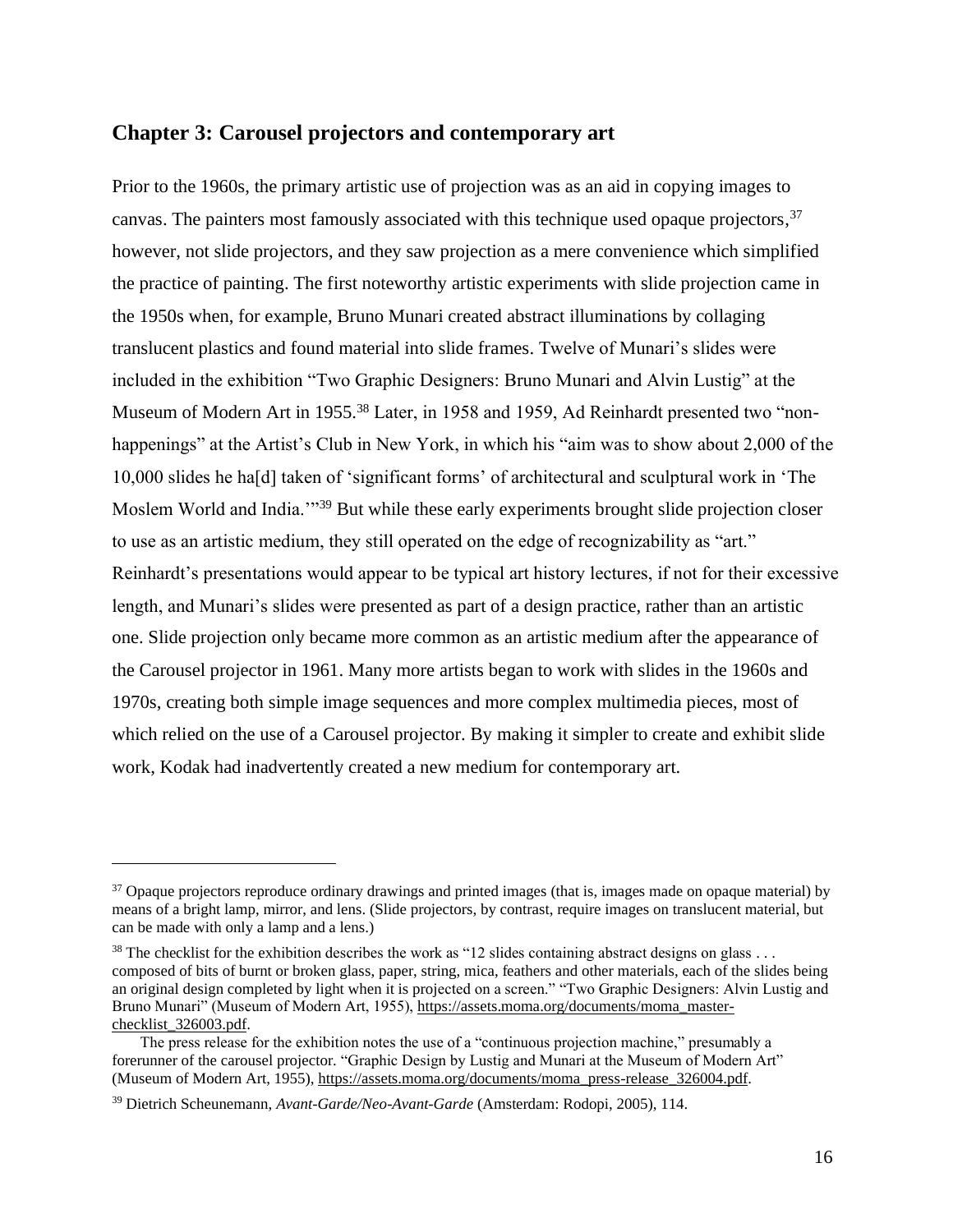One of the earliest discussions of slide projection in contemporary art is Michel Foucault's 1975 essay "Photogenic Painting," on the work of Gérard Fromanger. <sup>40</sup> This essay offers important insight into the artistic intentions behind the development of early slide work. Before discussing Foucault and Fromanger, however, it is best to begin by reflecting on some of the cultural context behind the essay and the work that it discusses.

The Carousel projector arrived at a time when contemporary artists were reimagining the political function of their work, as well the political significance of popular media and media technology. American artists who opposed the Vietnam War found themselves responding to the television and press images that defined the public perception of that conflict. European artists who supported the strikes that began in Paris in May 1968 likewise found themselves responding to the media coverage of those events, and in some cases even attempting to fulfill the role of mass media themselves.<sup>41</sup> Artistic use of slide projector must therefore be read in the light these larger developments in the political history of media technology (and this is true not only of Fromanger's work, but also of Broodthaers' and Sekula's as well, as I will show in the next two chapters).

In "Photogenic Painting," Foucault discusses photorealistic paintings that Fromanger created by painting directly into the light of snapshot photographs (some his own, some taken from the press) that he projected onto his canvas with a Carousel projector.<sup>42</sup> What Foucault does not mention is that this is a variation on a process used in 1968 by the Atelier Populaire, of which Fromanger was a founding member. The Atelier was a group of artists organized to massproduce posters in support of the anti-establishment protests and strikes in Paris during the summer of 1968. The artists of the Atelier printed their posters using silkscreens, and sometimes used opaque projection as an aid in transferring appropriated press images onto their screens.<sup>43</sup> As Liam Considine has shown, they were initially wary of these tools and their association with commercial media and advertising, but the events of 1968 proved the need not only for a rapid

<sup>40</sup> Michel Foucault, "Photogenic Painting/La peinture photogénique," in *Gérard Fromanger*, Revisions 2 (Black Dog, 1999), 81–105.

<sup>41</sup> Liam Considine, "Screen Politics: Pop Art and the Atelier Populaire," Tate Papers, Autumn 2015, [https://www.tate.org.uk/research/publications/tate-papers/24/screen-politics-pop-art-and-the-atelier-populaire.](https://www.tate.org.uk/research/publications/tate-papers/24/screen-politics-pop-art-and-the-atelier-populaire)

<sup>42</sup> Fromanger's self-portrait *La Vie d'artiste* (1975) shows the artist at work in his studio, with the silhouette of a Carousel projector in the foreground.

<sup>43</sup> Considine, "Screen Politics."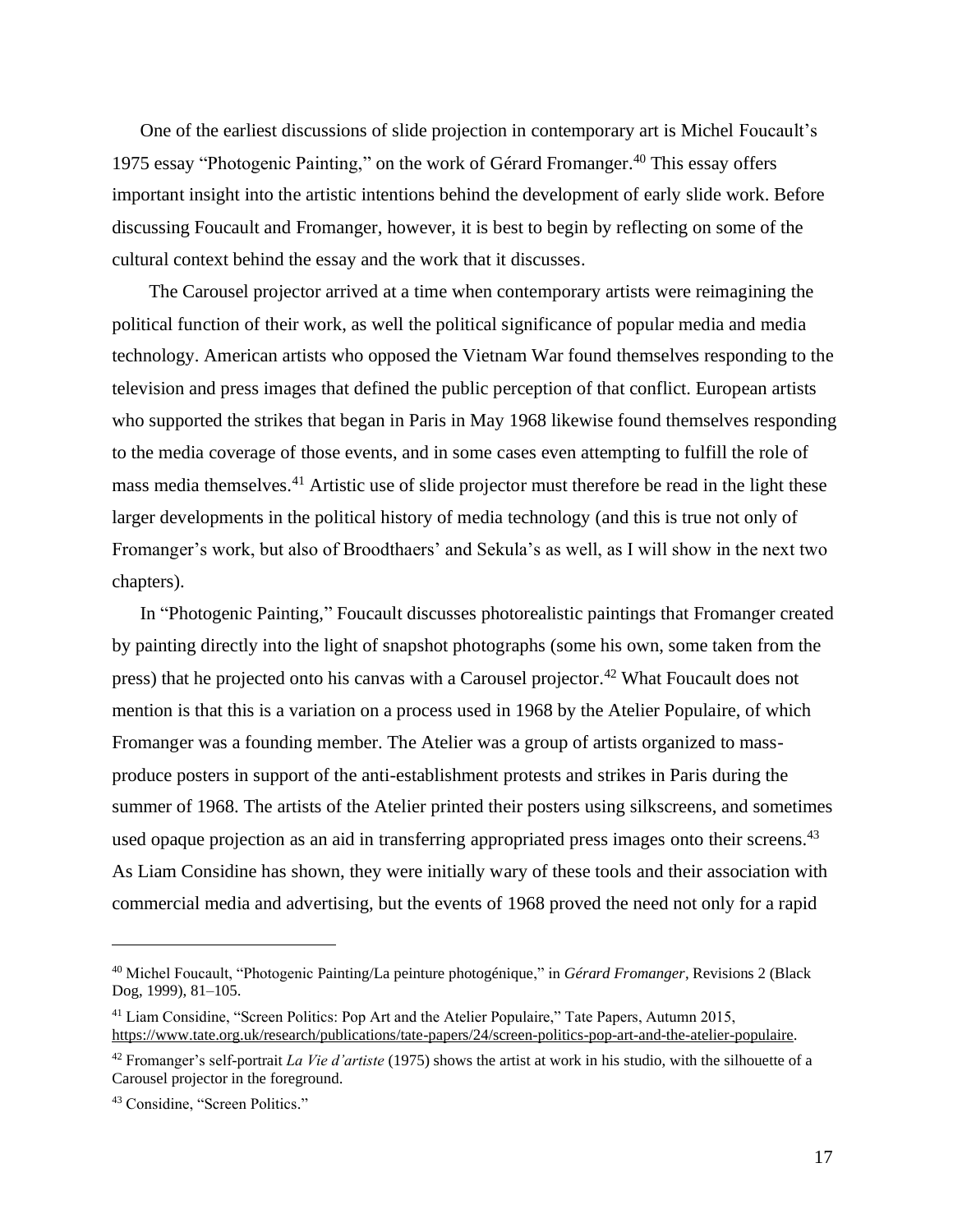means of producing imagery but also for a more direct artistic engagement with mass media. While the French artists borrowed their techniques from American Pop Art (the silkscreen from Warhol, and the opaque projector from Lichtenstein), they nevertheless stood in staunch opposition to the "consumerist superficiality" of a Pop Art that valourized corporate imagery by attempting to raise it to the level of high art. <sup>44</sup> Their intention was to achieve the opposite: to appropriate mass-media tools for their own revolutionary purposes, and to set aside artistic pretensions in favour of simple creativity.

This same need for a contemporary art invested in a critical but unpretentious exploration of image-making is a major theme of Foucault's essay on Fromanger. Foucault was concerned that if artists and the public were "deprived of the technical ability to produce images . . . we could be handed over, bound hand and foot, to the power of other images, political and commercial, over which we have no power."<sup>45</sup> He complained that in its move toward the conceptual and the theoretical, contemporary art had turned its back on image-making, ceding responsibility for visual culture to the mass media—and so he argued for the development of a more popular, democratic, and amateur image culture. Influenced by Gisèle Freund new image culture's recently published book *Photography and Society*, <sup>46</sup> Foucault found the model for this in the amateur community that surrounded early photography, in which "love of the image was ubiquitous," and in which images circulated freely in a "vast field of play," unhampered by concern for authorship, medium or artistic tradition.<sup>47</sup> Foucault casts Fromanger as a leader in this return to photographic experimentation, suggesting that Fromanger's hybridization of photography and painting, along with his deprecation of artistic authorship (apparently demonstrated by his use of readymade or banal imagery) were similar to some of the tendencies seen in early photography.

Foucault does not explicitly explain why the photographic apparatus proved so potent as a platform for artistic experimentation, but his argument implicitly suggests that the creative freedom enjoyed by early photographers was rooted in the fact that as a new invention the

<sup>44</sup> Considine, "Screen Politics."

<sup>45</sup> Michel Foucault, "Photogenic Painting," in *Gérard Fromanger*, Revisions 2 (Black Dog, 1999), 89.

<sup>46</sup> This line of influence is described by Catherine M. Soussloff in *Foucault on Painting* (Minneapolis: University of Minnesota Press, 2017), 105–6.

<sup>47</sup> Foucault, "Photogenic Painting", 88; 84.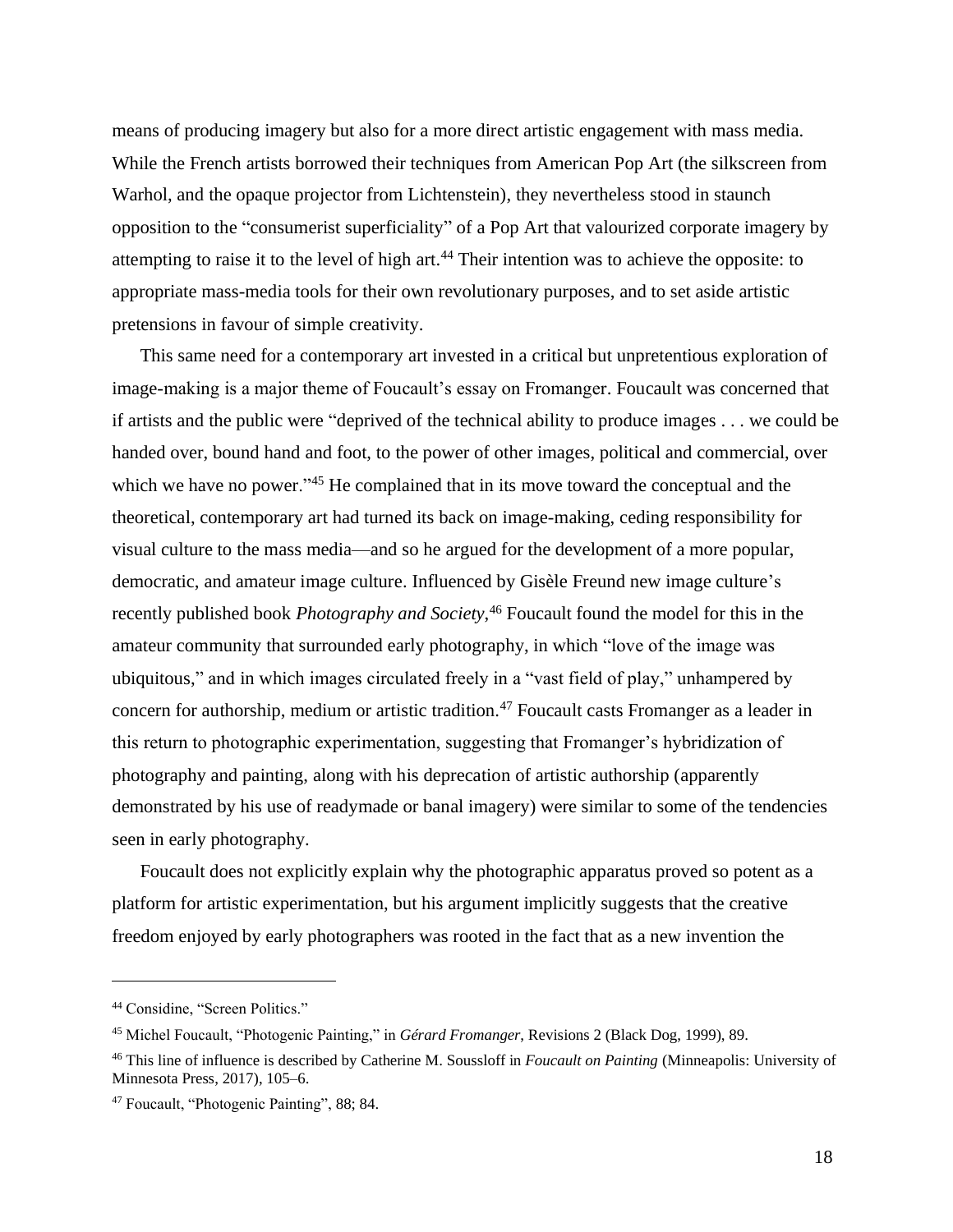photographic apparatus provided a means of image-making that was not yet codified, not constrained by expectations, expert practitioners, or an institutional apparatus governing what could or could not be made, what could or could not be copied. As a unique and novel form it was able to open up the possibility of creating images outside the parameters of the art institution or the commodity market. As he indicates, the same was also true of the Carousel projector, at least in its role as artistic medium.<sup>48</sup>

Foucault also laments, however, that early photography was soon "taken over by laboratories, technicians and businessmen," after which amateur trickery and "plagiarism" were stamped out.<sup>49</sup> Generalizing from this observation, I would posit that, as the example of early photography shows, the creative freedom offered by a new form is always met with a constant threat of institutionalization. In a capitalist context all forms of production or expression are seen as potential sources of value to be captured, and indeed one of the functions of the museum or gallery is to facilitate the comparisons and value judgments that allow artworks to be exchanged as commodities. This is true not only of individual artworks, but also of whole mediums: as a medium develops historical and conceptual significance, the medium itself becomes one of the key attributes based on which artworks can be compared. The art institution, in its role as gatekeeper, thus has an interest in defining and codifying artistic mediums, even though this very process can serve to limit the creative freedom offered by those mediums.

This tendency toward institutionalization and commodification would present a challenge for artists working with slide projection. Catherine M. Soussloff suggests that Foucault saw a utopian potential in Fromanger's combination of photography and painting, which promised to transform the traditional medium of painting into a platform for critique of contemporary history, while also extending the intellectual or critical viewing associated with painting to more "popular" photographic images; Soussloff writes that "it was as if photography in the mid-1970s needed painting to reveal the true nature of the contemporary image."<sup>50</sup>

While Fromanger's work may have helped to reinvigorate contemporary painting, however, I would suggest that by making slide projection subservient to the more traditional medium of

<sup>&</sup>lt;sup>48</sup> The projector had pre-existing associations with art historical and corporate use, but there were not yet strong expectations about how it should be used *artistically*.

<sup>49</sup> Foucault, "Photogenic Painting," 88.

<sup>50</sup> Catherine M. Soussloff, *Foucault on Painting* (Minneapolis: University of Minnesota Press, 2017), 114.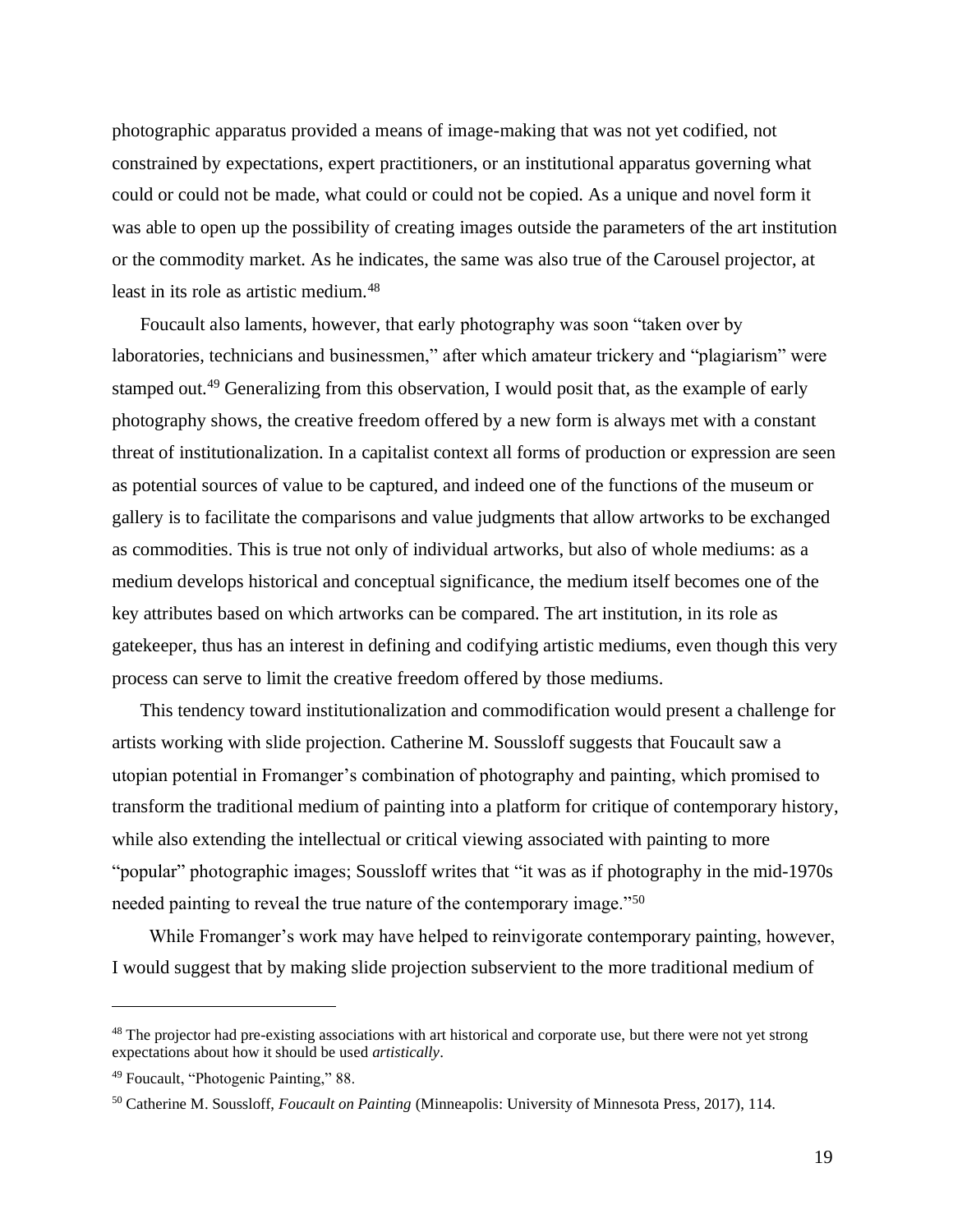painting, he did not use the new technology to its full potential. Moreover, while the artists of the Atelier Populaire had avoided commodification by taking their work to the streets, Fromanger later returned to exhibiting and selling his paintings in commercial galleries.<sup>51</sup> I would suggest that he thus remained somewhat beholden to institutional circuits of exchange—and that the commodification of his paintings may have dampened their critical impact.

The most potent use of slide projection, as I will show, comes from artists like Broodthaers and Sekula who wholeheartedly embraced the slide projector as a medium in its own right artists who made full use of the new technology in all of its unique specificity, in the same way that the early photographers had experimented with all of the particular capabilities of the camera. In the work of Broodthaers and Sekula, moreover, the projection apparatus becomes central to the articulation of an anti-institutional or anti-capitalist critique, establishing an antagonistic stance that helps to protect their work, and the medium of slide projection, from the threat of institutionalization or commodification.

<sup>&</sup>lt;sup>51</sup> In his description of the Atelier Populaire's move to the streets, Liam Considine even quotes Fromanger: "The prints were intended for sale in nearby galleries and the proceeds were meant to support striking students and workers. However, amid the chaos of the events the demands of the street overtook those of the gallery: as artist Gérard Fromanger recounted, 'the idea was to bring [the posters] to a supporting gallery for sale. But we didn't make it ten metres in the street before the students snatched them and pasted them in the street themselves. We understood immediately: there was the idea!'" Considine, "Screen Politics."

The exhibition for which Foucault wrote "Photogenic Painting," by contrast, was held at the Galerie Jeanne Bucher (now Jeanne Bucher Jaeger) in Paris, a commercial gallery of substantial pedigree.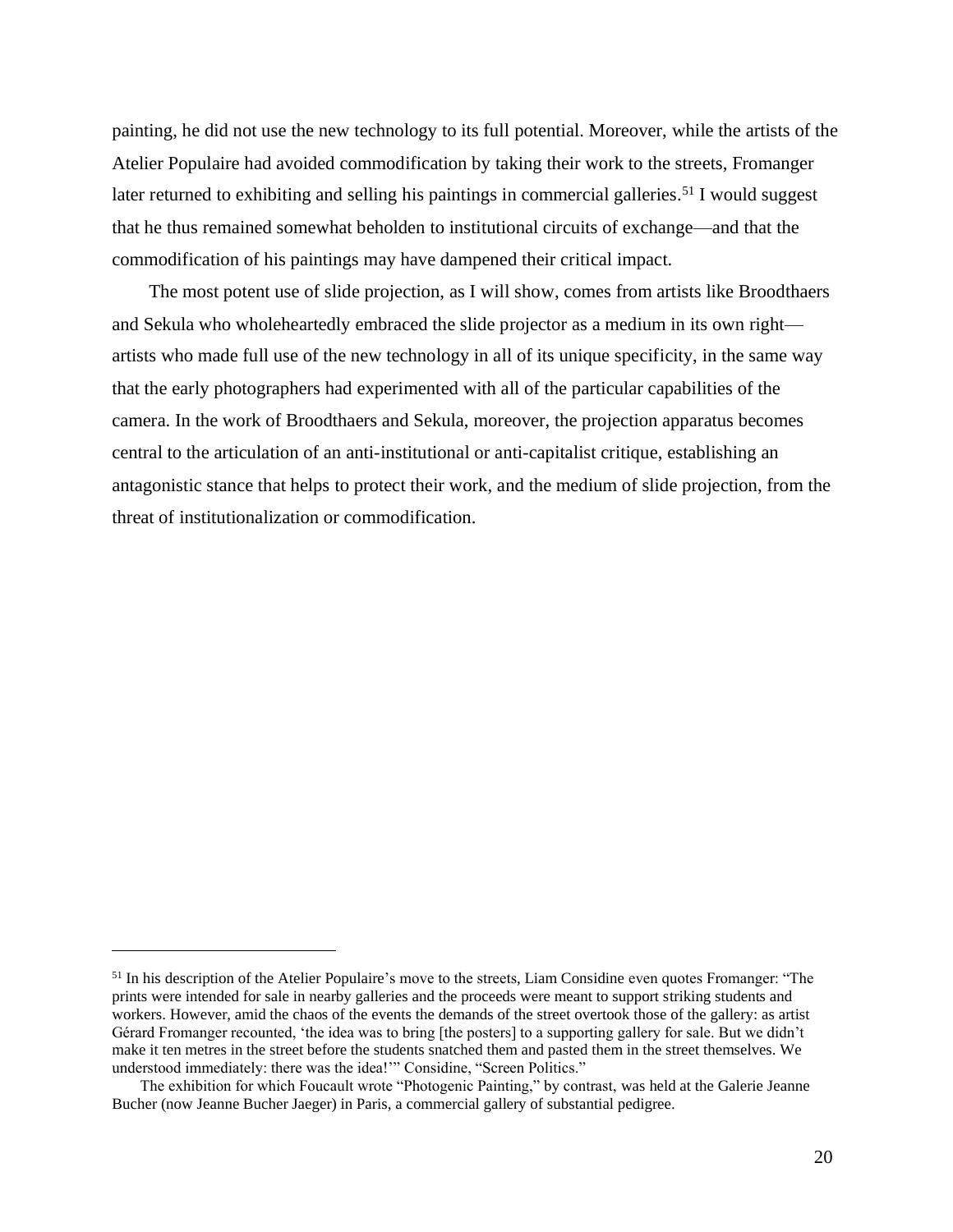## **Chapter 4: Marcel Broodthaers'** *Bateau Tableau*

Marcel Broodthaers' *Bateau Tableau* (1973) appropriates the form of the art historical slide lecture to present a satirical critique of art history's role as an institutional gatekeeper. The work is an absurdly obsessive study of a single image, an amateur painting of a marine scene that Broodthaers purchased second-hand. Despite the faux art historical style of Broodthaers' slide sequence, this painting is of no real historical significance, and the series of photographs that Broodthaers' creates stalwartly refuses to produce any narrative effect or conclusive academic argument. Instead, the work draws attention to the limitations of reproduction and signification, thereby calling into question the objectivity of art historical study and storytelling.

This work comes in the aftermath of the anti-institutional protests of 1968, and at a time when the Conceptual Art of the 1960s was giving way to new trends toward installation and intermedia work. With these new trends came an increasing commodification and institutional co-optation of contemporary art, of which Broodthaers was wary. Broodthaers' playful approach to institutional critique in *Bateau Tableau* thus responds to one of the key challenges of this moment, that of navigating the pre-existing connotations of newly adopted artistic mediums. In the case of *Bateau Tableau*, this meant finding a way to make use of slide projection without being constrained by the medium's associations with art history; Broodthaers overcame this challenge by exploiting the medium's institutional association himself, making his use of slide projection not merely an incidental aesthetic choice, but rather the foundation on which he builds his critique. Slide projection proves particularly well suited as a support for this critique, as its clumsy mechanism draws attention not only to its presence but also to the way that it overtly mediates the experience of the image, and thus to the way that this mediation can influence viewers' perception of the content of the projected image.

### **4.1 Anti-institutional activism and playful critique**

Slide projection was a significant and consistent feature of Broodthaers' practice, and *Bateau Tableau* is one of several slide-based works in which Broodthaers mocks the medium's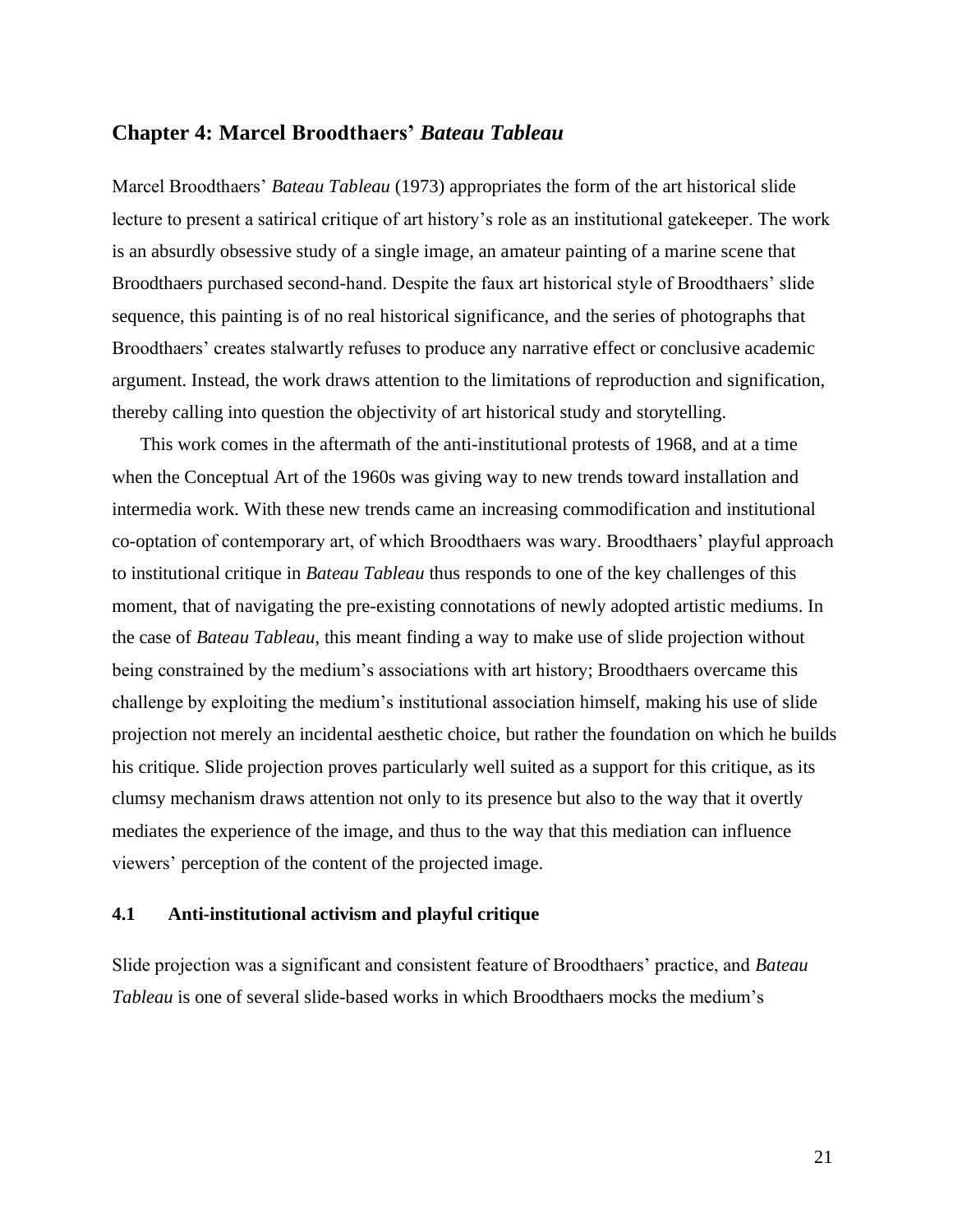association with art history. <sup>52</sup> Despite being best known for his early work as a poet and for his integration of language and literature into his artwork, Broodthaers created more slide projections than he did books; between 1966 and 1976 he created thirty-seven slide works, whereas between 1957 and 1975 he created only twenty-two books, including his poetry (but not including his exhibition catalogues, or projects published posthumously).<sup>53</sup>

Broodthaers' use of slide projection developed alongside the emancipatory projects of the late 1960s, but his approach matured in the early 1970s as the limitations of the politics of May 1968 and the strategies of Conceptual Art became clear. While *Bateau Tableau* comments particularly clearly on the art historical use of slide projection, it is also representative of the larger concerns of a transformative moment in contemporary art. It responds to the reinterpretation of the role of artistic medium that was underway at the time, and demonstrates a recognition of the need to account for the complex connotations of newly adopted forms like slide projection.

Broodthaers had taken a leading role in the anti-institutional activism of May 1968, serving as a spokesperson for a group of artists occupying the Palais des Beaux-Arts in Brussels.<sup>54</sup> He left the occupation early, however, perhaps struggling in part with the group's rhetoric. Although he had helped the group to write a manifesto that "condemns the commercialization of all forms of art," Deborah Schultz points out that Broodthaers saw commerce as "an inherent part of all art objects" (he had begun his artistic career with the desire to "sell something," after all)—and so there was a tension between Broodthaers' political tendency and his realist assessment of the art world.<sup>55</sup>

Broodthaers thus turned his attention to a more theoretical engagement with the movement, and to the development of a practice that would explore his complex relationship with art's

<sup>52</sup> A key source on Broodthaers' slide work is the exhibition catalogue *Marcel Broodthaers: Projections*, ed. Anna Hakkens, (Eindhoven: Van Abbemuseum, 1994). I have unfortunately not been able to access this book due to the suspension of interlibrary loans during the COVID-19 pandemic.

<sup>53</sup> For full lists of Broodthaers' book and slide works, see Wilfried Dickhoff and Bernard Marcadé, Marcel Broodthaers, ed. Marie-Puck Broodthaers (London: Thames & Hudson, 2013), pages 306 (books) and 315 (slide projections).

<sup>54</sup> Deborah Schultz, *Marcel Broodthaers: Strategy and Dialogue* (Oxford: Peter Lang, 2007), 77–78.

<sup>55</sup> The manifesto is quoted in Schultz, *Marcel Broodthaers*, 78. Schultz's assessment is given on page 79. Broodthaers' declared his desire to "sell something" in the famous invitation to his first exhibition (quoted by Schultz on page 60), which begins "I, too, wondered if I couldn't sell something and succeed in life."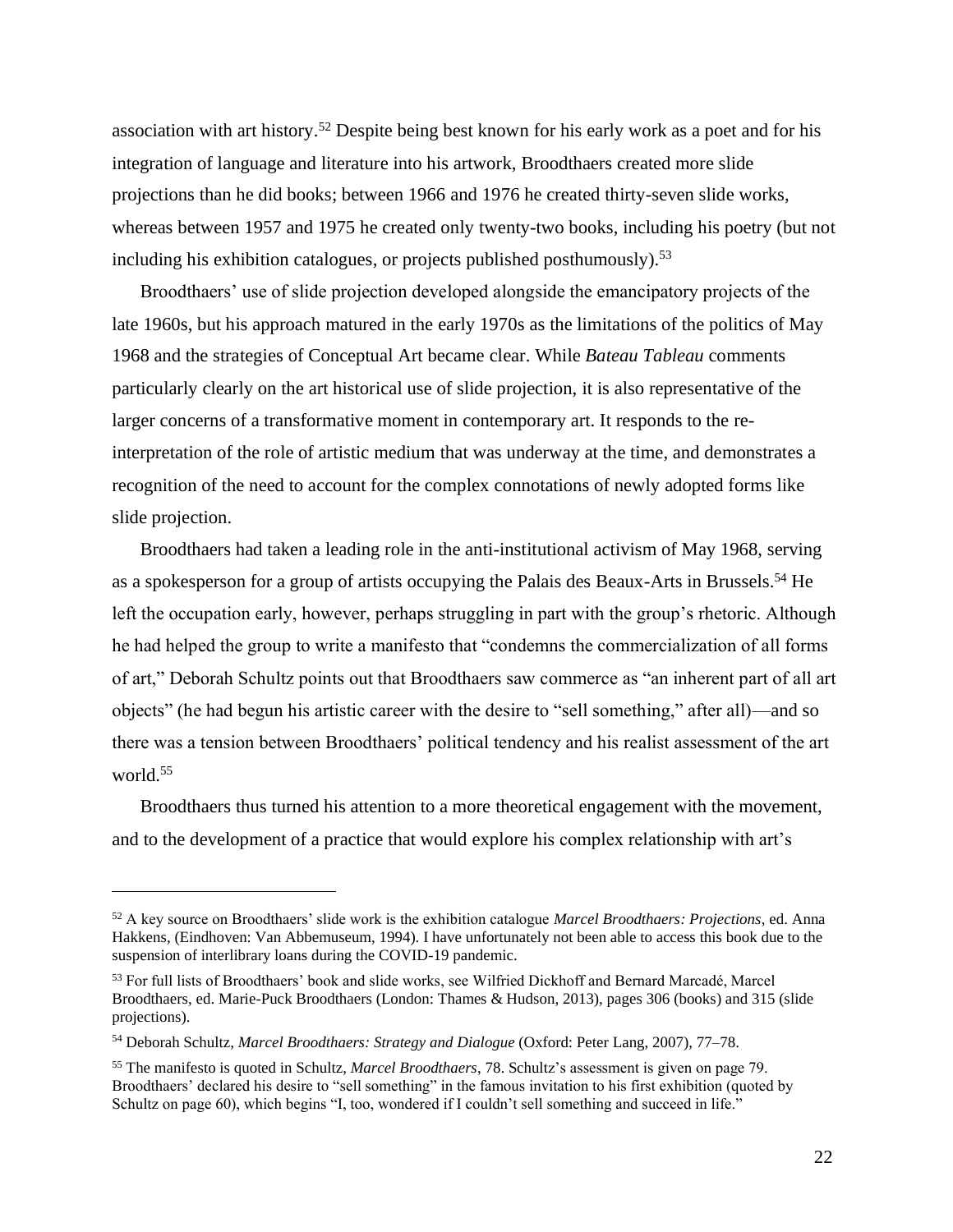institutions. He opened his studio for meetings of likeminded artists, the most notable of which was a large event that he hosted on September 27, 1968, "to analyze what wasn't working in the Belgian artistic world, to analyze the relations Art-Society."<sup>56</sup> In planning this gathering, which would become the opening night of his *Musée d'Art Moderne, Département des Aigles*, he realized that he did not have enough furniture to seat all of the guests that he had invited. His solution was to rent a number of crates (of the sort used to store and transport artwork) to use as seating. To decorate, he created a slide sequence by photographing postcards of nineteenth century paintings. He then taped the postcards to the wall, and projected the slides next to the "originals." After the opening event he decided to project the slides onto a crate rather than the wall, creating one of his earliest slide works, the installation now titled *Projection sur caisse*. 57 Earlier in the year he had also connected the arts and the protest movement in his first standalone slide projection, *Caricatures-Grandville*, which juxtaposed illustrations by Grandville ("rang[ing] from the fantastical, to scenes from the French Revolution proclaiming 'Liberté'") with newspaper photographs of student demonstrations.<sup>58</sup>

Broodthaers' position on "the relations Art-Society" became increasingly complex over the following years as the anti-institutional efforts of 1968 fell flat.<sup>59</sup> In the same period, he aligned himself with the Conceptual Art movement, while remaining a constant critic of conceptualism's

<sup>56</sup> Broodthaers, quoted in Rachel Haidu, *The Absence of Work* (Cambridge, Massachusetts: MIT Press, 2010), 12.

<sup>57</sup> Haidu, *The Absence of Work*, 108.

In its final form, *Projection sur caisse* consists of "fifty 35mm slides projected on commercial packing crate, with postcards on wall, crate;" see "Marcel Broodthaers. Projection Sur Caisse (Projection on Crate). 1968," Museum of Modern Art, n.d., [https://www.moma.org/audio/playlist/25/462.](https://www.moma.org/audio/playlist/25/462)

<sup>58</sup> Schultz, *Marcel Broodthaers*, 46.

In dating this work to 1968, I am following the listing given by Dickhoff & Marcadé (which I take to be in chronological order). I may be mistaken in this, however, as different sources present this work differently. Marian Goodman Gallery has exhibited an edition which consists of 80 slides, for which they give a date of 1967. Deborah Schultz, as well as Dickhoff & Marcadé, however, describe this as a 100 slide piece dating to 1968. In any case, this appears to be Broodthaers' first stand-alone slide projection. See "Marcel Broodthaers, Caricatures: Grandville, 1967," Marian Goodman Gallery, accessed August 12, 2020[, https://www.mariangoodman.com/exhibitions/30](https://www.mariangoodman.com/exhibitions/30-marcel-broodthaers-and-james-lee-byars/works/artworks29174/) [marcel-broodthaers-and-james-lee-byars/works/artworks29174/.](https://www.mariangoodman.com/exhibitions/30-marcel-broodthaers-and-james-lee-byars/works/artworks29174/) (Broodthaers' very first use of slide projection was in *Grandville & MB* a happening at the Club de Jazz in Ghent, in which Broodthaers' projection was accompanied by a musical performance; See Deborah Schultz, *Marcel Broodthaers: Strategy and Dialogue* (Oxford: Peter Lang, 2007), 46, and Tanya Angulo Alemán, "La utopia pervinguda. El model d'autoria de Marcel Broodthaers" (Universitat Politècnica de València, 2004), 203.)

<sup>59</sup> As Thierry de Duve writes, "hope of a radical liberation from cultural institution" rapidly waned, and by "1972, a few cold showers later, the debate had moved to the failure of the emancipatory aspirations of four years before." Thierry de Duve, "Figure Zero," in *Marcel Broodthaers: A Retrospective* (New York: Museum of Modern Art, 2016), 31–39, 37.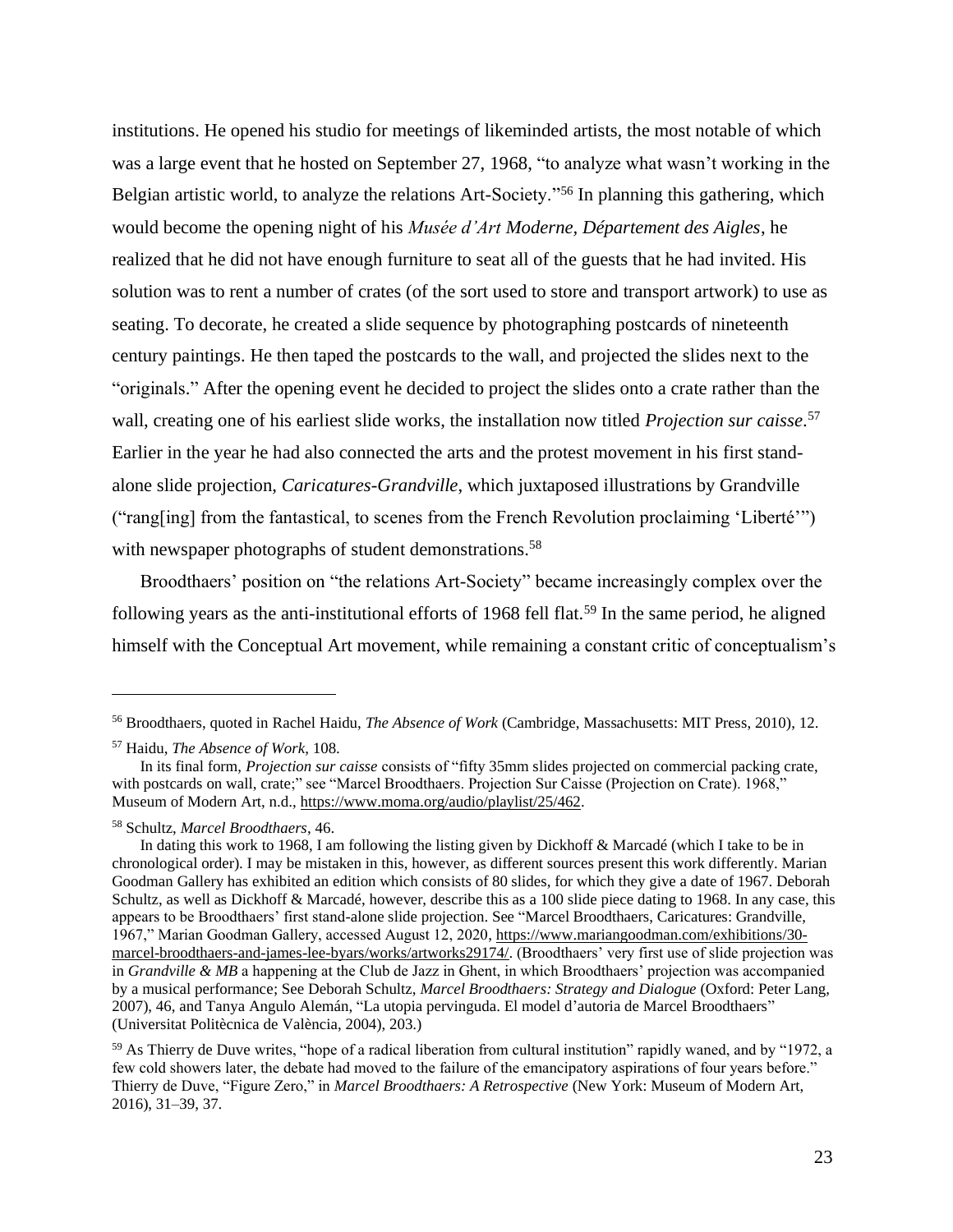optimistic pursuit of a decommodified art.<sup>60</sup> Conceptual Art had, as Rosalind Krauss writes, imagined "that by purifying art of its material dross, and by producing it as a mode of theoryabout-art, its own practice had escaped the commodity form"—but this rejection of the art object simply led to the replacement of commercial circuits of validation and exchange with artinstitutional systems of assessment and administration. <sup>61</sup> The earlier consumerist aesthetic was thus substituted for what Benjamin Buchloh has called an "aesthetic of administration."<sup>62</sup> Favouring ideas, definitions, and linguistic games over vulgar visuality, Conceptual artists adopted the textual and visual signifiers of "administrative and legal organization and institutional validation," leading to a proliferation of typed memos, filing cabinets, fax machines, and other corporate ephemera.<sup>63</sup>

By the end of the 1960s Conceptual Art began to lose its spotlight to what Krauss describes as an "international fashion of installation and intermedia work."<sup>64</sup> While this new trend brought a return to object-making, it perpetuated contemporary art's investment in the administrative role of art institutions, relying on these institutions not only as sites in which installations could be exhibited, but also as the providers of an interpretive framework for this new work. The result was (or is) a situation in which artists "have recourse to every material support one can imagine . . . but every material support, including the site itself—whether art magazine, dealer's fair booth, or museum gallery—will now be levelled, reduced to a system of pure equivalency by the homogenizing principle of commodification, the operation of pure exchange value from which nothing can escape and for which everything is transparent to the underlying market value for which it is a sign."<sup>65</sup> Despite having replaced commerciality with institutionality, then, artists

<sup>60</sup> Broodthaers participated, for example, in the *Konzeption-Conception* exhibition at the Leverkusen Städtisches Museum, which Benjamin Buchloh has described as "the first major European exhibition of conceptual art." Buchloh, "Open Letters, Industrial Poems," 97.

Nevertheless, he also "distanced his work from that critique of the commodity status of the aesthetic object formulated in late '60s conceptual art, which abandoned traditional pictorial and sculptural materials and procedures in favor of a transformation of art into linguistic definition." Buchloh, "Open Letters, Industrial Poems," 74.

<sup>61</sup> Rosalind Krauss, *"A Voyage on the North Sea": Art in the Age of the Post-Medium Condition* (London: Thames & Hudson, 1999), 10–11.

 $62$  Benjamin H. D. Buchloh, "Conceptual Art 1962–1969: From the Aesthetic of Administration to the Critique of Institutions," *October* 55 (1990): 105–143, [https://doi.org/10.2307/778941.](https://doi.org/10.2307/778941)

<sup>63</sup> Benjamin H. D. Buchloh, "Conceptual Art 1962–1969," 119.

<sup>64</sup> Krauss, *"A Voyage on the North Sea,"* 56.

<sup>65</sup> Krauss, *"A Voyage on the North Sea,"* 15.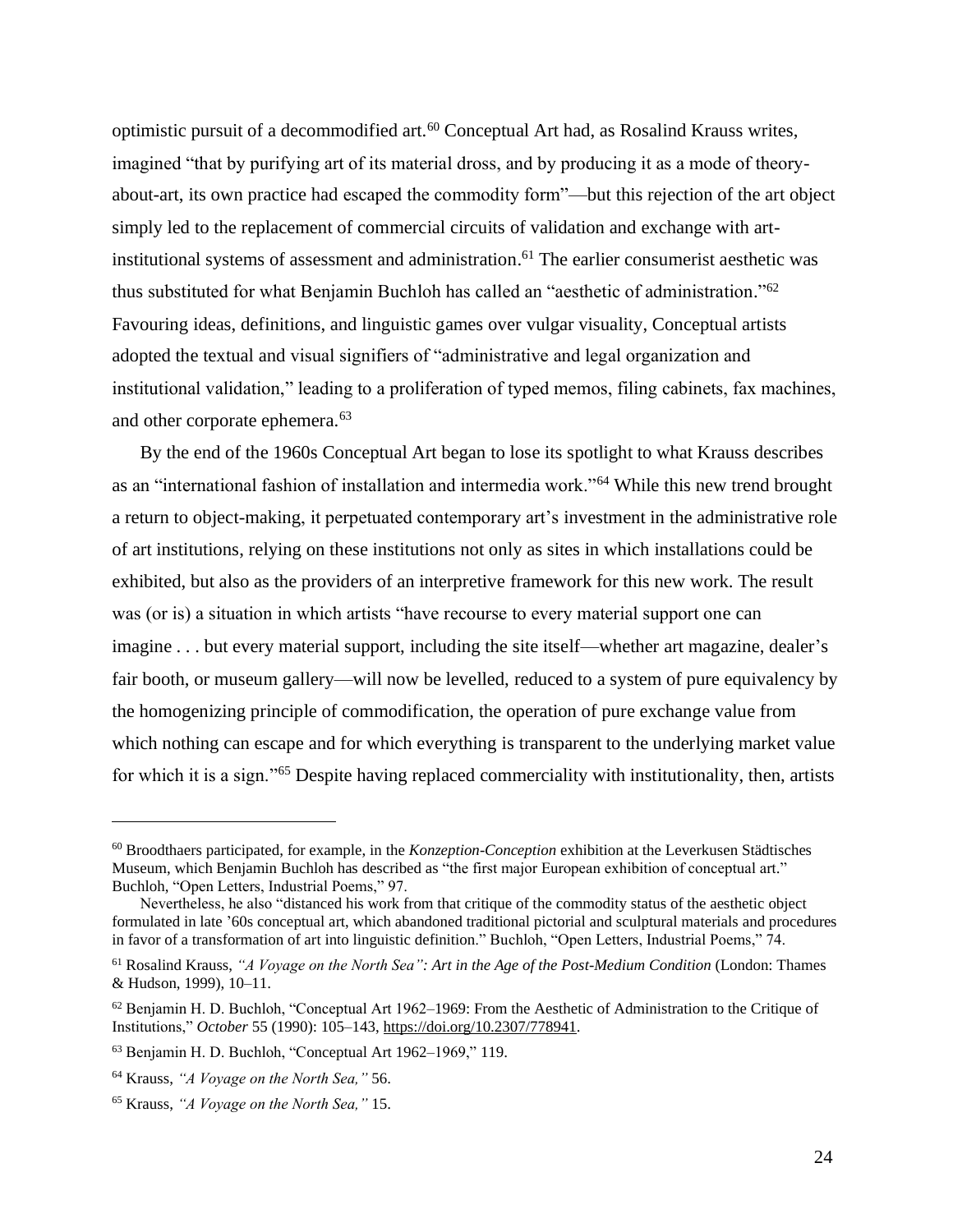remained entangled in a system which was, to a large extent, functionally equivalent to the system of commodification which Conceptual Art had sought to escape.

Broodthaers participated in the turn to intermedia and installation work, but set himself apart by maintaining his antagonism toward contemporary art institutions. While he relentlessly mocked institutional practices, however, he wasn't necessarily hostile to the idea of the art institution in the abstract.<sup>66</sup> As Thierry de Duve argues, his concern was with "the contradiction between the museum as the seat of an arbitrary, monopolistic art power"—that is to say, the museum as it really was—"and the museum as a legitimate repository for the best art"—the museum as he wished it to be (and the museum in which he wished to exhibit).<sup>67</sup> In the first of these roles, the art institution serves to bolster the status and power of the museum administration, whereas in the second it would serve to validate the significance of the artist.

What Broodthaers realized was that he could reverse the typical pattern of co-optation by taking on the role of the museum administrator or art historian. By appropriating the aesthetic of administration he not only granted himself the status associated with institutional authority, but also produced a potent critique of the contemporary art institution—and by undertaking this playful critique, he proactively defended his work against institutional cooptation.

I use the word "playful" here with a theoretical intention, to describe a particular relationship to a social system or structure which regulates and constrains behaviour. If taking that structure "seriously" means acting in accordance with its needs and expectations, then to be "playful" is to embrace the subversive freedom found in unilaterally rejecting or stepping outside of the system. I would suggest, then, that Broodthaers' playful misapplication of the art institution's signifiers countered the institution's tendency to absorb everything with which it comes into contact, because insofar as this play runs contrary to the needs and expectations of the institution, the institution would struggle to instrumentalize it to support its own ends. Thus by taking on the unique position of court jester, Broodthaers was able to maintain a close proximity to the institution while nevertheless mocking it mercilessly and refusing to become beholden to its expectations or codes of conduct.

<sup>66</sup> See de Duve, "Figure Zero."

<sup>67</sup> de Duve, "Figure Zero," 34.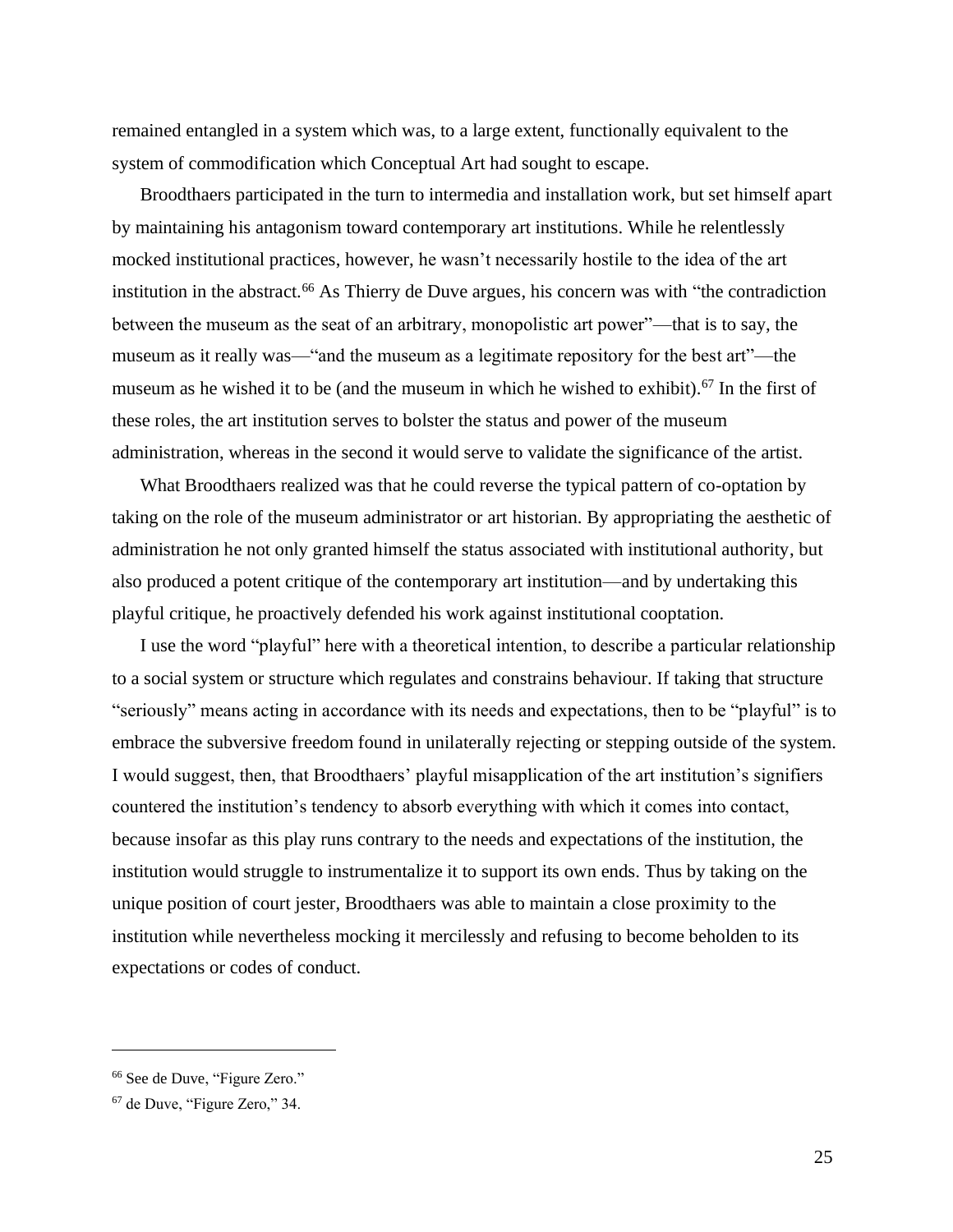Broodthaers' playful approach was particularly important for his work with slide projection, where it allowed him to transform an apparently institutional medium into a platform for institutional critique. Slide projection had a strong association with art history (as I showed in Chapter 2), and Broodthaers capitalized on this association, parodying art historical presentations to render a critique of art history as an institutional discipline. This playful use of slide projection was possible, I would argue, because slide projection was relatively novel as a medium for contemporary art—and with few pre-existing expectations about how the medium should be used artistically, Broodthaers was able to chart his own course.

In Chapter 3 I discussed the way that the playful experimentation of the early amateur photographers diminished after photography was commercialized and institutionalized. Continuing with the theory of playfulness that I have just outlined, I would suggest that the example of early photography reflects a general principle: that once an apparatus becomes associated with a "serious" use (i.e., once it is used in support of a dominant system of power), it becomes much more difficult to make playful use of that apparatus. When it comes to slide projection, however, the invention of the Carousel projector and its adoption as an artistic medium provided an opportunity to take the projector out of its typical institutional context, enabling Broodthaers' playful use of the medium. By toying with the slide projection in a way that was directly antagonistic toward institutional use of the medium, moreover, Broodthaers implicated the apparatus in a playful institutional critique that could help to prevent or delay the institutional standardization of slide projection as an artistic medium.

#### **4.2** *Bateau Tableau* **as a critique of art history**

*Bateau Tableau* offers a particularly simple demonstration of Broodthaers' use of slide projection to critique art history. In this work Broodthaers repeatedly reproduces a single painting to create a slide sequence that resembles, at least at first, an art historical presentation (despite typically being projected from a plinth onto a white gallery wall). <sup>68</sup> The painting is a

<sup>68</sup> The piece is shown installed in this way in exhibition documentation for *Bateau Tableau* at Campoli Presti in 2012, and for *Orpheus Twice* at the David Roberts Art Foundation in 2013, as well as in collection documentation from the Walker Art Centre; see "Bateau Tableau 1973," Campoli Presti, accessed December 9, 2020, [https://www.campolipresti.com/exhibitions/bateau-tableau-1973;](https://www.campolipresti.com/exhibitions/bateau-tableau-1973) "Exhibition: Orpheus Twice. [. . .]," David Roberts Art Foundation, accessed December 9, 2020[, http://davidrobertsartfoundation.com/exhibition/the-to-have-seen/;](http://davidrobertsartfoundation.com/exhibition/the-to-have-seen/) and "Bateau Tableau," Walker, accessed May 5, 2020, [https://walkerart.org/collections/artworks/bateau-tableau.](https://walkerart.org/collections/artworks/bateau-tableau)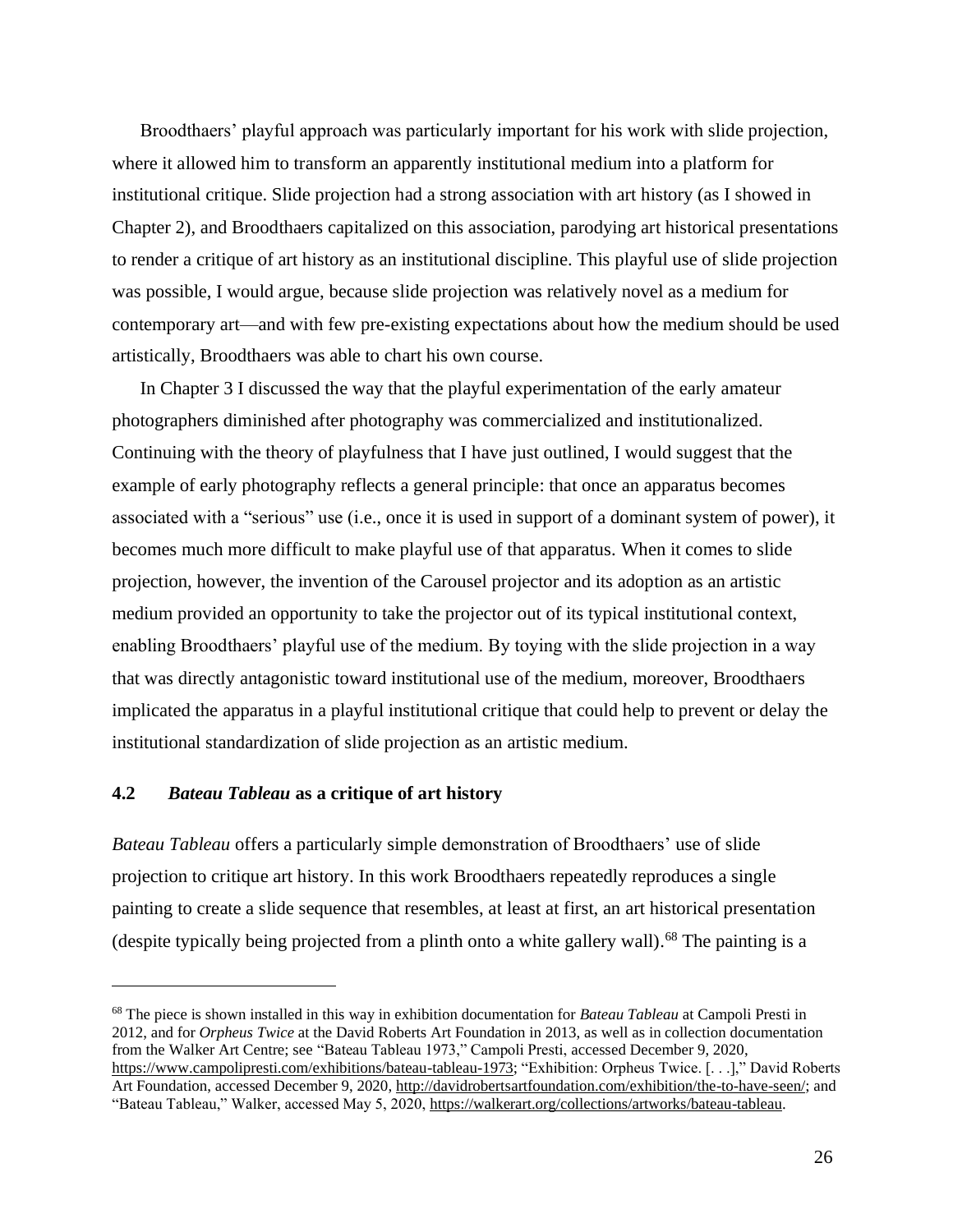marine scene, all sea, sky, and sails. In the centre of the canvas are two ships, one nearer and one farther away, both making their way toward the viewer. In the foreground is a boat with three rowers, set to pass between the nearer ship and a wooden buoy. Small sails dot the horizon. The painting is not especially beautiful; the paint is handled clumsily, and the canvas hangs awkwardly on its stretchers, with creases pulling toward the corners. Although it has been dressed up with a gilt frame, it is clearly an amateur work. Describing this painting, and his relationship with it, Broodthaers offered this commentary:

The marine painting . . . was bought at a Parisian boutique in rue Jacob. Out of fear that it would slip away I didn't dare to haggle and paid a higher price—out of love at first sight—even though it was unsigned. The subject of the painting, depicted in a style reminiscent of the late XIXth century, is the return of a French fishing flotilla (sailing under the blue, white and red flags). In the foreground: a buoy, a piece of wreckage, a boat manned by Bretons, recognizable by the red blouse and black vest that they wore at the time. Everything indicates that the flotilla is approaching a port of Finistère, sails billowing in the breeze; however, we can deduct from the sea's relatively unperturbed state that this mild breeze cannot alone fill the sails and it is the abundance of a victorious wind that is main force behind their swell. Facing the coast where women, parents and spectators scuttle around and spread the good news of the ship's return, two fishermen whose outlined silhouettes lean on the railing, recon, if we could overhear them, their rightful share of the profits from the catch. The hold is full of cods, not to mention turbots and soles . . . <sup>69</sup>

This description, which appears to reference evidence found in the image—"everything indicates," Broodthaers says, and "we can deduct"—reads as a playful caricature of art historical language. But many of the details that Broodthaers describes are not actually present in the painting. The port of Finistère, the hold full of cod, and the onlookers on the shore are all Broodthaers' inventions. In this description, then, Broodthaers parodies an art historical tendency to read too much into images. The same tendency is a target for criticism in *Bateau Tableau*, but in the slide sequence Broodthaers takes a different approach. Here he carefully creates a series of photographs that resemble an art historical study, but that stalwartly refuse to guide the viewer to any art historical or narrative conclusions.

<sup>69</sup> Quoted in a publication that accompanied the exhibition *Dark Waters* at Galerie Chantal Crousel, Paris, June 12– July 26, 2014). Ellipses in the original.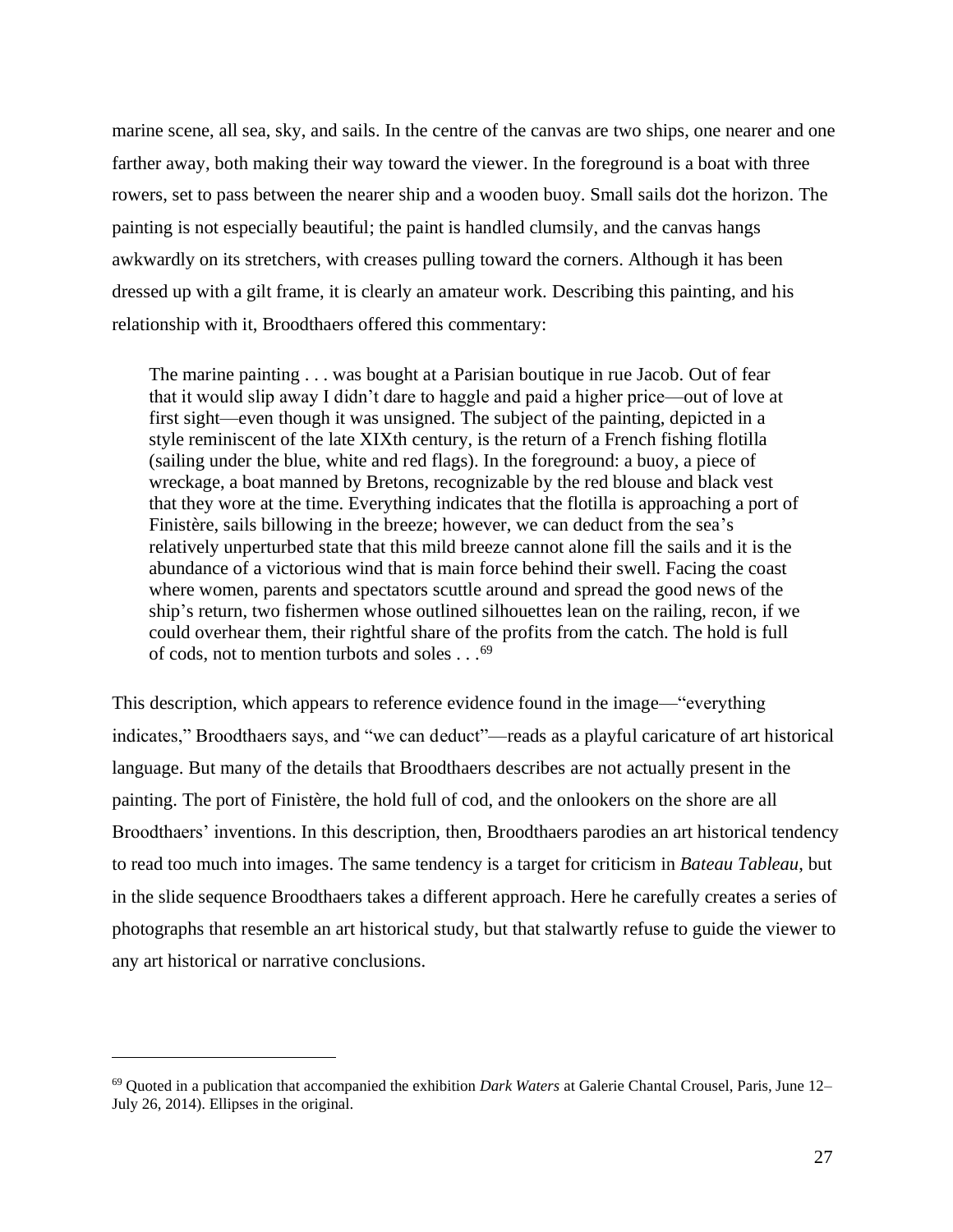The painting itself is too mundane to be of real interest as a subject of study, and Broodthaers emphasizes this through his photographs. He offers up every feature of the canvas for close scrutiny, often focusing on the least significant or interesting details of the scene—patches of blue water, the corners of sails, even the nails in the back of the canvas' stretchers. The slide sequence has no clear beginning or conclusion. As the seemingly endless loop progresses and the details of the painting are repeatedly re-produced, the slides strip the painting of meaning, reducing it to pure materiality.<sup>70</sup> The transitions between slides are abrupt, defying any possibility of narrative continuity as they cut inexplicably between full views and close-ups or between unrelated parts of the picture. Altogether, *Bateau Tableau* systematically contradicts the typical process of art historical investigation, using the slide sequence not to contextualize the image by comparing it and contrasting it with related images, but rather to incessantly reproduce the same uninteresting painting until it effectively unmakes whatever narrative may have initially been discernible in the image.

This narrative defamiliarization reflects a critique of art historical storytelling that was of personal significance to Broodthaers himself. As Rachel Haidu has noted, to understand Broodthaers' work it is important to remember that he saw himself as a perpetual outsider. In his native Belgium, he was among the Francophone minority, while in France, his Belgian background made him an unwelcome foreigner.<sup>71</sup> Broodthaers' description of the painting reproduced in *Bateau Tableau* (which I quoted above) emphasizes both geographical detail and local identity—he notes not only that the boutique was located on *rue Jacob*, but also that it was *Parisian*; he emphasizes that the flotilla is *French*, sailing under the tricolour, and describes the ship's crew not merely as sailors, but as *Bretons*, headed for a *port of Finestère*. This language, in combination with the faux art historical style of the description, is indicative of Broodthaers' attention to the way that art history has traditionally insisted on appealing to nationality as a significant feature for the classification and analysis of artwork, and his attention to the role that art history and painting have thus had in constructing and communicating the mythology that

 $70$  Eric de Bruyn eloquently observed that "the projection tends to dissolve the illusionary scene of the seascape and to reduce the painting to (a representation of) its material base: a few daubs of paint on the rough, woven surface of the canvas." Eric C. H. de Bruyn, "Bateau/Tableau/Drapeau: On Eran Schaerf's and Eva Meyer's Pro Testing and the Contemporary Politics of Allegory," in Allegorie: DFG-Symposion 2014, ed. Ulla Haselstein (Berlin: De Gruyter, 2016), 697–728, [https://doi.org/10.1515/9783110333657-028.](https://doi.org/10.1515/9783110333657-028)

<sup>71</sup> Haidu, *The Absence of Work*, 20.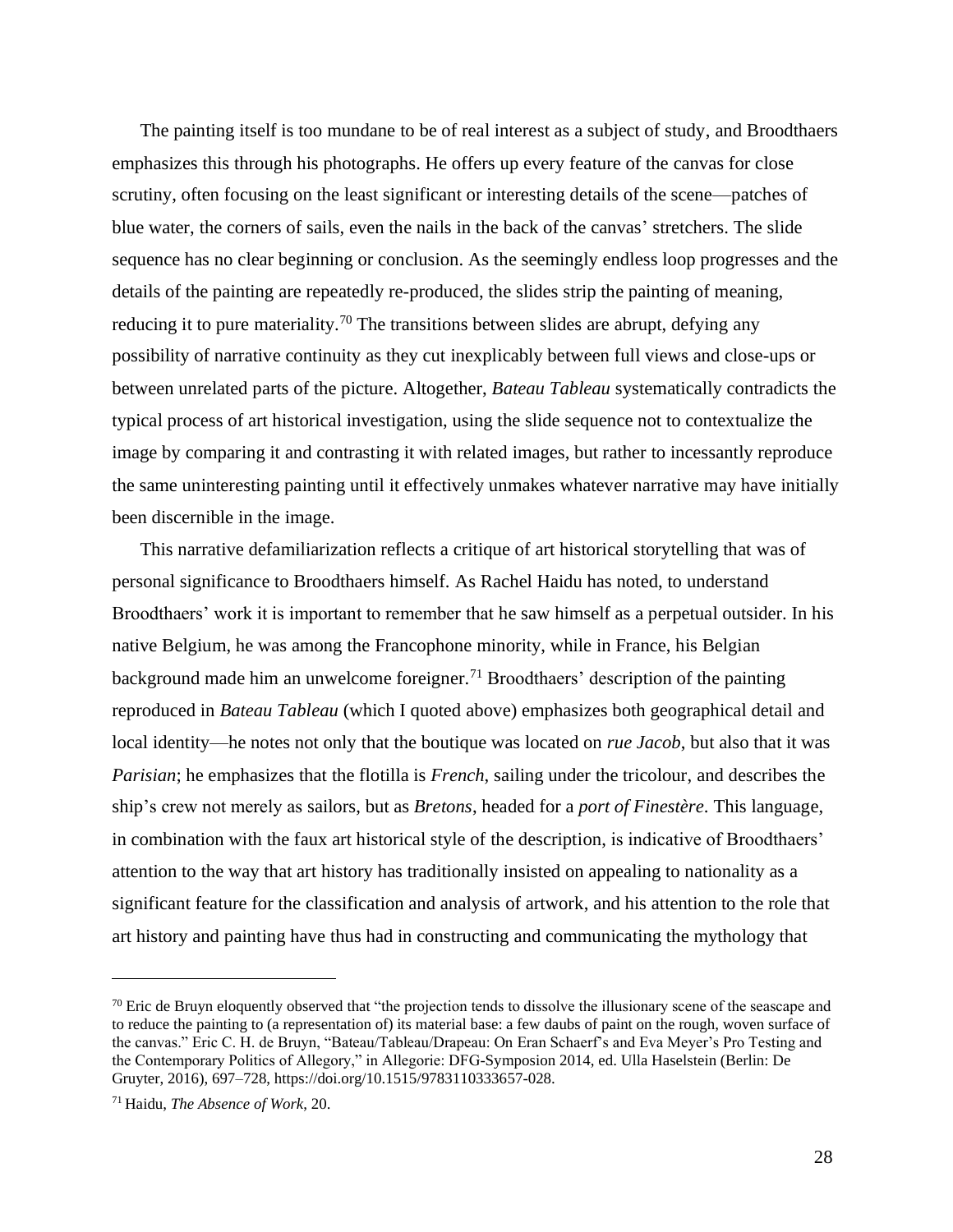underpins a modern perception of national identity. The problems inherent in interpreting artwork according to perceived national styles or characteristics would have been acutely clear to Broodthaers, as an artist of indeterminate identity. Implicit in *Bateau Tableau*'s rejection of art historical narrative, then, is a challenge to this institutional focus on local identity.<sup>72</sup> Where the art historical slide lecture typically serves to legitimize art historical narrative by associating it with seemingly objective or scientific visual evidence (as I discussed in Chapter 2), *Bateau Tableau* does the opposite: by reproducing the painting in a way that reveals the details of its appearance but refuses to connect them to an art historical narrative, the work not only challenges the specific mythologizing of national identity associated with images of this type, but also challenges the "arbitrary, monopolizing art power" of art historical judgement more broadly.<sup>73</sup>

### **4.3 Comparison and differentiation as a critical strategy**

An important influence for Broodthaers was the work of his fellow Walloon (French-Belgian) artist René Magritte, who famously juxtaposed an illustration of a tobacco pipe with the caption "Ceci n'est pas une pipe" ("this is not a pipe") in his 1929 painting *La Trahison des images*  ("The Treachery of Images")—reminding the viewer that an image of a pipe is not a "real" pipe, and that the word "pipe" has no inherent connection to this image or to the object that it represents (to give a simple interpretation).<sup>74</sup> *Bateau Tableau* shows Broodthaers own interest in the arbitrary nature of signification. Even the title of the piece draws attention to the possibility of slippage between signifiers, as Broodthaers explained: "if we repeat several times in a row *tableau* and *bateau*, then without fail, just where the tongue twists, one word will be said in the place of the other. Thus we could just as well be holding forth on the latest boat as the latest

 $72$  Accounting for the significance of identity to Broodthaers also helps to explain his interest in the sea (a recurring theme in his work). The North Sea—bordered as it is by Belgium, France, and the Netherlands (as well as Germany, Denmark, Norway, England, and Scotland) shares Broodthaers' indeterminate nationality. It also, however, suggests the utopian possibility of identity-less "international waters."

<sup>73</sup> de Duve, "Figure Zero," 34.

<sup>74</sup> A thorough interpretation of Magritte's work is given by Foucault in his essay Michel Foucault, "Ceci n'est pas une pipe," *Les Cahiers du Chemin* 2 (January 1968): 79–105. In 1969 Broodthaers outlined plans for a publication in response to Foucault's text, but he later canceled the project in 1972. Fragments from that project have been published posthumously as *Ceci est une pipe/This Is a Pipe/Dies ist eine Pfeife* (Leuven: MERZ, 2001). Foucault's essay is also the subject of Chapter Four of Catherine M. Soussloff's *Foucault on Painting* (Minneapolis: University of Minnesota Press, 2017).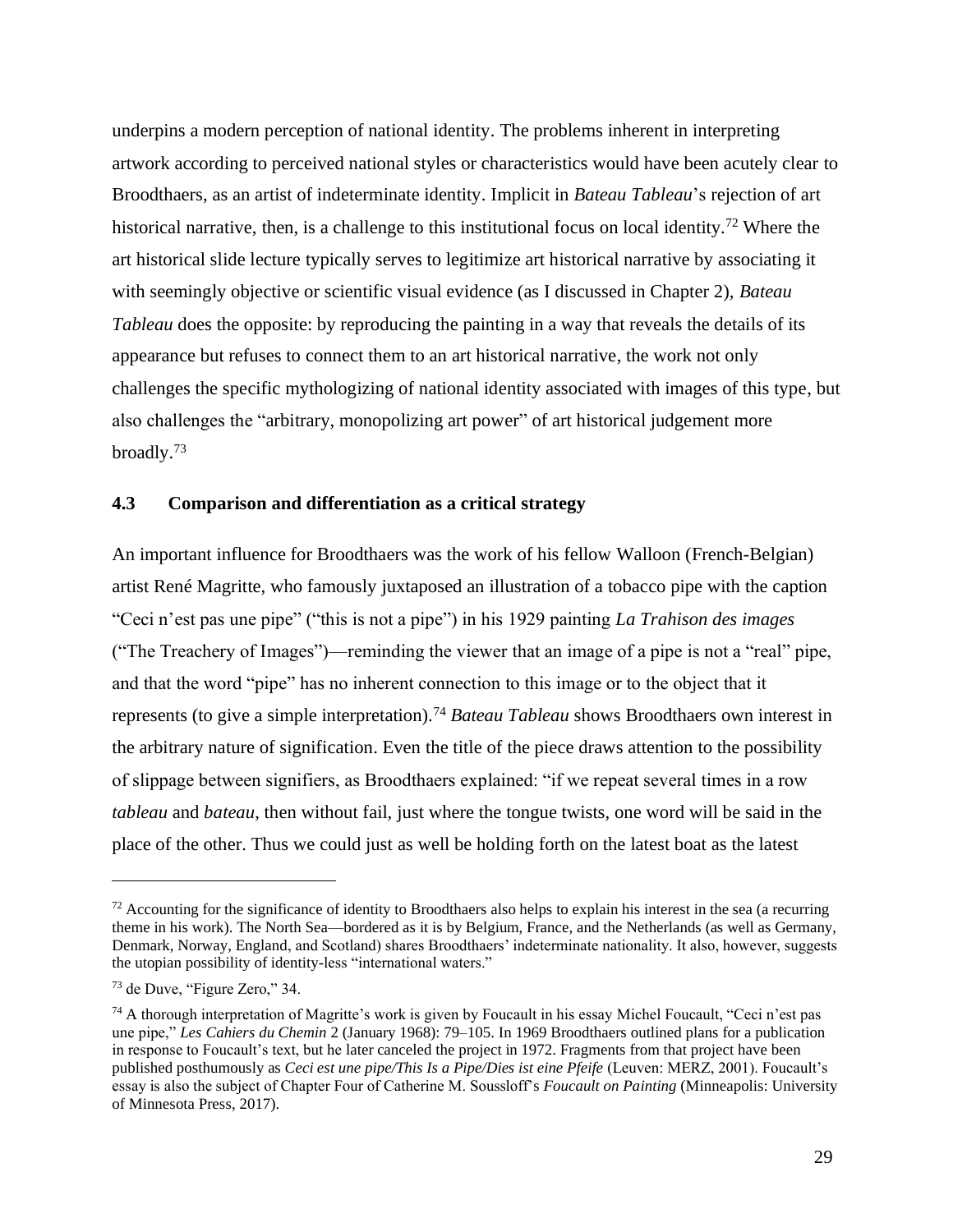painting."<sup>75</sup> Broodthaers' photography, meanwhile, challenges the art historical tendency (which I discussed in Chapter 2) to treat projected slides not as reproductions but rather as real instantiations of the original artwork that they depict. By emphasizing the materiality of the painted image, and by disassembling it into a series of closely cropped frames, Broodthaers highlights the slide's status as reproduction. *Ceci n'est pas un tableau*.

Broodthaers' emphasis on the reproduction and mediation of the image can be read in connection with his critique of art history; if reproduction or mediation can influence perception of the image, then the objectivity of art history's visual "evidence" and the claims based on that evidence may be called into question. Broodthaers was also engaged, however, in a larger reflection on the ideological function of mediation more generally, not just in slide projection or painting but in other mediums as well. This topic of mediation was one of philosophical and artistic significance at the time, as theorists like Foucault were popularizing structuralist explorations of the way that meaning is communicated and transformed,<sup>76</sup> and as artists were making increasing use of new mediums that, like slide projection, came with pre-existing cultural associations and ideological functions that required careful navigation. Broodthaers' interest in this topic led him to create several similar studies of the same seascape painting, including three films and a book, in which he experimented with slightly different strategies for drawing the viewers' attention to the impact of reproduction and mediation on their experience of the painting. Comparing the strategies Broodthaers used to achieve this in the films and the book with the simpler approach that he took in *Bateau Tableau*, we can see that slide projection proved well suited as a platform for a reflection on the power of mediation to shape meaning, as the slide projector has a natural tendency to draw attention to its own mediating presence.

The film *Analyse eines Bildes/Analyse d*'*une peinture* (1973) consists of a series of still images of the painting, followed by a live-action scene of Broodthaers rolling up a blank

<sup>75</sup> Quoted in Schultz, *Marcel Broodthaers*, 206.

<sup>&</sup>lt;sup>76</sup> Broodthaers' work also seems to have been influenced by Walter Benjamin's classic essay on "The Work of Art in the Age of its Mechanical Reproducibility." Whether Broodthaers read Benjamin directly, however, or whether Benjamin's ideas reached him through others is unclear; Rosalind Krauss has noted that Broodthaers did not own any books by Benjamin, but nonetheless concludes that Broodthaers was likely familiar with Benjamin's writing. See Rosalind Krauss, "The Angel of History," *October*, no. 134 (2010): 111–21.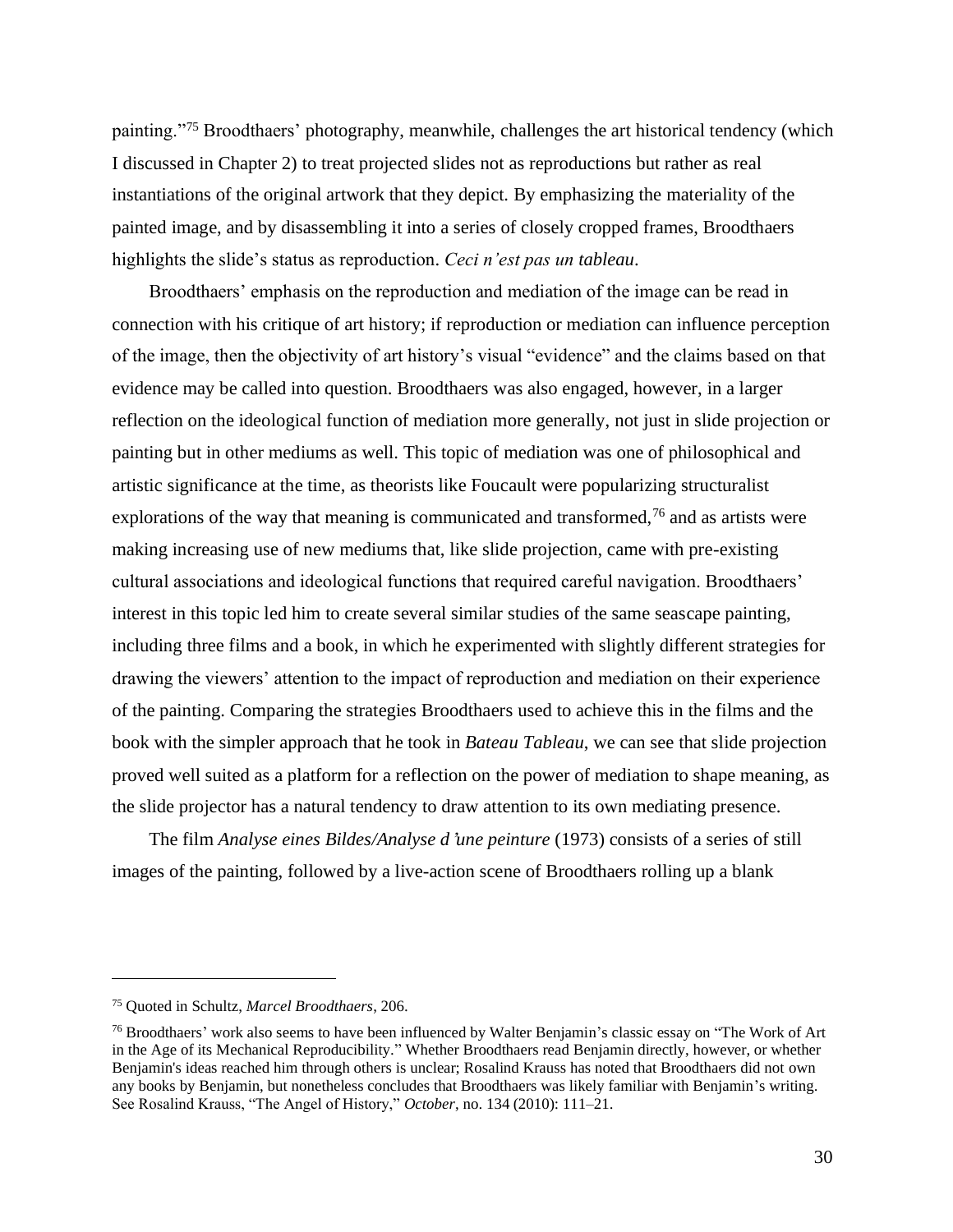canvas.<sup>77</sup> The book *Un voyage en mer du nord* (1973) features many of the same images as *Bateau Tableau*, plus several black and white photographs of modern yachts.<sup>78</sup> Another film, also titled *Un voyage en mer du nord* (1974), features still images taken from the book, intercut with white-on-black title cards announcing the apparent page numbers for the images.<sup>79</sup> The film *Deux Films* (1973) mixes elements of *Analyse* and *Un voyage*; it consists of two parts, the first identical to *Analyse*, and the second similar, but with the addition of some of the yacht photographs.<sup>80</sup>

In her book *"A Voyage on the North Sea": Art in the Age of the Post-Medium Condition* Rosalind Krauss presents the layering of forms found in the film *Un voyage* as the ultimate demonstration of her idea that in the aftermath of Conceptual Art, a critical approach to making and understanding art requires that "the specificity of mediums . . . must be understood as differential, self-differing, and thus as a layering of conventions never simply collapsed into the

MACBA cites the exhibition catalogue for the 1997 Fundació Antonia Tàpies exhibition *Marcel Broodthaers: Cinèma*. Due to restrictions on interlibrary loans during the COVID-19 pandemic, I have been unable to consult this book. I suspect, however, that this quotation presents something of an oversimplification. As I have noted, the book version of *Un voyage* precedes the film, and seems to have been derived from the photographs which appear in *Bateau Tableau*. It is possible, however, that the idea of the book came before the idea of the slide sequence, and that it was in the process of taking the photographs for the book that Broodthaers' realized that the images could serve double-duty as a slide projection. By 1973, however, Broodthaers had already made more slide works than he had books, and so it seems unlikely that *Bateau Tableau* was such an afterthought. (He created nineteen slide works between 1966 and 1972. In 1973 he created three, including *Bateau Tableau*, and began four that would be finished in subsequent years. Including his poetry, he created ten books between 1957 and 1972, and made an additional six in 1973. For the full lists see Dickhoff & Marcadé, *Marcel Broodthaers*, pages 306 [books] and 315 [slide projections].)

<sup>80</sup> Broodthaers also made use of the painting in a few other works that are less similar to *Bateau Tableau*. In 1973 he made two works entitled *Journal d'un voyage utopique*, both of which consist of several sheets of paper on which he combined small reproductions of the painting with hand-drawn doodles and annotations. In 1975 he included the painting itself (as well as a copy of the book of *Un voyage*, among other objects) in the *Salle Outremer* of his exhibition *L'Angelús du Daumier* at the Centre national d'art contemporain in Paris. The *Salle Outremer* was then exhibited again in a posthumous retrospective at the Kunsthalle Bern in 1982. Several additions were made for this second exhibition, including a pencil drawing of the painting (1973) and a copy of the film of *Un voyage en mer du nord*. For more on the *Salle Outremer*, see Schultz, *Marcel Broodthaers*, 199–200.

 $77$  Schultz also notes that "when the film was first shown the painting was hung on the wall beside the screen." Schultz, *Marcel Broodthaers*, 205.

<sup>78</sup> Broodthaers created three versions of the book—one in French (*Un voyage en mer du nord*, edition of 1000, Hossmann, Bruxelles), one in German (*Eine reise auf der Nordsee*, edition of 1000, Verlag M. Dumont Schauberg, Köln), and one in English (*A Voyage on the North Sea*, edition of 1100, Petersburg Press, London). The first 100 copies of the English version and the first 10 of the French edition were sold with a copy of the film. Schultz, *Marcel Broodthaers: Strategy and Dialogue*, 205.

<sup>79</sup> The website for the Museu d'Art Contemporary de Barcelona (MACBA) suggests that *Bateau Tableau* was created to be "projected alongside the film [*Un voyage*], but this would never be seen to fruition in the artist's lifetime." "A Voyage on the North Sea, 1973-1974," Museu d 'Art Contemporani de Barcelona, n.d., [https://www.macba.cat/en/art-artists/artists/broodthaers-marcel/voyage-north-sea-0.](https://www.macba.cat/en/art-artists/artists/broodthaers-marcel/voyage-north-sea-0)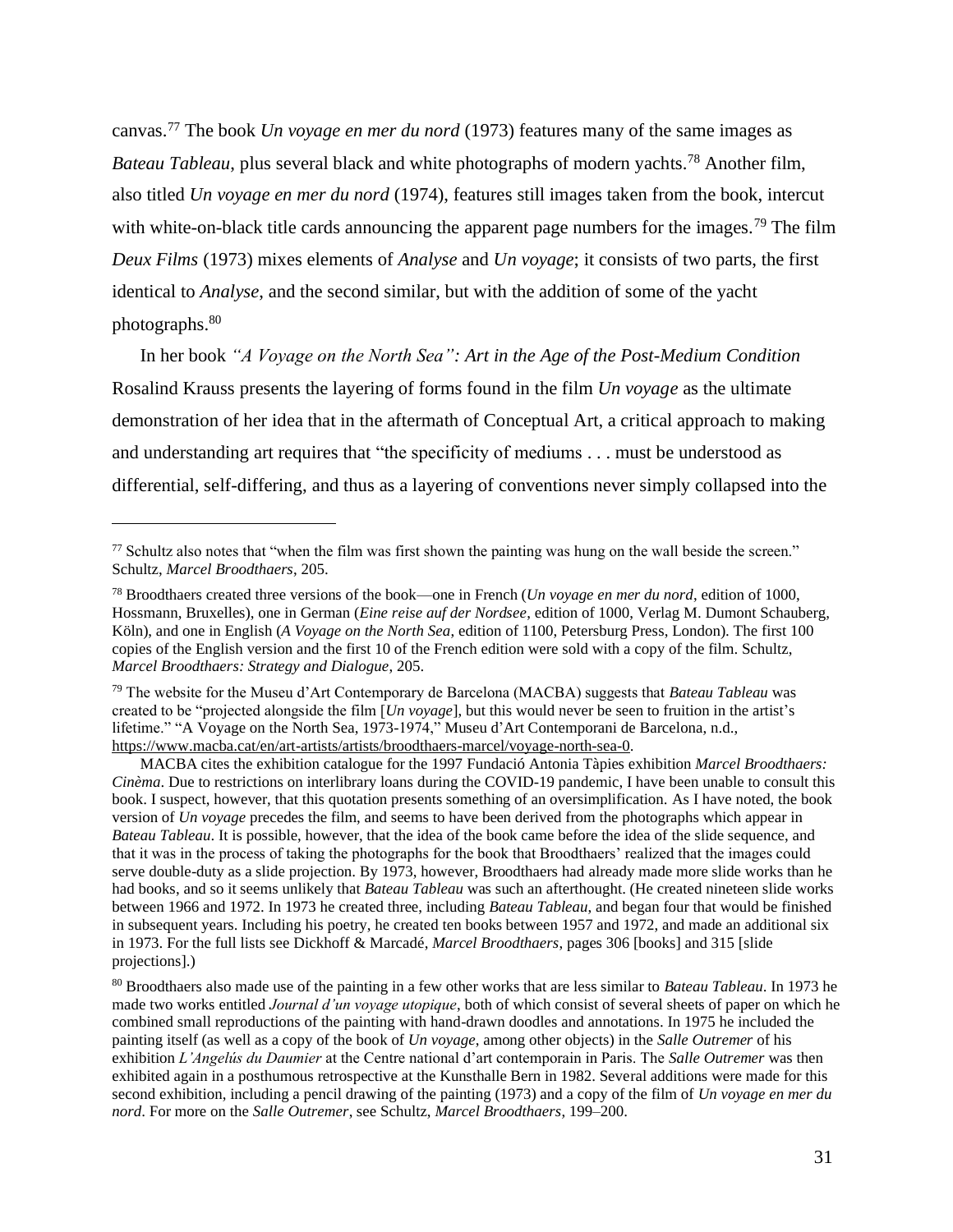physicality of their support."<sup>81</sup> In the films and the book that he made in response to the seascape painting, Broodthaers does indeed draw attention to the mediating role of film and print by transgressing the conventions associated with each form. In *Analyse* and *Deux Films* he defamiliarizes the film form by mimicking the slideshow's halting progression from still to still, and in *Un voyage* he adds a conflation of film with print. In the book he forces a confrontation with the materiality of print by leaving the fore-edge of the pages uncut, and including on the inside of the front cover a request that the reader not cut the pages.<sup>82</sup> After the title page, however, the book contains no other text, and again the silent sequence of images that follows bears a resemblance to a slideshow.

Compared to these other works, Broodthaers' approach in *Bateau Tableau* is much more straightforward; here he merely projects his photographs of the painting, adding no additional complications or commentary. What makes *Bateau Tableau*'s comparative simplicity possible, I would suggest, is that the medium of slide projection is naturally "self-differing" in a way that the other mediums are not. In the films and the book Broodthaers must rely on a "layering of conventions" from multiple mediums in order to encourage a reflection on mediation, whereas in the slide sequence he is able to simply exploit the effect produced by the inherent separation between slides. Unlike a film frame or a book page, each slide is itself a complete, discrete object, and this naturally results in a sense of differentiation between images, even within a single slide sequence. Capitalizing on this discontinuity between slides, *Bateau Tableau* not only draws the viewer's attention to the similarities and differences between details of the painting, but also to the difference between the painting as an object and the painting as a projected reproduction. A fundamental feature of the Carousel projector is the abrupt transition and percussive echo of each slide change, which has the effect of interrupting the viewer and drawing their attention back to the apparatus that is mediating their experience.

<sup>81</sup> Rosalind Krauss, *"A Voyage on the North Sea": Art in the Age of the Post-Medium Condition* (London: Thames & Hudson, 1999), 53.

 $82$  "Before cutting the pages the reader had better beware of the knife he will be wielding for the purpose. Sooner than make such a gesture I would prefer him to hold back that weapon, dagger, piece of office equipment which, swift as lightning, might turn into an indefinite sky. It is up to the attentive reader to find out what devilish motive inspired this book's publication. To that end he must make use, if need be, of select readings from today's prolific output. These pages must not be cut." Marcel Broodthaers, *Un voyage en mer du nord* (Brussels: Hossmann, 1973).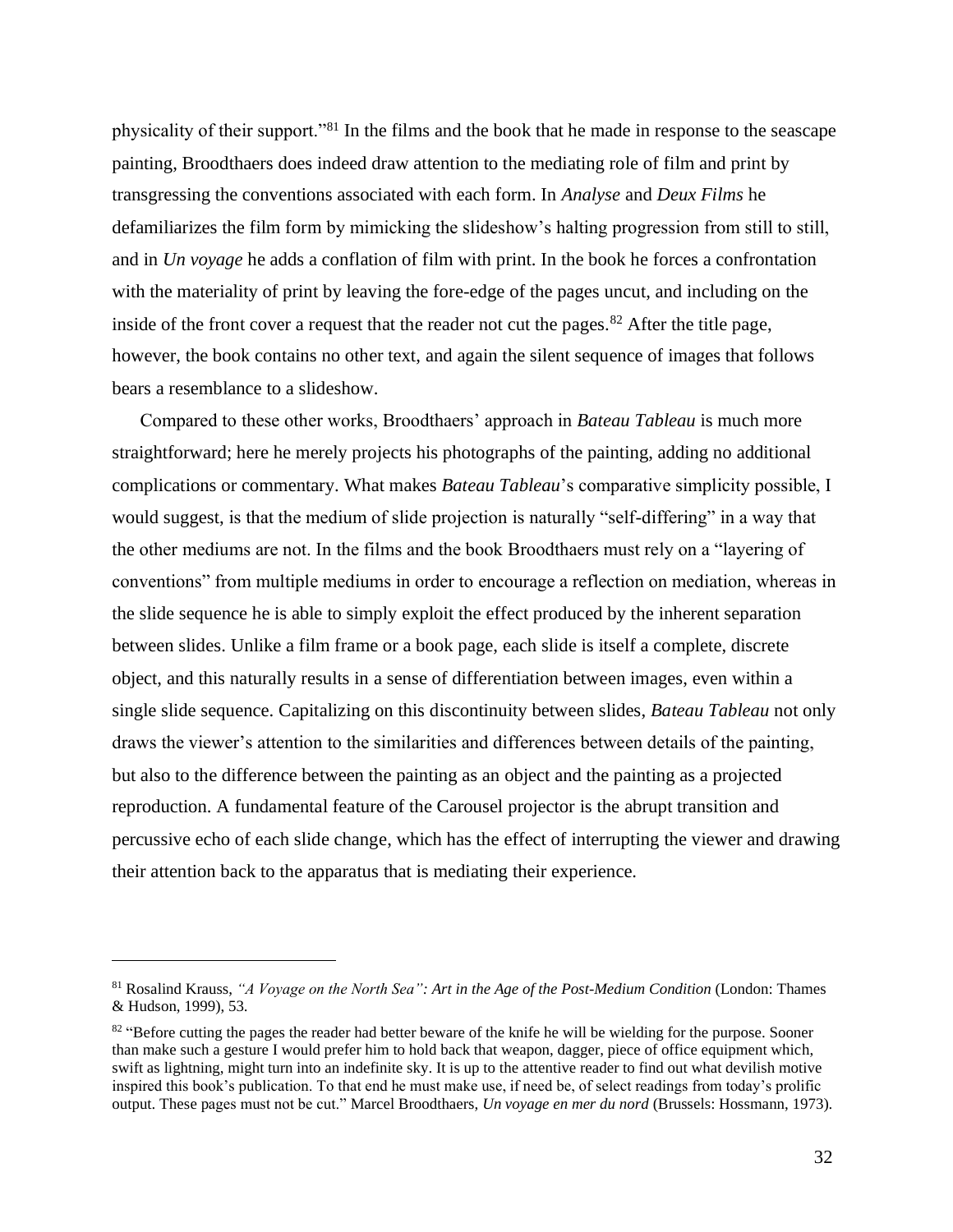Deborah Schultz notes that "Broodthaers described his slide projections as a 'système de lecture' or a 'photo-film,'" and suggests that he "sought to remove the boundaries between media."<sup>83</sup> But I would argue that while it is true that slide projection provided Broodthaers with "a way of reproducing and of re-presenting works in a combination of media," the effect of this re-presentation is not to remove the boundaries between media, but rather to draw attention to the differences between them—and to attempt to reveal how each functions as a distinct means of communicating knowledge or exercising power.<sup>84</sup>

For Broodthaers this revelation of the ideological effects of mediation primarily serves as a support for institutional critique. In the case of *Bateau Tableau*, making viewers aware of the slide projector's mediating presence allows Broodthaers to challenge the ideologically charged narratives that art historians have used the device to communicate—such as the mythology of national identity that he critiques in this work. While Broodthaers deftly navigates the institutional connotations of slide projection, however, he does not address the medium's connection with corporate or commercial image-making. In the following chapter, therefore, I will discuss Allan Sekula's use of slide projection as a platform for a critique of militaryindustrial capitalism.

<sup>83</sup> Schultz, *Marcel Broodthaers*, 155.

<sup>84</sup> Schultz, *Marcel Broodthaers*, 155.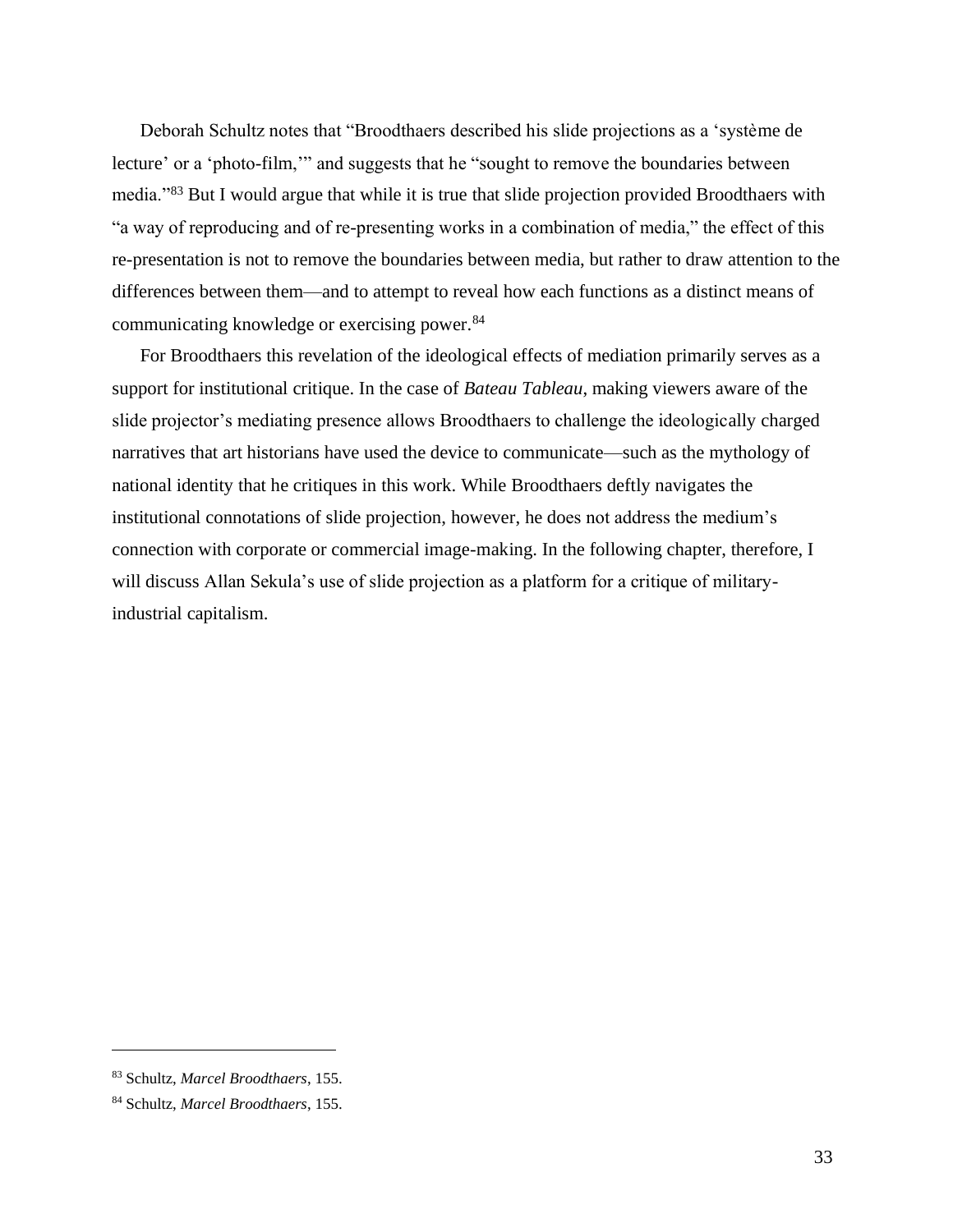#### **Chapter 5: Allan Sekula's** *Untitled Slide Sequence*

During the Second World War, slide projection was used to train American soldiers in aircraft identification, and the success of this training program helped to pave the way for the increasing popularity and sophistication of slide projection in the post-war years.<sup>85</sup> As slideshows then became an increasingly common feature of business presentations, slide projection developed an association with corporate and commercial communication. In *Untitled Slide Sequence* (1972), 86 however, Allan Sekula turned this association on its head, transforming the slide projector from a commercial tool into a key support for his anti-capitalist, anti-war critique. The challenge of inverting the medium's corporate connotations in this way led to two important developments in Sekula's early work: first, the beginning of his signature emphasis on representing the individuality of industrial workers, and second, a reckoning with the ideological effects of cinema, in comparison to other media like slide projection.

Captioned "End of Day Shift, General Dynamics Convair Aerospace Factory, San Diego, California, 17 February 1972," *Untitled Slide Sequence* is a series of candid portraits of factory workers, photographed departing from the factory where they construct fighter bombers and cargo planes destined for Vietnam.<sup>87</sup> The twenty-five black-and-white photographs capture the workers as they reach the top of a flight of stairs. In the background, others headed for the same staircase make their way down a road enclosed by factory buildings and past a security checkpoint. The framing is unsteady, handheld, and in the last four photographs it changes abruptly, panning sideways and downward. The final photograph shows only cracked pavement, a long evening shadow, and a pair of walking feet. Sekula had been "standing more or less where a militant [activist] selling newspapers would stand, but actually inside the company property, so

<sup>85</sup> Robert A. Reiser, "A History of Instructional Design and Technology: Part I: A History of Instructional Media," *Educational Technology Research and Development* 49, no. 1 (2001): 57.

<sup>86</sup> Sekula also made a printed version of this work in 2011.

<sup>87</sup> Benjamin James Young, "Sympathetic Materialism: Allan Sekula's Photo-Works, 1971–2000" (PhD dissertation, University of California, Berkeley, 2018), 90 (artwork subtitle) and 111 (Convair factory products).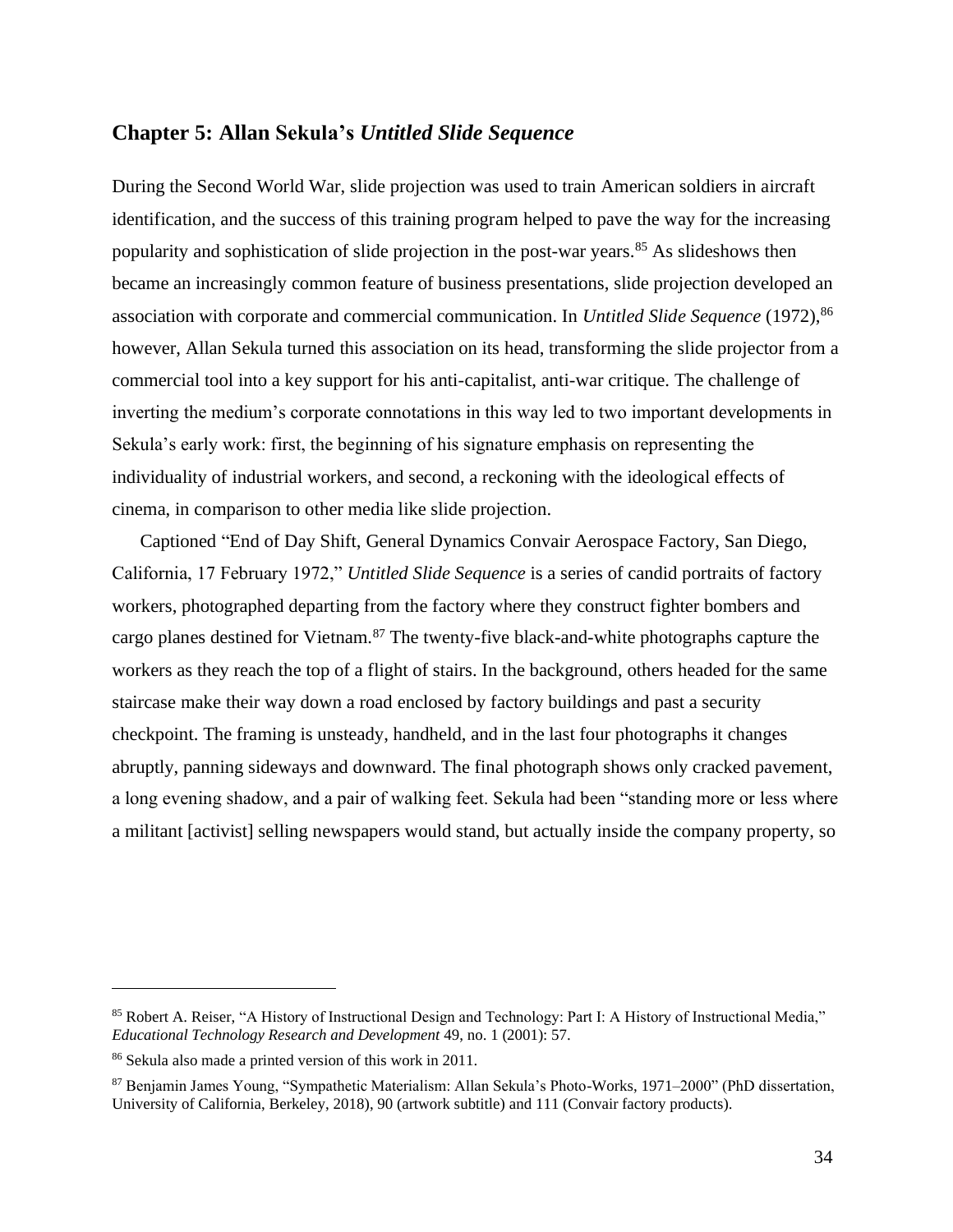that [his] project ended when the guards detected [his] trespassing."<sup>88</sup> After half a minute of darkness, the sequence repeats.<sup>89</sup>

The work has been exhibited in both more "artistic" and more "cinematic" ways; sometimes it is shown on a white gallery wall, the projector placed on a plinth, and sometimes it is placed in a darkened space, with chairs arranged to create a small theatre.<sup>90</sup>

The premise of the work mimics that of the film *Workers Leaving the Lumière Factory* (1895) by Auguste and Louis Lumière, which amounts to "an industrial 'commercial' for [the Lumières'] centre of production," in the words of James M. Skinner.<sup>91</sup> Along with *The Arrival of a Train at La Ciotat Station* (1895), it connects enjoyment of the cinema with an optimistic vision of industrial production, celebrating the factory not as a workplace but as the source of the pleasure and leisure of modern life. Much less optimistic, *Untitled Slide Sequence* replaces the Lumière factory with a plant where workers assemble military aircraft. It also replaces the continuous, illusionistic motion of the film with the jerky start-and-stop of slide projection, a breakdown that, interpreted in the context of Sekula's larger critique, suggests that the idea of capitalist production as peaceful and natural is just as much of an illusion as the appearance of continuous motion in the films. The slower pace of the slide projection also allows Sekula to

<sup>88</sup> Allan Sekula, "Allan Sekula: Réalisme critique/The Critical Realism of Allan Sekula," interview by Pascal Beausse, *Art press*, no. 240 (November 1998): 23. (The English translation is included in the original publication.)

<sup>&</sup>lt;sup>89</sup> The slide tray is filled with three copies of the twenty-five image sequence, leaving six empty slots. Each repetition of the sequence is thus followed by two blank frames, or almost half a minute of darkness. (Each of Sekula's slides is shown for thirteen seconds; see Young, "Sympathetic Materialism," 90.)

There are two blank frames because while typical slide trays hold eighty images, Kodak's trays have an additional slot. This extra slot is unsupported on the bottom, meaning that it will not hold a slide when removed from the projector, so it is often left empty. The projector treats it like any other empty slot, however (yielding a blank or black screen). For more details about slide trays, see "81 Slides for a Kodak Slide Tray?," DigitalSlides, accessed October 11, 2020, [https://www.digitalslides.co.uk/wp-2013/81-slides-for-a-kodak-slide-tray/.](https://www.digitalslides.co.uk/wp-2013/81-slides-for-a-kodak-slide-tray/)

<sup>90</sup> The work was given the "artistic" treatment, for example, in *Photography at Work* at the Beirut Art Centre in 2017, and at *Octopus 14: Nothing Beside Remains* at Gertrude Contemporary in 2014. For documentation of these see "Allan Sekula · Photography at Work," Beirut Art Centre, 2017,

[http://www.beirutartcenter.org/en/exhibitions/allan-sekula-photography-at-work,](http://www.beirutartcenter.org/en/exhibitions/allan-sekula-photography-at-work) and Dan Rule, "Octopus 14: Nothing Beside Remains," Raven, 2014, [https://ravencontemporary.wordpress.com/portfolio/octopus-14-nothing](https://ravencontemporary.wordpress.com/portfolio/octopus-14-nothing-beside-remains-dan-rule/)[beside-remains-dan-rule/.](https://ravencontemporary.wordpress.com/portfolio/octopus-14-nothing-beside-remains-dan-rule/)

It was given the "cinematic" treatment, however, in the Generali Foundation's 2007 collection show, and in *Dokumentationskunst: Performing the Document* at Galerie Traversée in 2011. For documentation see "Collection," Generali Foundation, 2007,<http://foundation.generali.at/en/info/archive/2009-2007/exhibitions/collection.html> and Heinz Schütz, "KUNSTFORUM International, Band 209: Dokumentationskunst," Ingrid Wildi Merino, 2011, [http://ingridwildimerino.net/txt-Galerie\\_Traverse.php.](http://ingridwildimerino.net/txt-Galerie_Traverse.php)

<sup>91</sup> James M. Skinner, "Workers Leaving the Lumière Factory and Other Lumière Shorts," in *The Concise Routledge Encyclopedia of the Documentary Film* (New York: Routledge, 2013), 1013.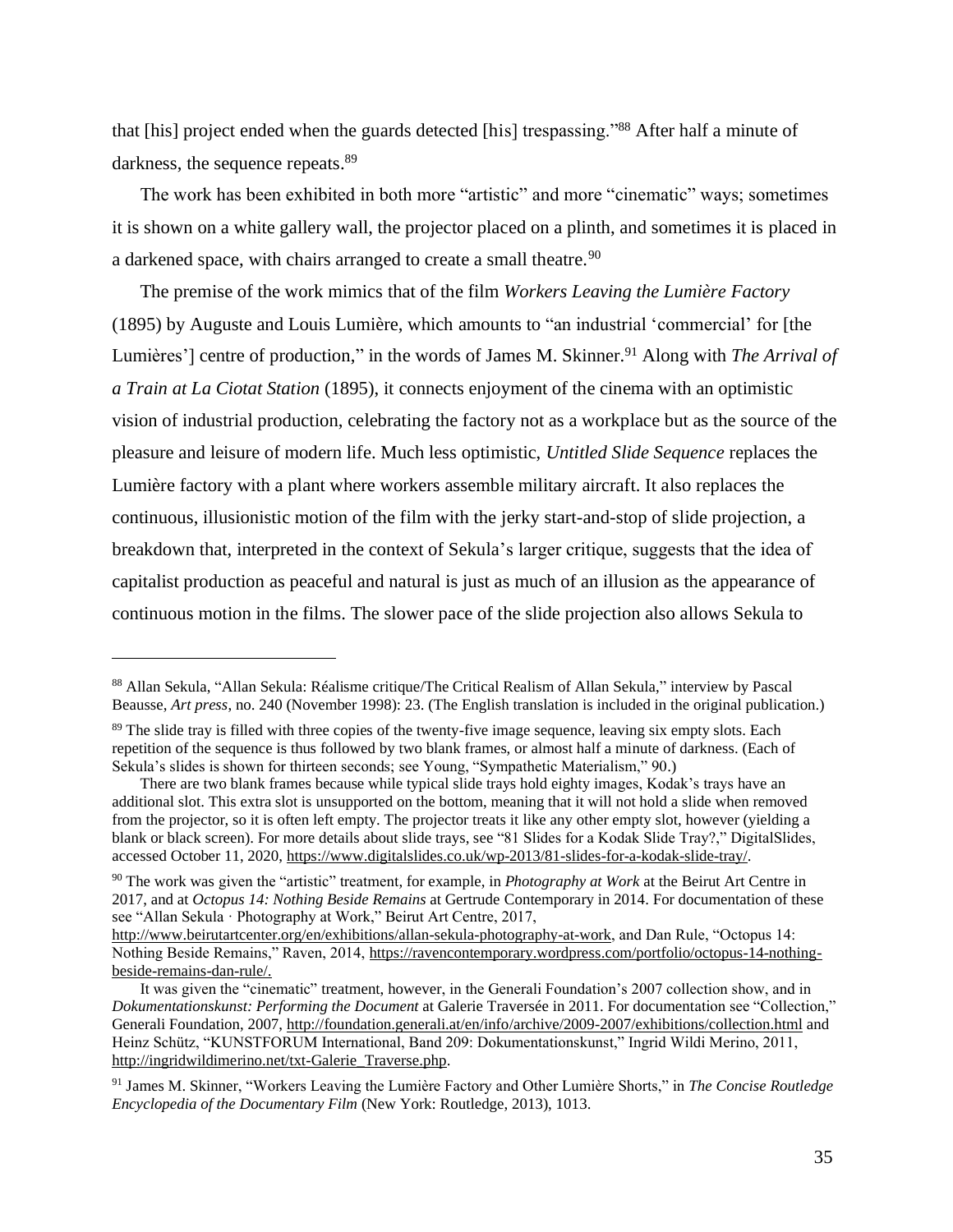capture a sense of the personality of the workers, presenting them as real people rather than as abstract icons of labour. Describing the piece, Sekula connected "the rhythm of the slide projector" with "the rhythm of the automated factory"—but also noted that "the individual frame individuates both the photographer and subject."92

Sekula critiques military-industrial capitalism, then, by using the slide projector to provoke a reflection on the way that the mass media, especially film, have been used to promote this capitalism. His attention to the role of the media reflects a topic of growing significance at the time. The proliferation of media coverage of the war in Vietnam—the first "television war" drew public attention to the role that technological media could play in shaping public perception.<sup>93</sup> At the same time, artists who opposed the war were growing increasingly invested in the idea of art as a platform for socio-political critique, while also beginning to work more and more often with readymade technological mediums like slide projection. Together, these circumstances created a need for a critical interrogation of the implications of a relatively anticapitalist artistic program.

## **5.1 Activism and the aerospace industry**

Created in 1972, *Untitled Slide Sequence* presents a more nuanced and more subtle articulation of ideas that Sekula had begun to explore two years earlier. Sekula's early art practice developed alongside his participation in anti-war activism at the University of California, San Diego (UCSD), where he studied from 1968 to 1974. $94$  Influenced by his activism, his early works typically paired a critique of the military-industrial complex with a commentary on the relationship between shared social space and private property. On February 5, 1970, for example,

<sup>93</sup> See Michael Mandelbaum, "Vietnam: The Television War," *Daedalus* 111, no. 4, (1982): 157–69.

Mandelbaum notes, for example, that Lyndon Johnson blamed negative television coverage of the conflict in Vietnam for the unpopularity of the war—and of his presidency. The extent to which television news truly influenced public perception of the war is unclear, but its influence was certainly assumed to have been significant, engendering a public conversation about the role of the media. (An assessment of the evidence for televisions influence is offered by Daniel C. Hallin in "The Media, the War in Vietnam, and Political Support: A Critique of the Thesis of an Oppositional Media," *The Journal of Politics* 46, no. 1 (February 1984): 2–24, [https://doi.org/10.2307/2130432.\)](https://doi.org/10.2307/2130432)

<sup>92</sup> Sekula, "Allan Sekula: Réalisme critique," 23.

<sup>94</sup> Sekula earned his BA (Visual Arts) in 1972, and his MFA (Visual Arts) in 1974, both from UCSD. "C.V.," Allan Sekula Studio, accessed October 26, 2020, [https://www.allansekulastudio.org/cv.html.](https://www.allansekulastudio.org/cv.html) Benjamin Young notes that he began his undergraduate work in 1968. Young, "Sympathetic Materialism," 24.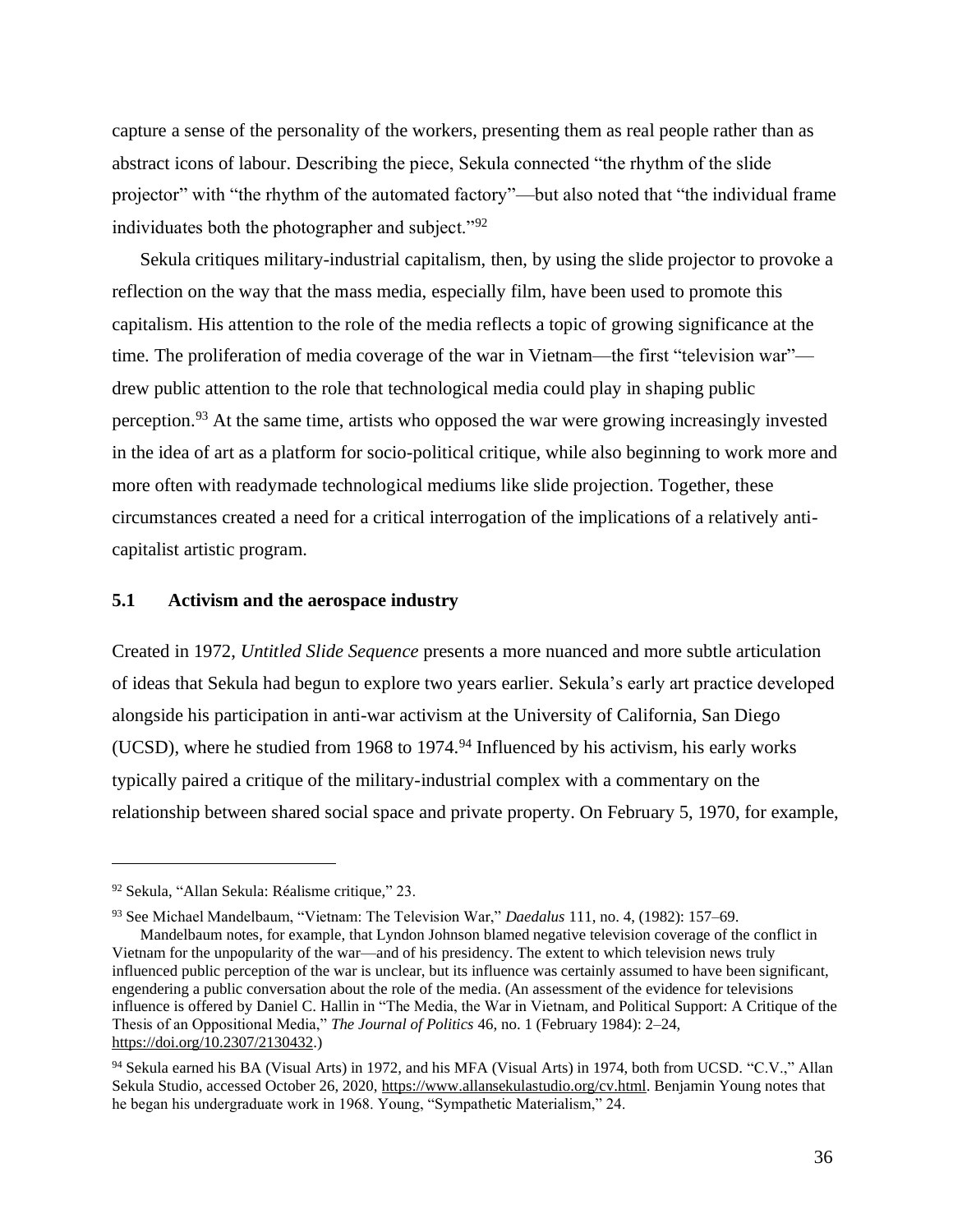Sekula called attention to the limits of "public" access to social space by installing in UCSD's Revelle Plaza (then a hub for anti-war protests) a sculpture featuring a stolen sign which read "Property of the Regents of the University of California / Permission to Enter or to Pass Over is Revocable at Any Time."<sup>95</sup> The work, titled *Sculpture Commemorating the 102nd Anniversary of the University of California*, remained in place until the university forced Sekula to remove it on April 7, 1970. Another intervention in the plaza, carried out in May 1970, more directly condemned the war itself. In a work now known as *Body Bags* or *Meat Piece*, a group of UCSD students and faculty, including Sekula, filled ten transparent "body bags" with cadavers sculpted using surplus military uniforms, raw meat, and other materials. They carried these into the plaza on stretchers, and unloaded the bags in an orderly line facing the university library. The installation was removed by campus police within a few hours. The artists responded the next day with a sign: "A sculpture was removed from this area by the police after midnight on 5-26- 70. The sculpture offended health and safety code 4475.76—so does war."<sup>96</sup>

In *Untitled Slide Sequence* Sekula's interest in shared social space comes through as "a certain nostalgia for working-class pedestrian space, the brief massed interval between the vast functionally dispersed interior of the aerospace factory and the isolation of the private automobile."<sup>97</sup> His trespass on Convair's property also bears a similarity to the unauthorized interventions in Revelle Plaza (and his hasty retreat mirrors their enforced removal). The deadpan black and white photography of *Untitled Slide Sequence* is modelled in part on contemporary performance documentation, including photographs of the Revelle Plaza interventions.<sup>98</sup> Where Sekula had previously treated photography as secondary to performance or sculpture, however, in the slide sequence the act of creating the photographs itself became the performance. While Sekula's photography is typically described as "documentary," in this case it

<sup>95</sup> Young, "Sympathetic Materialism," 34.

<sup>96</sup> See Fred Lonidier's photograph, *Body Bags: Sign Protesting the Removal of the Work by University Authorities*, May 1970, UC San Diego Library[, https://library.ucsd.edu/dc/object/bb93219968.](https://library.ucsd.edu/dc/object/bb93219968)

<sup>97</sup> Sekula, "Allan Sekula: Réalisme critique," 23.

<sup>98</sup> Sekula documented *Sculpture Commemorating* himself, creating a small booklet; see Young, "Sympathetic Materialism," 34. While working on *Body Bags*, he invited Fred Lonidier to see the work-in-progress, and Lonidier went on to document the project from beginning to end; see "Being There with Fred Lonidier, MFA '73," an interview in *Triton Magazine*, May 3, 2019[, https://tritonmag.com/fred/.](https://tritonmag.com/fred/) In an interview with Carles Guerra, Sekula said that he "liked the rough quality of performance art documentation from the early 1970s, such as the images that appeared in Avalanche magazine." Allan Sekula and Carles Guerra, "Found Paintings, Disassembled Movies, World Images," *Grey Room* 55 (April 2014): 130–41[, https://doi.org/10.1162/GREY\\_a\\_00144.](https://doi.org/10.1162/GREY_a_00144)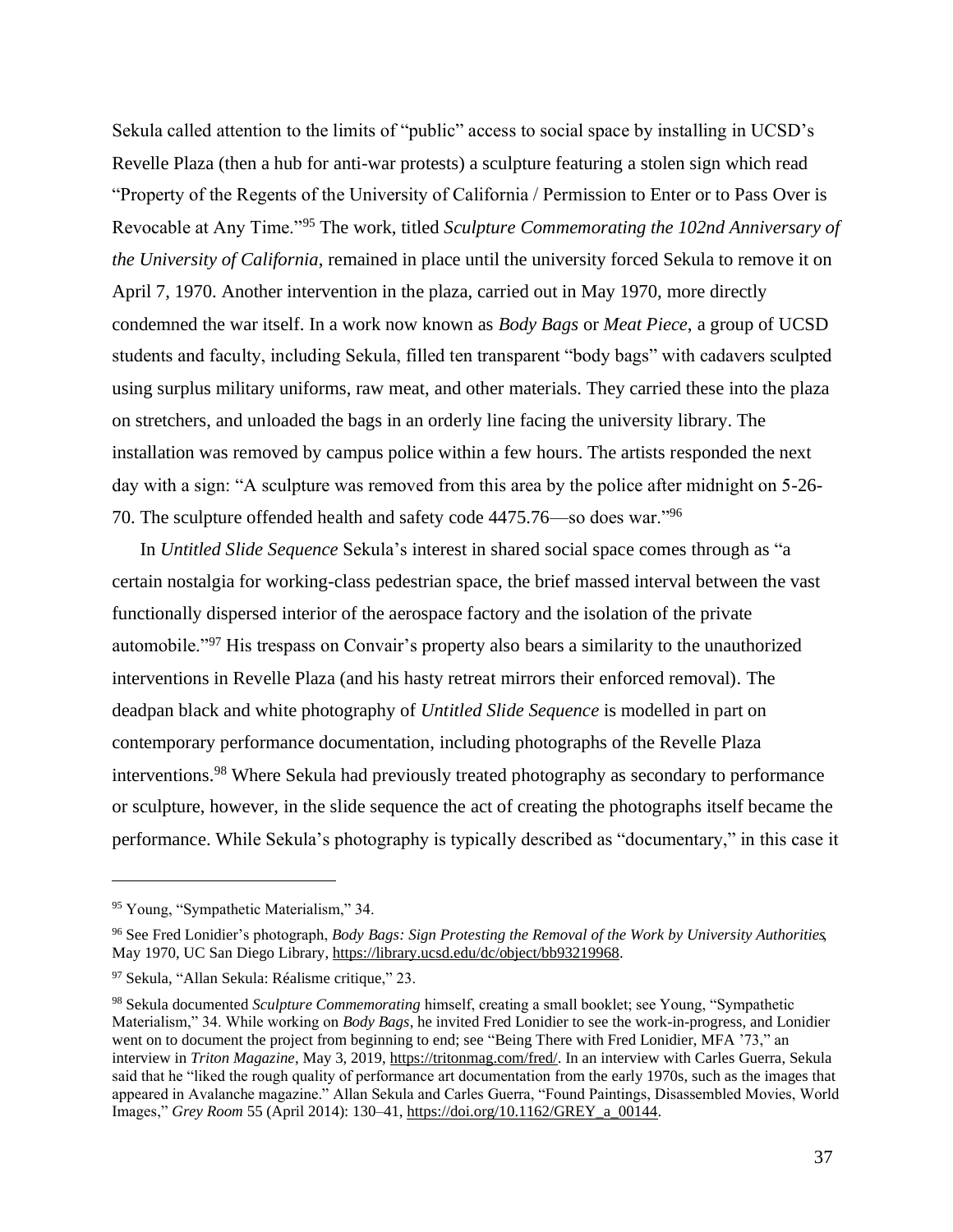is also *documentation* of his trespass and escape. Photography would later become the cornerstone of Sekula's practice, making *Untitled Slide Sequence* a key turning point in his earlier career.

*Untitled Slide Sequence* also marks another important shift in Sekula's practice, from a critique of the "military" half of the military-industrial complex to a critique of the "industrial." This shift in Sekula's approach reflects a shift in American military strategy. By early 1972 the American public had grown more critical of the war in Vietnam, and Nixon had withdrawn tens of thousands of soldiers from the conflict. With this withdrawal, however, came an increasing emphasis on air power—a development which Sekula would certainly have been aware of (as both an anti-war activist and the son of an engineer at Lockheed Aircraft), and one which helps to explain his focus on the aerospace industry in *Untitled Slide Sequence*. 99

Sekula's new attention to industry's role in the conflict led him to develop a new approach to representation. Unlike the more sculptural Revelle Plaza works, in *Untitled Slide Sequence* Sekula began to depict real people, establishing an approach that would become a common feature of his practice as he sought to photograph those who are rarely represented in artwork and in the media, or who, if they are represented, are treated not as dignified individuals but as curiosities, objects of pity, or mere labouring bodies.

Benjamin Young has noted the difference in tone between Sekula's photographs of the Convair workers and the photographs kept in Convair's own archives.<sup>100</sup> The Convair photographs include images made to facilitate engineering work (records of tests and measurements, for example), photographs taken for use in marketing material, and occasionally group portraits of factory workers. All of these were evidently made to serve the company's corporate agenda; even the group photographs are as much records of corporate assets as they are portraits. Sekula's photographs, by contrast, attend much more closely to the individuality of his

<sup>99</sup> Nixon's troop withdrawal is noted by John S. Bowman in *The World Almanac of the Vietnam War* (New York: Pharos Books, 1986)[, https://archive.org/details/worldalmanacofvi0000unse/,](https://archive.org/details/worldalmanacofvi0000unse/) 295. The increase in air power is noted on page 296. Incidentally, on February 17, 1972 (the day that Sekula created the photographs for *Untitled Slide Sequence*), three US planes were shot down during a bombing mission that had been announced the day before. See Bowman, page 300.

Sekula's 1973 work *Aerospace Folktales* documents his family life, and his father's difficulties after losing his job at Lockheed. See Allan Sekula, "Aerospace Folktales," in *Photography against the Grain: Essays and Photo Works, 1973-1983* (Halifax: Nova Scotia College of Art and Design, 1984), 105–164.

<sup>&</sup>lt;sup>100</sup> See Chapter 3 of Young, "Sympathetic Materialism," especially pages 92–100.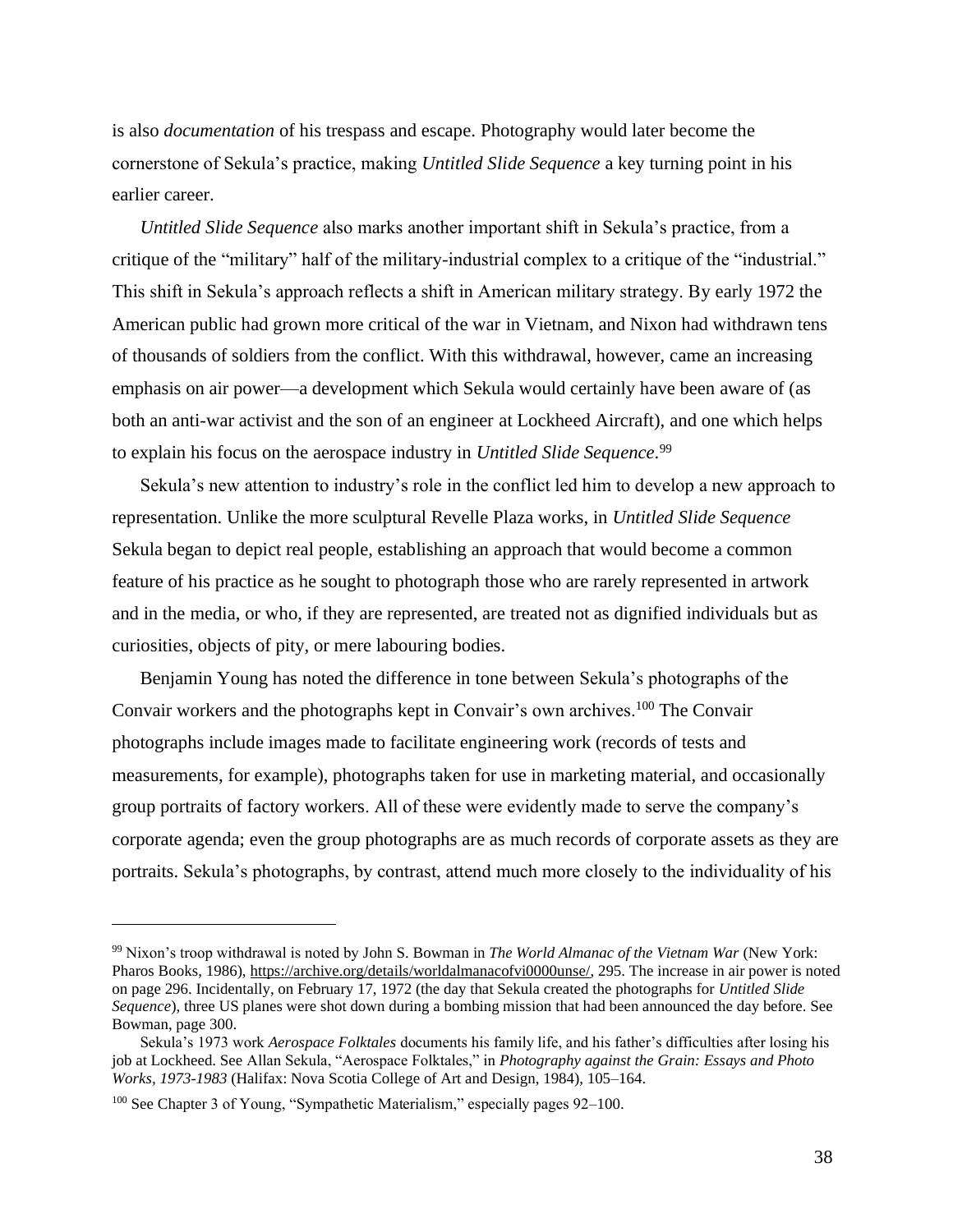subjects. His presence as a photographer is confrontational and nonconsensual—many of the workers are visibly wary of his presence (the rest appear ambivalent or unaware)—but nevertheless, he is able to capture a sense of each individual's identity. Taken outside of the structured space of the workplace, his images effect a flattening of social hierarchy. Although it is easy to guess which of the passers-by are the most wealthy (a pair of white men in dark suits, carrying papers) and which are the least (those who carry lunchboxes rather than briefcases; the Black man who has tucked his thermos under his arm while he adjusts his ID badge), everyone is nevertheless photographed in the same way as they mingle together in the shared space of the walkway. The photographs manage to capture a sliver of personality: who smiles and who scowls, who chats and who reads. (A man with a shirt pocket overflowing with pens carries a newspaper. So does one of the few women, whose shawl and hairstyle match the friend—or sister?—with whom she walks.)

### **5.2 Slide projection and critical realism**

Sekula described *Untitled Slide Sequence* as "a work between still photography and cinema," 101 and in creating the work he was influenced by the observational method underpinning the photographic sequences of Eadweard Muybridge, an important precursor to early film. While Sekula endeavoured "to follow movement in everyday social situations" in a similar way to Muybridge, however, he dispensed with the "laboratory and the grid and the metronomic regularity of interval shutters" which Muybridge had used to strip his photographs of context and individuality, and to reduce human behaviour to a mere pattern of mechanical movement.<sup>102</sup> A key characteristic of *Untitled Slide Sequence* (and of Sekula's work more broadly) is an insistence on recovering the personal or human element that industrial processes typically obscure. This humanizing characteristic can be connected to the medium of slide projection itself: the ceaseless mechanical advance of the slide projector evokes the rhythm of the automated production line, but its hesitating motion also provides time to dwell on each image. While the staging of *Untitled Slide Sequence* references *Workers Leaving the Lumière Factory*,

<sup>&</sup>lt;sup>101</sup> Sekula, "Allan Sekula: Réalisme critique," 23.

<sup>102</sup> Allan Sekula and Carles Guerra, "Found Paintings, Disassembled Movies, World Images," *Grey Room* 55 (April 2014): 134[, https://doi.org/10.1162/GREY\\_a\\_00144.](https://doi.org/10.1162/GREY_a_00144)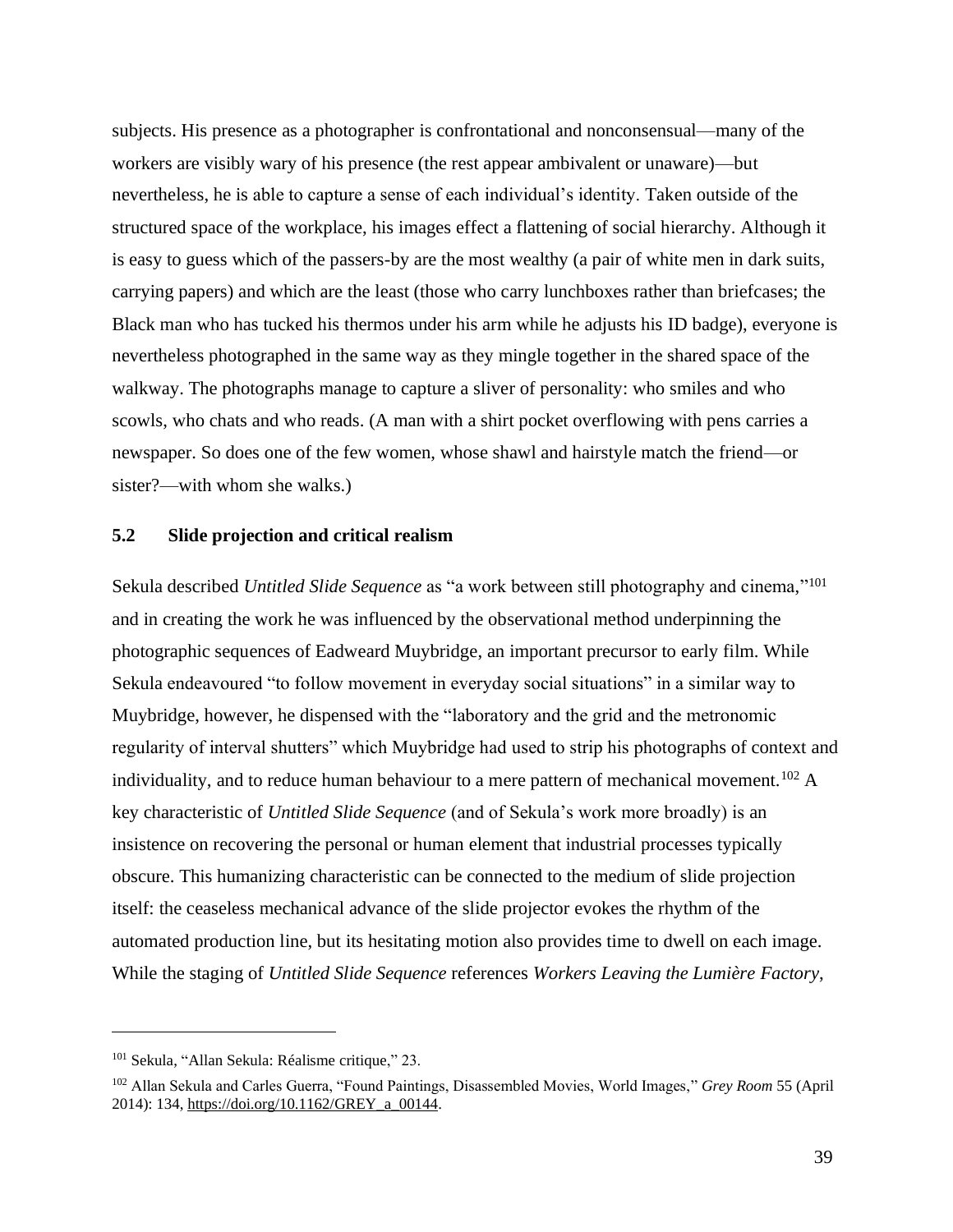then, it interrupts the abstraction of labour seen in the Lumière film. The film presents workers only en masse, creating an abstract caricature of "the worker." By breaking up the continuous motion of the film, Sekula gives the viewer time to see the Convair employees not merely as workers, but as people. He does not heroize them, but neither does he ignore them. There is a tension in the images, not only between the photographer and his distrusting subjects, but also between the possibility of honouring the workers as complex individuals and the possibility of accusing them of complicity in the military-industrial system, of supporting a war which Sekula condemns.

This tension is typical of the "critical realism" for which Sekula is known—an approach in which photography is used to document an event as it happened, but also to comment on the material and ideological circumstances giving rise to that event. Hilde van Gelder and Jan Baetens describe critical realism as "a practice, a research method rather than an artistic style . . . a way of seeking to understand the social reality by critically 'making notes' of it."<sup>103</sup> Imre Szeman and Maria Whitman further observe that "it is an essential aspect of Sekula's 'critical realism' that the photographs must both insist on their relationship with reality while simultaneously drawing attention to the fact that they are partial and constructed, without either position canceling the other one out."<sup>104</sup> In light of this, I would argue that Sekula's critical challenge to the Lumières' celebration of industrial capitalism is made possible by the way that the slide projector helps to encourage a recognition of the constructed nature of the image. Here it is useful to once again compare the slide projector with the cinematic apparatus to which Sekula responds. Jean-Louis Baudry described the cinema as "an apparatus destined to obtain a precise ideological effect, necessary to the dominant ideology: creating a fantasmatization of the subject, it collaborates with a marked efficacity in the maintenance of idealism."<sup>105</sup> Baudry argued that by inducing the viewer to identify with the film image in the same way that one identifies with one's mirror image, the cinema separates subjectivity from corporeal experience and thereby encourages a belief in the primacy of the immaterial over the material. Further, he

<sup>103</sup> Jan Baetens and Hilde Van Gelder, eds., *Critical Realism in Contemporary Art: Around Allan Sekula's Photography* (Leuven: Leuven University Press, 2006), 9.

<sup>104</sup> Imre Szeman and Maria Whiteman, "Oil Imag(e)Inaries: Critical Realism and the Oil Sands," *Imaginations* 3, no. 2 (September 6, 2012), [https://doi.org/10.17742/IMAGE.sightoil.3-2.5,](https://doi.org/10.17742/IMAGE.sightoil.3-2.5) 50.

<sup>105</sup> Jean-Louis Baudry, "Ideological Effects of the Basic Cinematographic Apparatus," trans. Alan Williams, *Film Quarterly* 28, no. 2 (1975): 46[, https://doi.org/10.2307/1211632.](https://doi.org/10.2307/1211632)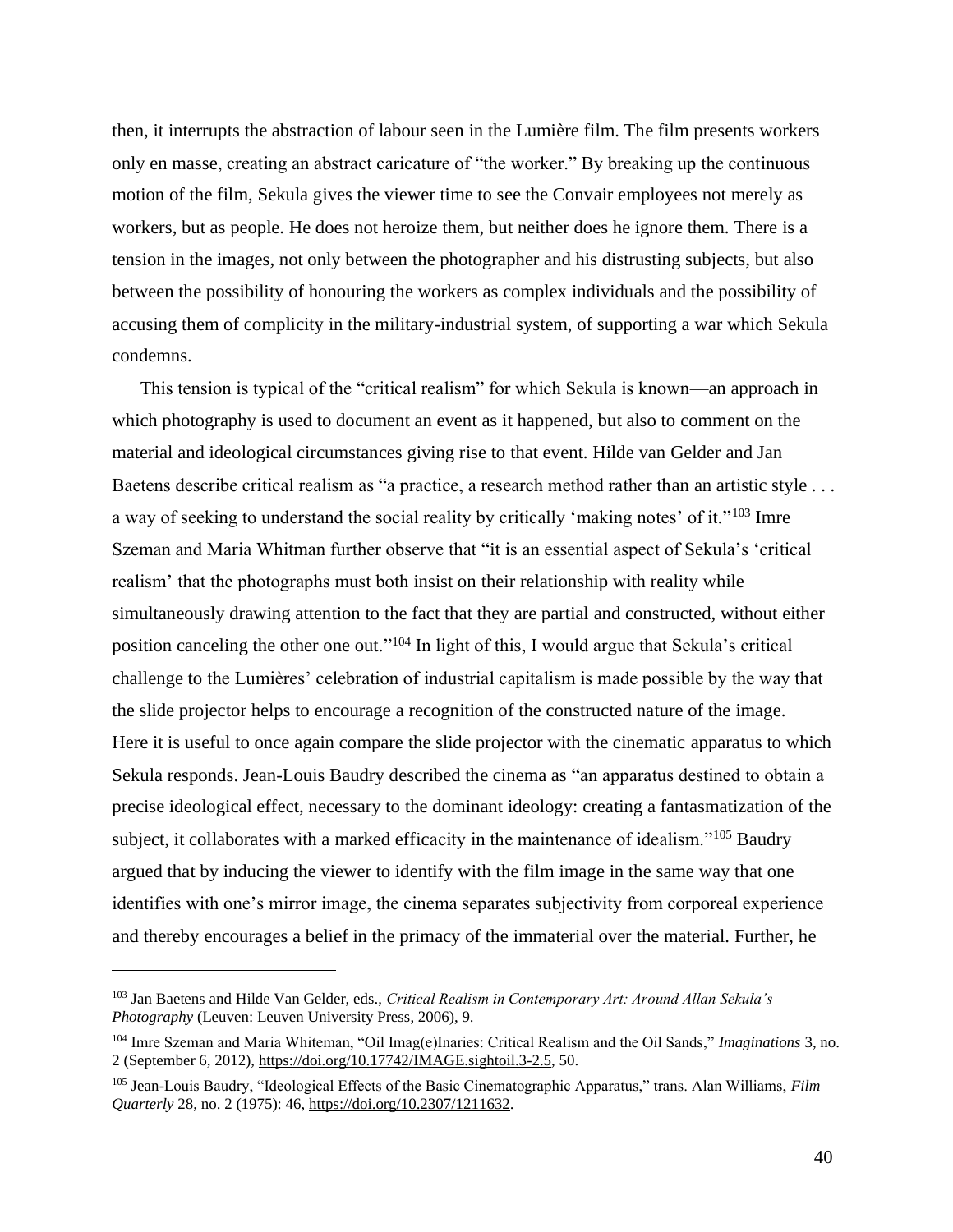argued that this identification with the film image distracts the viewer, preventing them from considering the mediating function of the cinematic apparatus, and thereby helping to hide its ideological function. Baudry also observed, however, that when the cinematic illusion of movement is disrupted "the spectator is brought abruptly back to discontinuity—that is, to the body, to the technical apparatus which he had *forgotten*."<sup>106</sup> As I have noted previously, the unnatural stop-and-start motion of the slide projector means that the enchantment of the image is broken each time a new slide lurches into view, as the viewer is continually reminded of the presence of the mediating apparatus. The slide projector's inability to create continuous naturalistic motion thus prevents it from producing the idealism implicit in cinema, making it more suitable as a support for Sekula's materialist position. Compared to the film projector, the slide projector is in a constant state of "breakdown," and indeed as a "broken down" version of *Workers Leaving the Factory,* the very form of *Untitled Slide Sequence* suggests the breakdown of the military-industrial capitalism which the work takes as its target.<sup>107</sup>

## **5.3 Playful anticapitalism as a critical strategy**

Drawing again on the idea of playfulness that I outlined in the previous chapter—that is, playfulness as a subversive rejection of a structure that constrains thought or behaviour—I would argue that, despite the gravity of *Untitled Slide Sequence*'s subject matter, there is nevertheless a certain playfulness in Sekula's rejection of the classic cinematic experience that his Lumièrestyle staging references. This can be understood through a psychoanalytic theory of humour: Freud proposed that humour functions as a pressure-relief valve for the unconscious, a way of venting the mental discomfort created by a tense situation—and I would suggest that this applies not only to the artificial tension created in the set-up to a joke, but also to more longstanding personal or social discomfort.<sup>108</sup> Considered according to this model, the interruption of expectation created by *Untitled Slide Sequence*—both at a surface level, in its inversion of the

<sup>106</sup> Baudry, "Ideological Effects of the Basic Cinematographic Apparatus," 42. Emphasis in the original.

 $107$  Incidentally, the Silent Cinema Society notes that in the early days of cinema, lantern slides "served as an emergency pacifier whenever the film broke or caught on fire." "Lantern Slides," Silent Cinema Society, accessed September 4, 2020, [https://web.archive.org/web/20171017234030/https://www.silentcinemasociety.org/glass](https://web.archive.org/web/20171017234030/https:/www.silentcinemasociety.org/glass-lantern-slides/)[lantern-slides/.](https://web.archive.org/web/20171017234030/https:/www.silentcinemasociety.org/glass-lantern-slides/)

<sup>108</sup> See Sigmund Freud, *Jokes and Their Relation to the Unconscious*, trans. James Strachey (New York: W. W. Norton, 1960).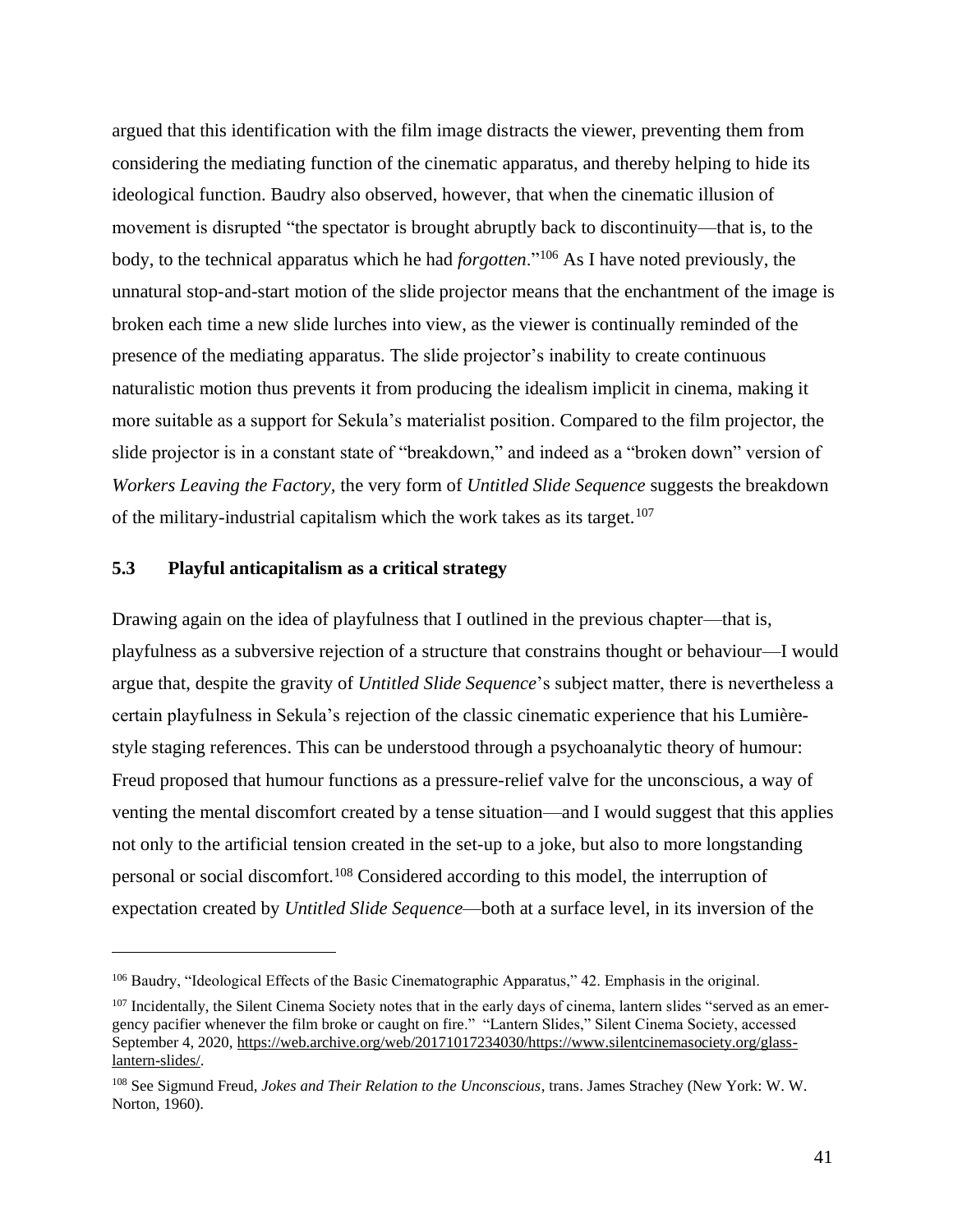Lumière film's meaning, and at a deeper level, in its repeated disruption of identification with the projected image—fulfills a function akin to that of the punchline to a joke. The potency of humour, and of satire in particular, is rooted in its ability to both draw attention to social discomfort and to provide a moment of relief from that discomfort. Sekula's critique operates in a similar way.

There is an amusing irony to the way that Sekula uses the slide projector, an apparatus typically associated with marketing, to critique a film that functions in effect as a commercial for capitalism. This inversion of expectations, like Broodthaers' transformation of the slide projector from an institutional tool into a platform for institutional critique, is made possible by the slide projector's tendency to draw attention to its own mediating presence. By making the artifice of slide projection visible to the viewer, the artist is able to assert a degree of critical agency (for both artist and the viewer) over the function of the apparatus.

What makes the slide projector exceptional as a platform for artistic critique, however, is not that it can support a reflexive commentary on its own significance as a medium. Rather, what makes the slide projector exceptional is that through its ability to reference or reproduce works created in other mediums, it allows artists to comment critically on the ideological associations and effects produced by those mediums as well—as Broodthaers does by juxtaposing slide and painting, in the form of the anonymous seascape, and as Sekula does by juxtaposing slide and film, in the form of *Workers Leaving the Lumière Factory*. Through slide projection these artists are able to playfully appropriate these images and mediums, removing them from typical circuits of display and exchange in order to subject them to greater critical scrutiny.

The strategies of playful critique that artists like Broodthaers and Sekula developed in their slide projections were an important contribution at a time when artists were making increasing use of readymade technological media, but also becoming increasingly aware of how their chosen mediums might themselves influence the messages communicated in their work. Sekula's ability to exploit both the physical characteristics and the historical connotations of his medium in service of his own critical project is an early demonstration of a skill that has since become increasingly relevant as artists have continued to work with technological or "new media" supports, including digital projection.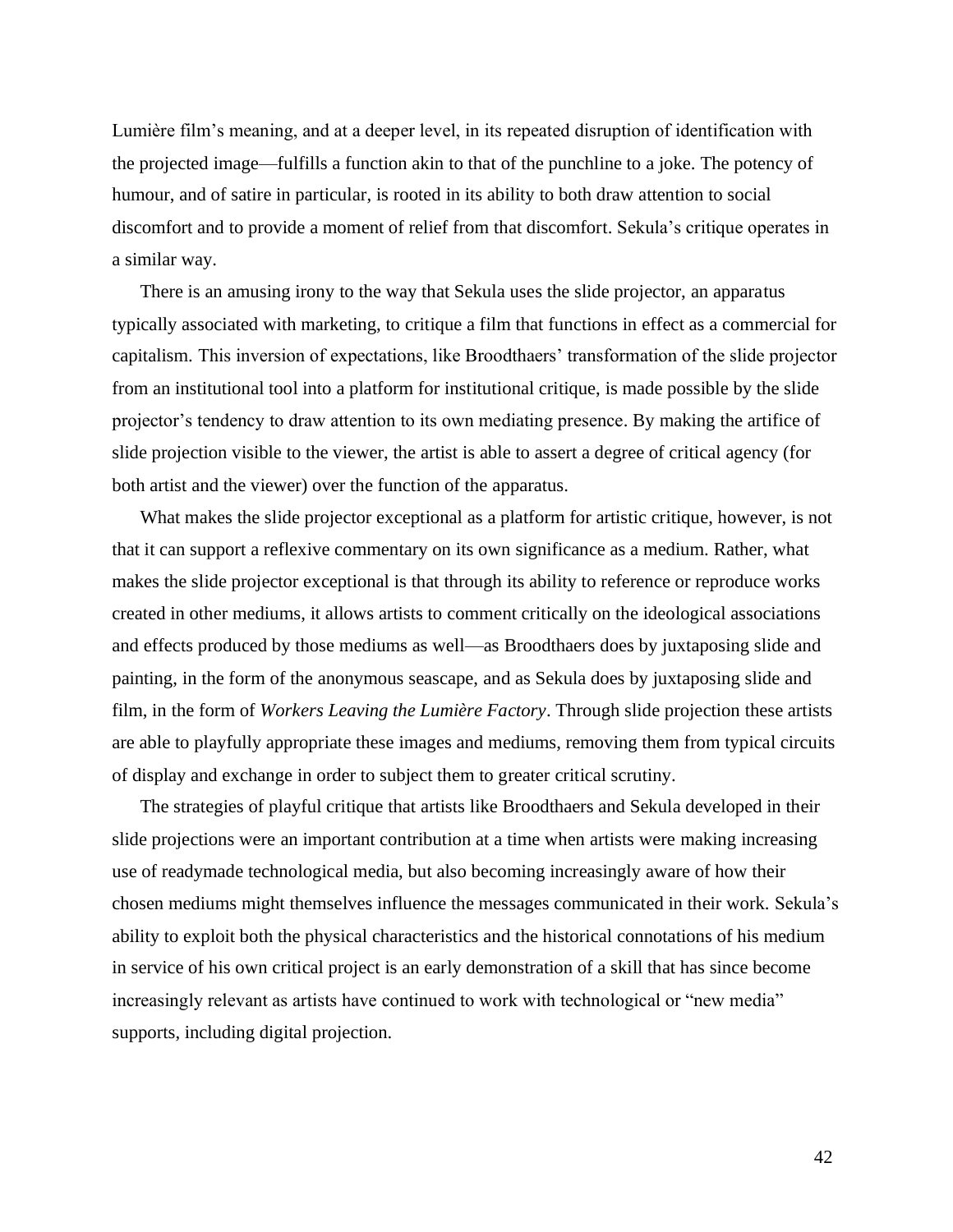## **Chapter 6: Conclusion**

The development of technological media in the postwar period created both opportunities and challenges for artists. Like other new media, the Carousel projector opened up new avenues for artistic experimentation—but it was not a neutral support. Slide projection carried pre-existing associations with institutional and corporate use, which conflicted with the anti-institutional and anti-capitalist tendencies of contemporary art in the early 1970s. Artists like Marcel Broodthaers and Allan Sekula, who recognized the ways in which the projector's cultural connotations could influence the perception of projected images, were able not only to subvert those connotations, but also to parlay that subversion into a larger reflection on the ideological function of technological media more generally. The slide projector was particularly well suited as a platform for this critique, as its clunky mechanism naturally draws attention to its own presence and its mediating function. Also important, however, was the playfulness with which Broodthaers and Sekula approached their critique. Both Broodthaers and Sekula adopted typically institutional or corporate forms of presentation (Broodthaers by referencing the art historical slide lecture, and Sekula by referencing corporate photography and the Lumières' celebration of industrial capitalism), but they then used these forms to articulate anti-institutional and anti-capitalist positions, subverting expectations in the same way that the punchline to a joke subverts the expectations established in its set-up. In this way, by making a point of engaging with slide projection on their own terms, these artists ensured that perception of their work was not implicitly influenced by the medium's pre-existing associations—and also laid claim to the Carousel projector as a medium for artistic experimentation, without allowing it to be codified into an institutionalized medium.

The critiques and strategies that Broodthaers and Sekula developed are of enduring significance. So too is the Carousel projector, both as an ancestor of the digital media that have become increasingly prevalent in contemporary art since the 1980s and as a medium that is itself still being used in new artworks.<sup>109</sup> We can round out our understanding of the early history of

<sup>109</sup> Examples from 2019 include Hyung-min Yoon's *Black Book (Slideshow)* and Andrea Geyer's *Feeding the Ghost*; from 2018, Cassie Riger's *news (orange)* and Alexandra Navratil's *Under Saturn (Act 2)*; and from 2017, Holly Schmidt's *Lost Lessons (Midnight Pacific)*, Robin Cameron's *When is it?*, as well as multiple exhibitions of slide-based work by Vesna Pavlović, to name a few.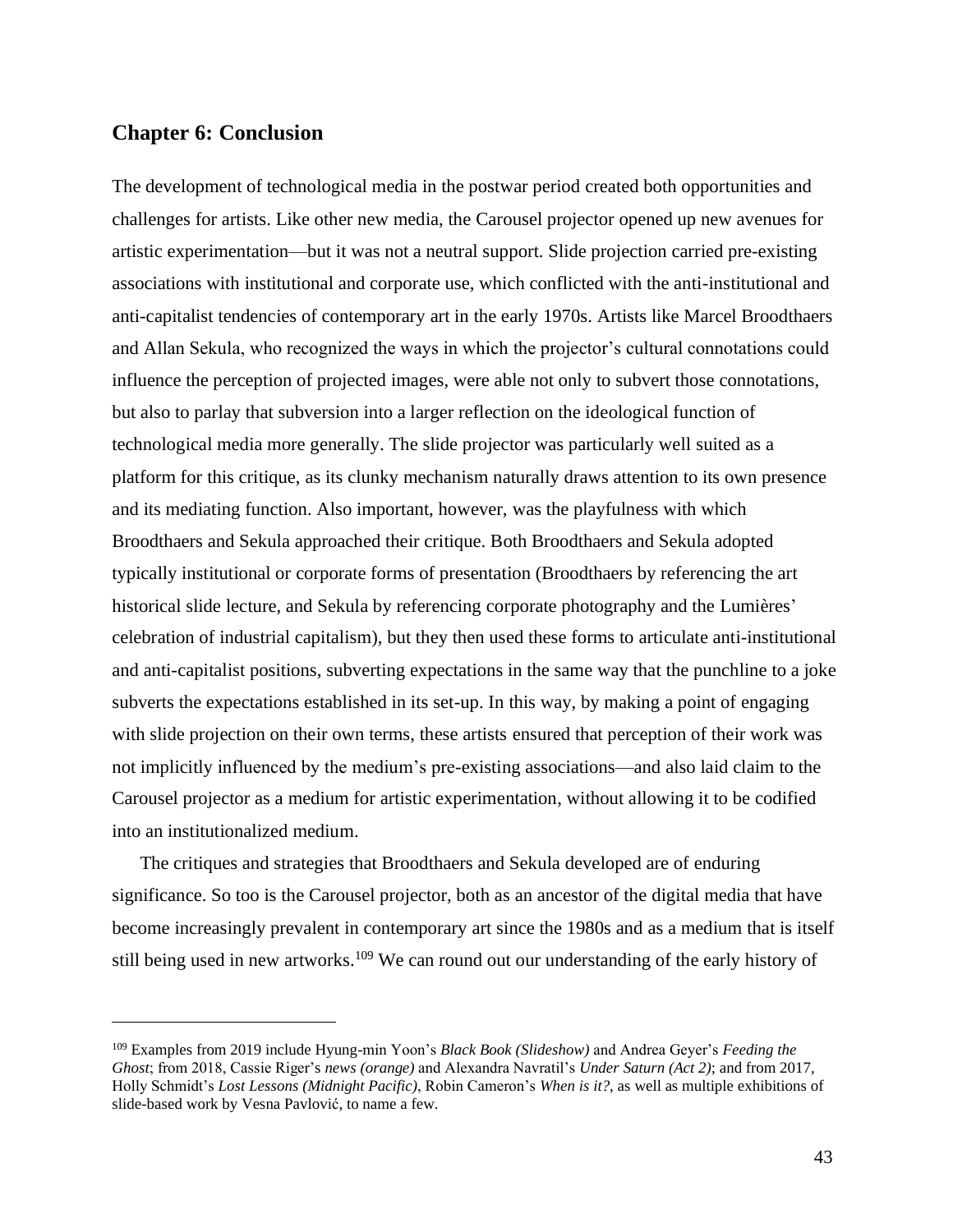slide projection, therefore, by considering it in the light of subsequent developments in projection as a technology, a cultural object, and an artistic medium.

The most notable event in this later history has been the development of digital projection, which has made analogue projection (both slide and motion picture) obsolete for most purposes. Most "slideshows" are now created digitally—and these digital slide presentations are even more commonplace than their analogue predecessors used to be. But while many artists work with software to create and manipulate images, and while many use digital projection to display interactive or video work, only a few have chosen to use digital projection to show sequences of still images—whether through PowerPoint, Keynote, or any other commercial "slide" software.<sup>110</sup> The only place where PowerPoint has not become a standard fixture, it would seem, is the art gallery.<sup>111</sup> Why have these digital systems not provided artists with an adequate substitute for analogue slide projection?<sup>112</sup> Answering this question will help us to understand more recent slide work—and it will also provide further evidence that the early work of artists like Broodthaers and Sekula helped to make later experimentation possible.

### **6.1 The presence of the projector**

In 2015, writing in what she presumed to be the "twilight" of the Carousel projector, Martha Langford argued that "as slide projection moves from industry to artisanship . . . the industrial trajectory of planned obsolescence—the logical progression to the new—is being interrupted by

<sup>110</sup> There are a number of people who have made creative use of digital slide software, but few are participants in the same contemporary art community which would claim artists like Broodthaers as members. (The website PowerPoint Heaven [\[http://pptheaven.mvps.org/,](http://pptheaven.mvps.org/) last updated January 13, 2013], for example, catalogues a number of illustrations, comics, animations, and games.)

Shannon Mattern was able to find eight artists to highlight in a recent *Art in America* article on PowerPointbased work, but much of their work makes use of PowerPoint as an image editing or animation tool, rather than strictly as a digital slide system. Shannon Mattern, "Using PowerPoint, Artists Ask How Performative Presentations Shape Our Thinking," Art in America, February 5, 2020, [https://www.artnews.com/art-in-america/features/artists](https://www.artnews.com/art-in-america/features/artists-using-powerpoint-critique-rhetorical-strategies-tan-lin-%20tony-cokes-david-byrne-1202676971/)[using-powerpoint-critique-rhetorical-strategies-tan-lin-](https://www.artnews.com/art-in-america/features/artists-using-powerpoint-critique-rhetorical-strategies-tan-lin-%20tony-cokes-david-byrne-1202676971/) tony-cokes-david-byrne-1202676971/.

<sup>111</sup> Contemporary art's aversion to PowerPoint was illustrated particularly clearly in the exhibition *Dreamlands: Immersive Cinema and Art, 1905–2016* at the Whitney Museum, which included two multimedia pieces that had originally included both slides and film (Jad Yulkut's *Destruct Film*, 1967, and Stan VanDerBeek's *Movie Mural*, 1968). In each case the film was replaced with a digital copy, while the slides continued to be projected using classic Kodaks.

<sup>112</sup> Orit Gat addresses these questions briefly in an article for *Rhizome*, presenting conclusions that overlap with mine to some extent. Gat also notes that PowerPoint does see use in artistic lecture-performances. Orit Gat, "Projected Projects: Slides, PowerPoints, Nostalgia, and a Sense of Belonging," *Rhizome* (blog), November 28, 2011, [https://rhizome.org/editorial/2011/nov/28/projected-projects-slides-powerpoints-nostalgia-an/.](https://rhizome.org/editorial/2011/nov/28/projected-projects-slides-powerpoints-nostalgia-an/)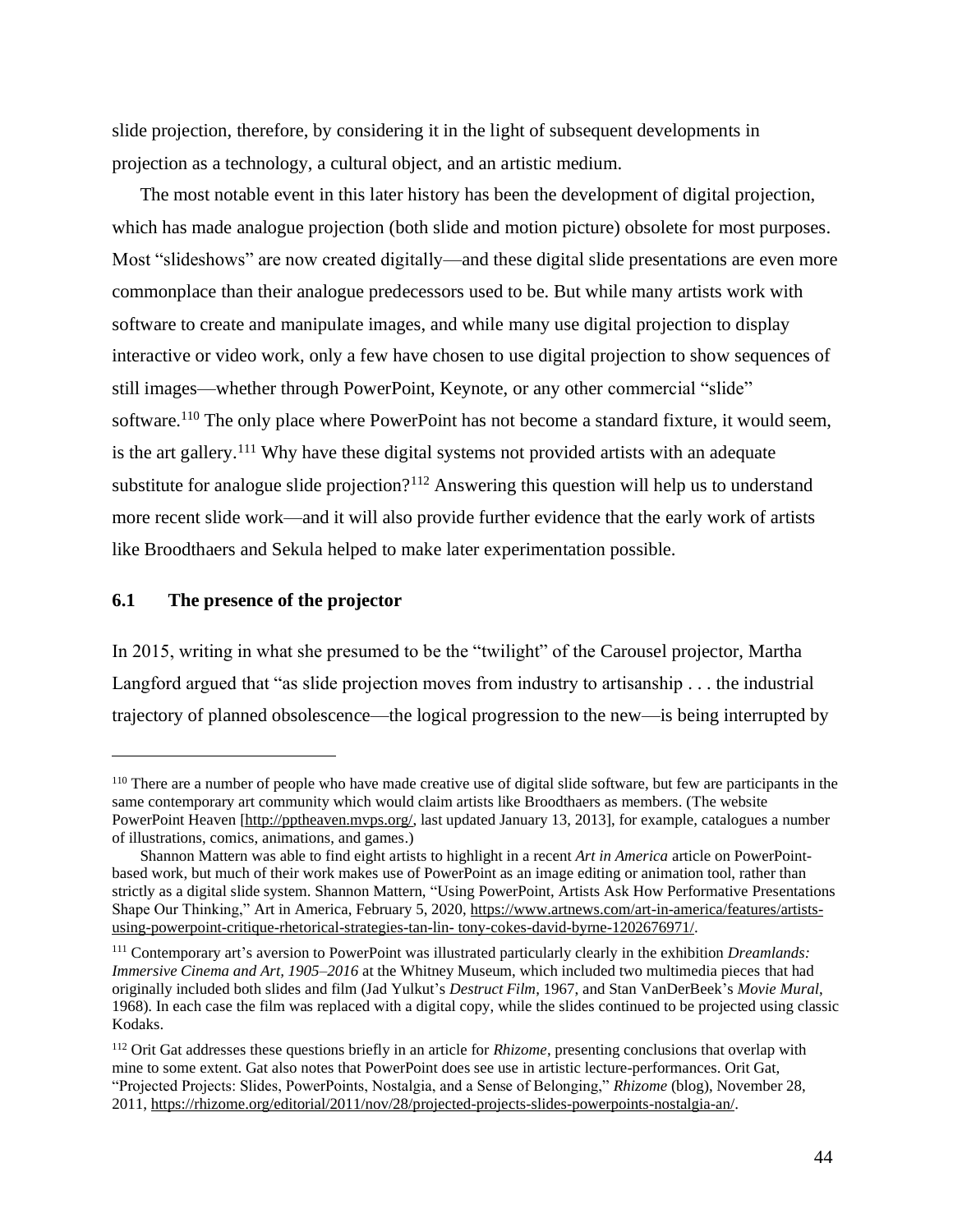new works of art that draw on pools of experience."<sup>113</sup> Looking at work by Mikko Canini and Sophie Jodoin, Langford concludes that digital projection lacks physical characteristics which appeal to artists. She writes, for example, that "the mechanical noise of the advancing machine inscribed itself in the collective memory as a rhythmic life force."<sup>114</sup> If these artworks treat the projector as a physical embodiment of temporality, then we see again that the appeal of the medium is that it draws attention to itself rather than effacing its own presence, transforming a reflection on the nature of the medium into a key component of the work.

Artists' slide projections are typically exhibited in ways that require the projector itself to be visible. Placed on a plinth, the projector may even be afforded a privileged presence usually reserved for sculpture. The physical placement of the projector in the gallery can help to attract attention to the apparatus, and this is spatial interruption is taken to the extreme in Canini's work: Langford writes that at BNLMTL 2014 "some visitors literally tripped over [his projectors], as [they] were fixed to the floor in a rectangular passageway."<sup>115</sup> The physical (or *bodily*) presence of the device is equally significant for Jodoin's *une certaine instabilité émotionelle* (2013–15). A study of fragmentation and fragility, this work consists of a series of drawings exhibited on a long table, and, on the other side of a dividing wall, a sequence of slides projected by a Carousel projector on a plinth. Even when the machine is out of sight, the "distinctive 'breathing' sound of the projector" permeates the space.<sup>116</sup> As Langford describes it, the design and effect of Jodoin's piece bears a notable resemblance to that of Broodthaers' *Bateau Tableau*; Langford writes that

Jodoin's work distinguishes itself in its refusal to resolve into discourse. Careful not to lead the viewer—her use of the authoritarian machine is boldly counter-intuitive— Jodoin rejects linearity, presenting both drawings and slides in no particular order, and as a work subject to additions and subtractions for the rest of its life. The discipline of the museum could threaten that plan, as we have seen, but Jodoin . . . will doubtless find strategies to preserve her project's openness to improvisation.<sup>117</sup>

<sup>&</sup>lt;sup>113</sup> Martha Langford, "When the Carousel Stops Turning . . . : What Shall We Say about the Slide Show?," *Intermédialités*, no. 24–25 (Automne 2014–Printemps 2015)[, https://doi.org/10.7202/1034158ar.](https://doi.org/10.7202/1034158ar)

<sup>&</sup>lt;sup>114</sup> Langford, "When the Carousel Stops Turning . . ."

<sup>&</sup>lt;sup>115</sup> Langford, "When the Carousel Stops Turning . . ."

<sup>&</sup>lt;sup>116</sup> Jodoin, quoted in Langford, "When the Carousel Stops Turning . . ."

<sup>&</sup>lt;sup>117</sup> Langford, "When the Carousel Stops Turning . . ."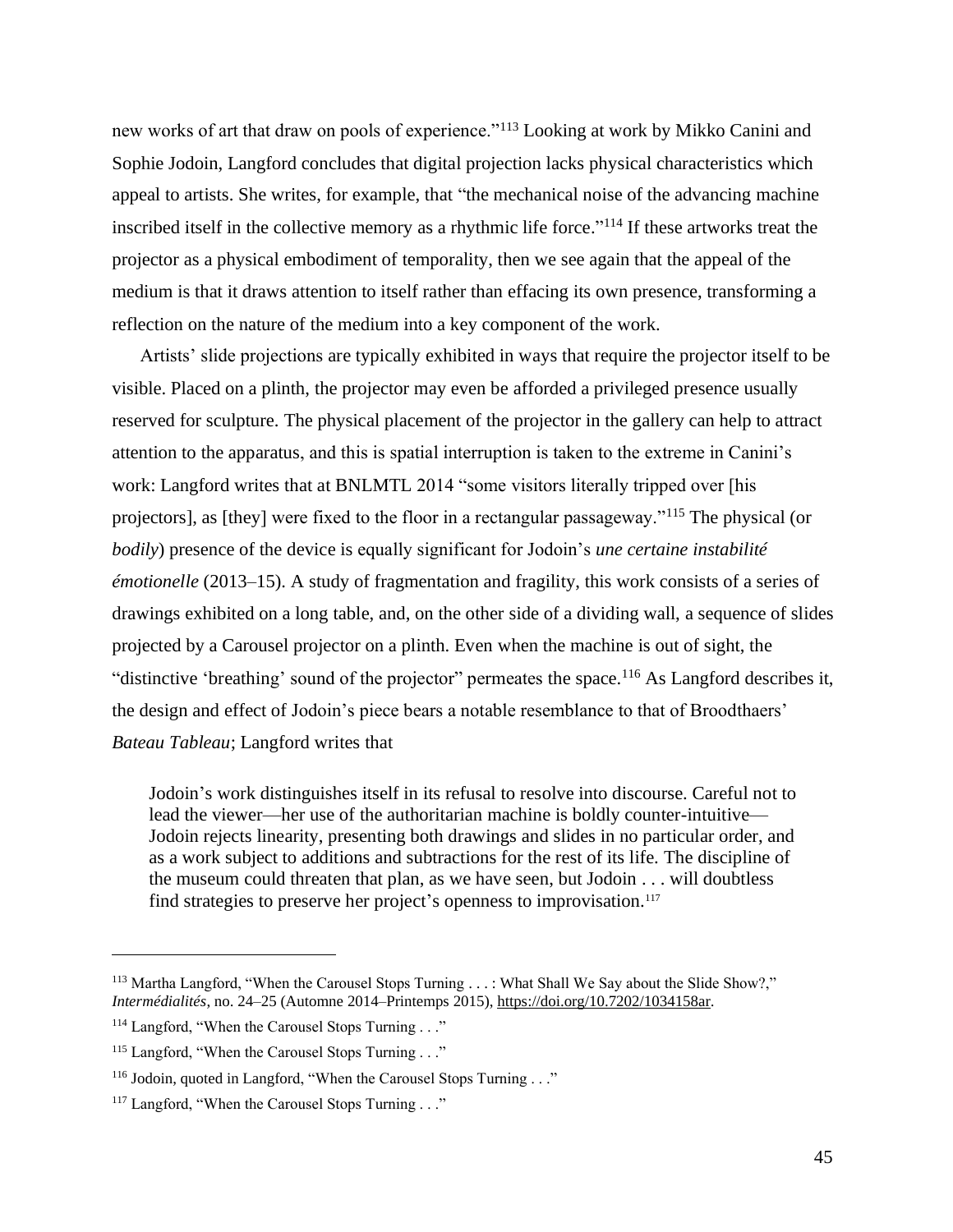These works require the Carousel projector because the analogue apparatus is more obstinately *present* than its digital successor. Compared to analogue projectors, digital devices are too silent, and too easily hidden. (In most exhibitions of slide-based work the projector is placed on a plinth in the space shared by artworks and viewers; digital projectors, by contrast, are often installed out of sight, suspended from the gallery ceiling.) $118$ 

Langford also shows that the slide projector provides a certain "historical distance" that appeals to artists; the outdated analogue medium can suggest obsolescence, failure, or fragility in a way that a modern digital projector naturally cannot. This gets to a key distinction between early artists' slide projections and more recent works. Artists like Broodthaers and Sekula were conscious of the cultural history of projection, but they nevertheless treated slide projection as a new medium. More recently, artists have tended to treat the projector more historically, drawing on their knowledge of its earlier uses in contemporary art, but also acknowledging the medium's (anticipated) demise.

## **6.2 PowerPoint and corporate vision**

The artistic rejection of digital slide projection has to do not only with hardware, but also with software. In the discursive history of slide projection that I outlined in Chapter 2, I argued that the discourse of corporate vision began with the Carousel projector. In so doing I diverged from the framework given by Jennifer Eisenhauer, on which I was drawing. Eisenhauer does not mention Carousel projection at all, and gives a different starting point for the discourse of corporate vision—the invention of PowerPoint in 1987.<sup>119</sup> Carousel projection and PowerPoint have a close history, however: PowerPoint was designed to make slides that looked like those that companies were already creating for use with Carousel and overhead projectors, and indeed the first versions of the program (which predated readily available digital projectors) were used to create images that could be printed to film or transparent plastic for use with analogue

<sup>&</sup>lt;sup>118</sup> There are of course a few exceptional cases where slide projectors are installed more discretely; as I mentioned in the previous chapter, Sekula's *Untitled Slide Sequence* has been installed with the projector on a plinth, but it has also been shown in a theatre-style arrangement, with the projector placed behind arranged seating.

<sup>&</sup>lt;sup>119</sup> Eisenhauer, "Next Slide Please," 207–208. The date for the invention of PowerPoint is given in Robert Gaskins, *Sweating Bullets: Notes about Inventing PowerPoint* (Vinland Books, 2012): 181.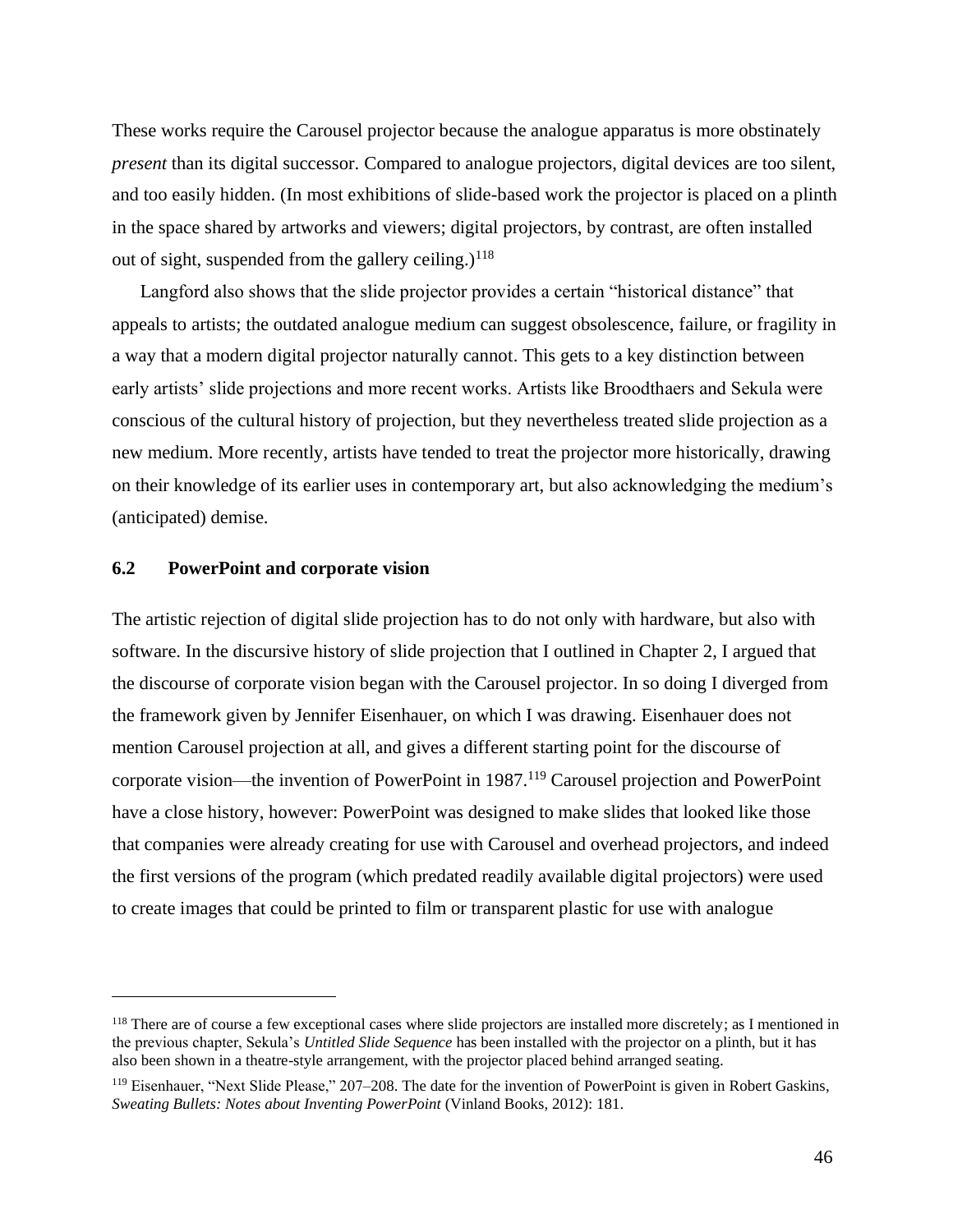projectors.<sup>120</sup> This is why I argue that PowerPoint represents a continuation of an alreadyestablished corporate discourse—even if it is in PowerPoint that this discourse finds its ultimate expression.

This clarification of PowerPoint's connection with the corporate discourse helps to explain why PowerPoint is unpopular with artists. If the invention of the Carousel projector marked the shift from scientific to corporate discourse, then it also marked a moment when the discursive significance of the medium was somewhat pliable. It was in this context of invention and transformation that artists like Broodthaers and Sekula were able to lay a claim to the medium, connecting it to another discourse—that of contemporary artmaking. Like the early amateur photographers celebrated by Foucault, these artists capitalized on the relative freedom offered by a new artistic form. Unlike the early photographers, however, they connected their playful experimentation with a satirical criticality, through which they defended their use of the medium from the risk of institutionalization or commercialization—a strategy which has since been maintained by later artists, as Langford's description of Jodoin's work shows.

PowerPoint, meanwhile, was born into the corporate discourse, leading not to a transformation of the discourse but rather to its intensification. While the analogue slide projector made it equally easy to display any photograph (or indeed, any translucent image, as Bruno Munari's collaged slides showed), PowerPoint was specifically designed to create business presentations full of charts and bulleted lists.<sup>121</sup> Where the Carousel projector had been sold as an affordable consumer product, furthermore, PowerPoint required thousands of dollars of computer and display equipment to use. While the software technically could have been used for more unusual purposes, it did not encourage experimentation. As a result, artists did not lay claim to PowerPoint (or to any subsequent slideshow software) when it was new, nor did they establish an early precedent for digital slide projection on which later artists could build. The social perception of PowerPoint has now become so negative (and so connected to corporate and

<sup>&</sup>lt;sup>120</sup> Robert Gaskins, who led the team that created PowerPoint, has written an autobiographical history of the software, *Sweating Bullets: Notes about Inventing PowerPoint* (Vinland Books, 2012). The original output formats are described on pages 15–19.

<sup>&</sup>lt;sup>121</sup> The design for PowerPoint was based on an informal study of existing business presentations; see Gaskins, *Sweating Bullets*, 33 and 88–89. Gaskins even writes that "despite my finding that over 90% of individual U.S. classrooms still contained an overhead projector in 1985, I did not for a moment suggest targeting educational customers. PowerPoint was a business product." *Sweating Bullets*, 117.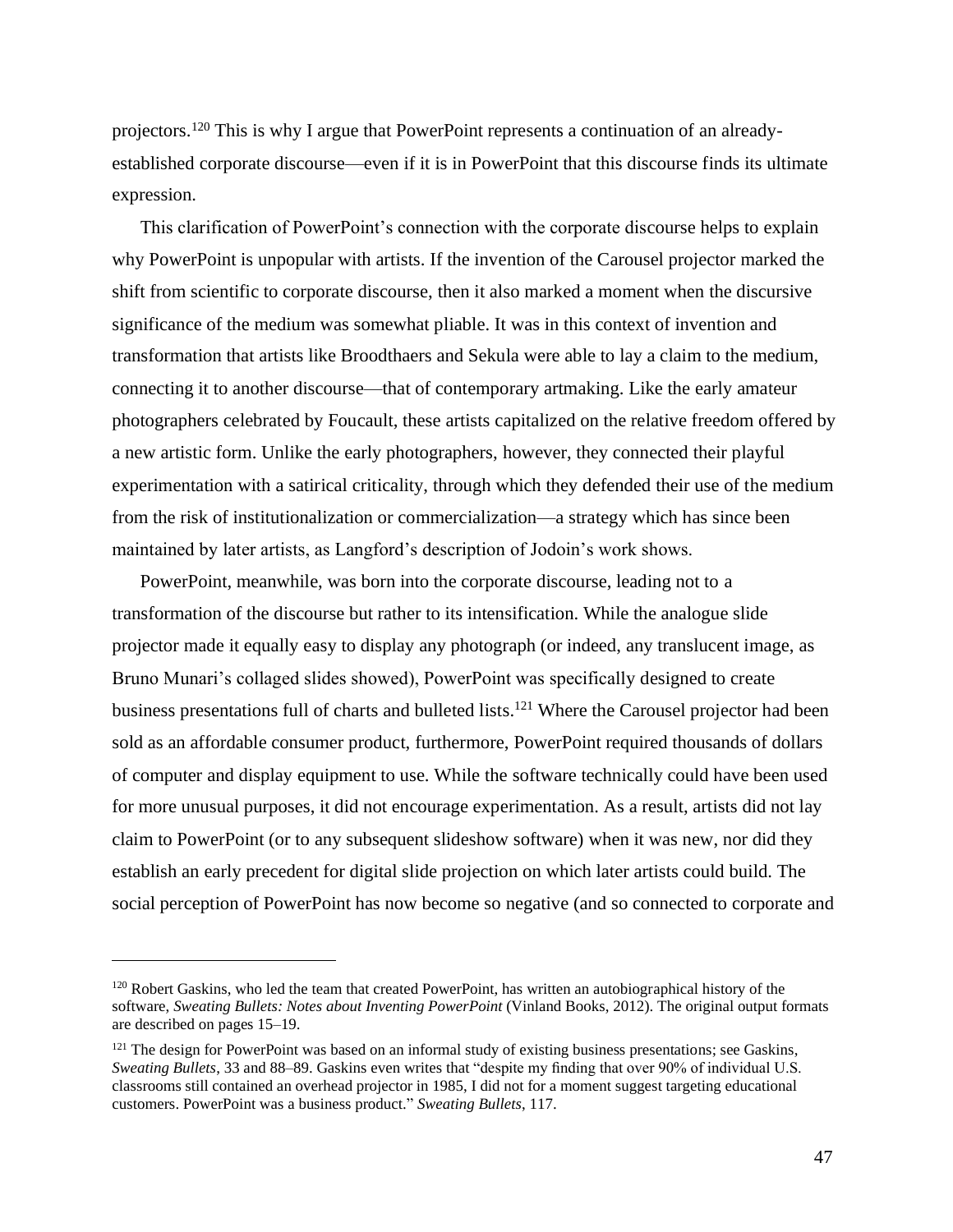institutional drudgery) that it would be difficult to make meaningful or nuanced artistic use of the technology. In Chapter 4 I noted how difficult it is to make playful use of an apparatus that has come to be associated with "serious" use (that is, use in support of a dominant system of power). PowerPoint has always been used in a "serious" way—whereas the Carousel projector, although derived from corporate technology, was marketed for amateur use, and was thus much easier for artists to treat playfully and experimentally.

As a result, while PowerPoint has become the ultimate corporate medium, artists have now inherited sole ownership of the Carousel projector. Those who write about the obsolescence of slide projection are therefore be somewhat mistaken; as a medium for contemporary art, the slide projector is not at all obsolete. Indeed, the obsolescence of analogue projection for corporate and institutional has arguably been a boon to its artistic use, as it has transformed slide projection into a purely artistic tool. The end of corporate and institutional slide projection has also complicated the medium's historical and cultural connotations in a way that artists like Canini and Jodoin are happy to exploit. Although film and processing are growing harder to come by, artists continue to create new slide sequences, and it may be some time yet before the Carousel projector loses relevance as an artistic medium.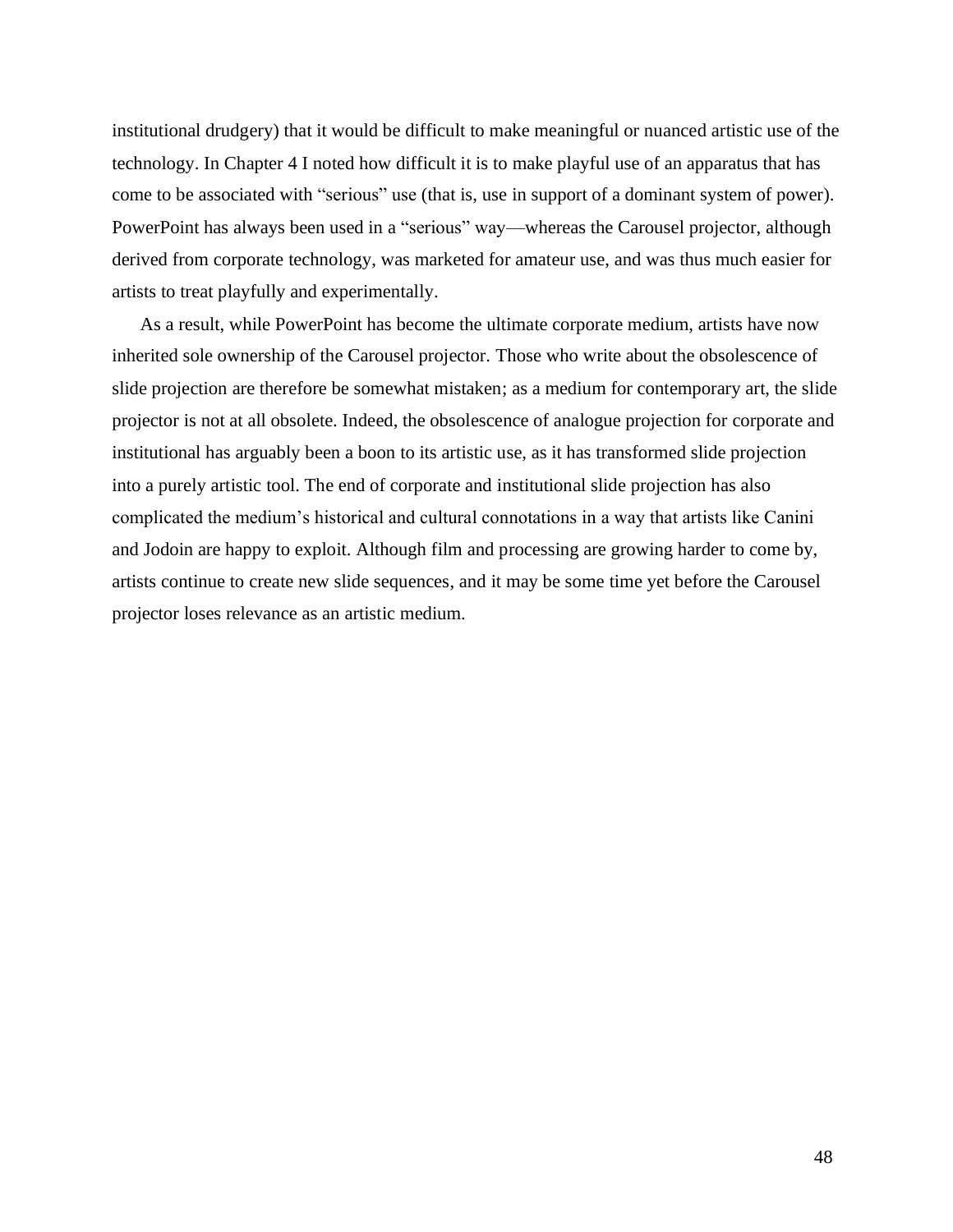## **References**

- Allan Sekula Studio. "C.V." Accessed October 26, 2020. [https://www.allansekulastudio.org/cv.html.](https://www.allansekulastudio.org/cv.html)
- Baetens, Jan, and Hilde Van Gelder, eds. *Critical Realism in Contemporary Art: Around Allan Sekula's Photography*. Leuven: Leuven University Press, 2006.
- Baudry, Jean-Louis. "Ideological Effects of the Basic Cinematographic Apparatus." Translated by Alan Williams. *Film Quarterly* 28, no. 2 (1975): 39–47. [https://doi.org/10.2307/1211632.](https://doi.org/10.2307/1211632)
- Beirut Art Centre. "Allan Sekula · Photography at Work," 2017. [http://www.beirutartcenter.org/en/exhibitions/allan-sekula-photography-at-work.](http://www.beirutartcenter.org/en/exhibitions/allan-sekula-photography-at-work)
- Bertacchi, Massimo. "Early 35mm Cameras," September 23, 2017. [http://corsopolaris.net/supercameras/early/early\\_135.html.](http://corsopolaris.net/supercameras/early/early_135.html)
- Bowman, John S. *The World Almanac of the Vietnam War*. New York: Pharos Books, 1986. [https://archive.org/details/worldalmanacofvi0000unse/.](https://archive.org/details/worldalmanacofvi0000unse/)
- Broodthaers, Marcel. *Ceci Est Une Pipe/This Is a Pipe/Dies Ist Eine Pfeife*. Leuven: MERZ, 2001.
- ———. *Un Voyage En Mer Du Nord*. Brussels: Hossmann, 1973.
- Bruyn, Eric C. H. de. "Bateau/Tableau/Drapeau: On Eran Schaerf's and Eva Meyer's *Pro Testing* and the Contemporary Politics of Allegory." In *Allegorie: DFG-Symposion 2014*, edited by Ulla Haselstein, 697–728. Berlin: De Gruyter, 2016. [https://doi.org/10.1515/9783110333657-028.](https://doi.org/10.1515/9783110333657-028)
- Buchloh, Benjamin H. D. "Conceptual Art 1962–1969: From the Aesthetic of Administration to the Critique of Institutions." *October* 55 (1990): 105–143. [https://doi.org/10.2307/778941.](https://doi.org/10.2307/778941)
- ———. "Open Letters, Industrial Poems." *October* 42 (1987): 67–100. [https://doi.org/10.2307/778268.](https://doi.org/10.2307/778268)
- Campoli Presti. "Bateau Tableau 1973." Accessed December 9, 2020. [https://www.campolipresti.com/exhibitions/bateau-tableau-1973.](https://www.campolipresti.com/exhibitions/bateau-tableau-1973)
- Considine, Liam. "Screen Politics: Pop Art and the Atelier Populaire." Tate Papers, Autumn 2015. [https://www.tate.org.uk/research/publications/tate-papers/24/screen-politics-pop-art](https://www.tate.org.uk/research/publications/tate-papers/24/screen-politics-pop-art-and-the-atelier-populaire)[and-the-atelier-populaire.](https://www.tate.org.uk/research/publications/tate-papers/24/screen-politics-pop-art-and-the-atelier-populaire)
- *Dark Waters*. Paris: Galerie Chantal Crousel, 2014. Published to accompany the exhibition *Dark Waters*, June 12–July 26, 2014.
- Daston, Lorraine, and Peter Galison. "The Image of Objectivity." *Representations* 40, Special Issue: Seeing Science (Autumn 1992): 81–128. [https://doi.org/10.2307/2928741.](https://doi.org/10.2307/2928741)
- Davenport, Michelle. "Cinema Glass Slides Political Ads." National Film and Sound Archive of Australia. Accessed October 23, 2020. [https://www.nfsa.gov.au/latest/cinema-glass](https://www.nfsa.gov.au/latest/cinema-glass-slides-political-party-campaign-advertisements)[slides-political-party-campaign-advertisements.](https://www.nfsa.gov.au/latest/cinema-glass-slides-political-party-campaign-advertisements)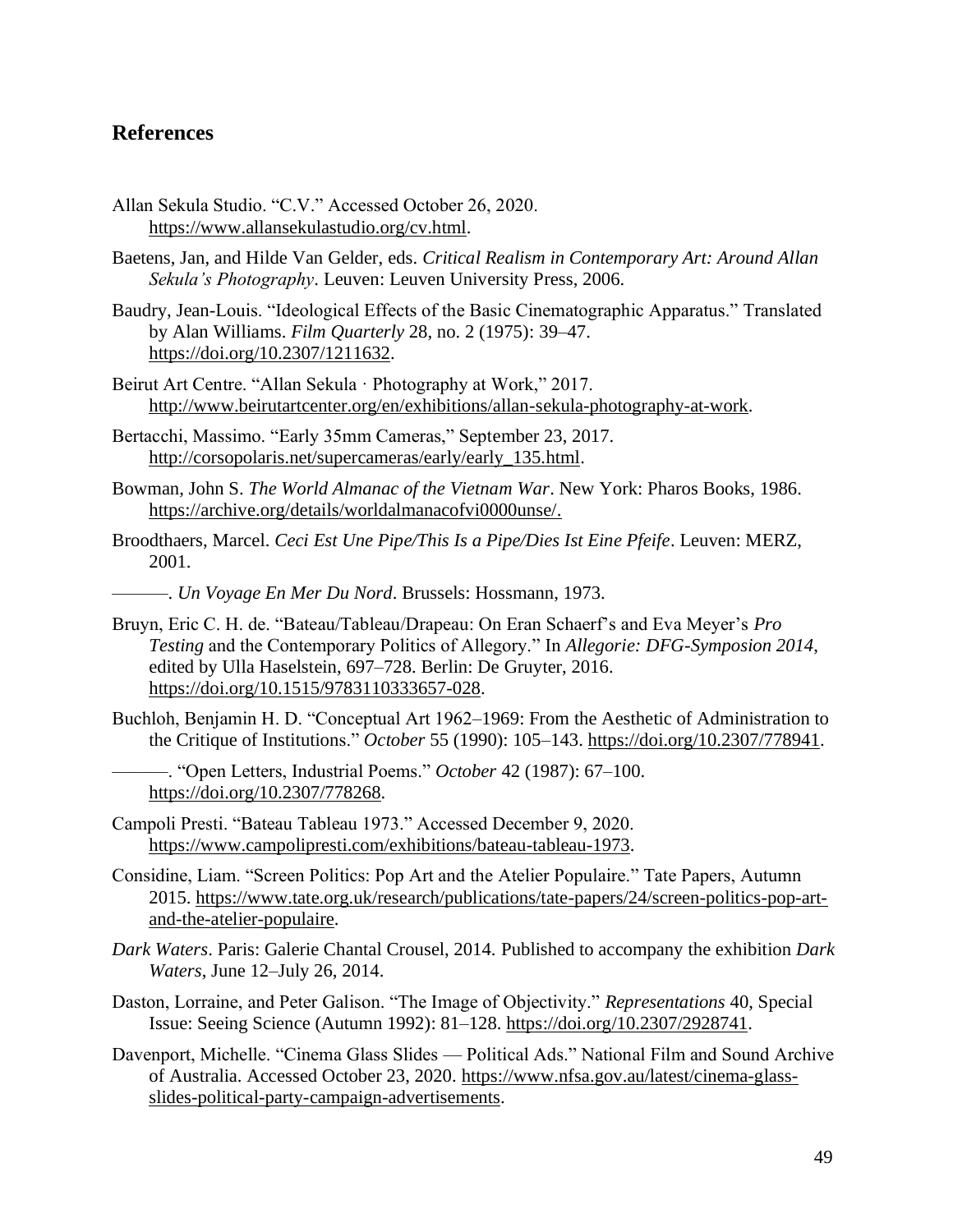- David Roberts Art Foundation. "Exhibition: Orpheus Twice. [. . .]." Accessed December 9, 2020. [http://davidrobertsartfoundation.com/exhibition/the-to-have-seen/.](http://davidrobertsartfoundation.com/exhibition/the-to-have-seen/)
- De Duve, Thierry. "Figure Zero." In *Marcel Broodthaers: A Retrospective*, 31–39. New York: Museum of Modern Art, 2016. Catalogue for the exhibition *Marcel Broodthaers: A Retrospective*, shown at the Museum of Modern Art, New York, February 14–May 15, 2016, at the Museo Reina Sofía, October 4, 2016–January 9, 2017 and at the Kunstsammlung Nordrhein-Westfalen, Düsseldorf, March 4–June 11, 2017.
- Dickhoff, Wilfried, and Bernard Marcadé. *Marcel Broodthaers*. Edited by Marie-Puck Broodthaers. London: Thames & Hudson, 2013.
- DigitalSlides. "81 Slides for a Kodak Slide Tray?" Accessed October 11, 2020. [https://www.digitalslides.co.uk/wp-2013/81-slides-for-a-kodak-slide-tray/.](https://www.digitalslides.co.uk/wp-2013/81-slides-for-a-kodak-slide-tray/)
- Eisenhauer, Jennifer F. "Next Slide Please: The Magical, Scientific, and Corporate Discourses of Visual Projection Technologies." *Studies in Art Education* 47, no. 3 (April 2006): 198–214. [https://doi.org/10.1080/00393541.2006.11650082.](https://doi.org/10.1080/00393541.2006.11650082)
- Foucault, Michel. "Ceci n'est pas une pipe." *Les Cahiers du Chemin* 2 (January 1968): 79–105.
- ———. "Photogenic Painting/La peinture photogénique." In *Gérard Fromanger*, 81–105. Revisions 2. Black Dog, 1999.
- Freud, Sigmund. *Jokes and Their Relation to the Unconscious*. Translated by James Strachey. New York: W. W. Norton, 1960.
- Gaskins, Robert. *Sweating Bullets: Notes about Inventing PowerPoint*. Vinland Books, 2012.
- Gat, Orit. "Projected Projects: Slides, PowerPoints, Nostalgia, and a Sense of Belonging." *Rhizome* (blog), November 28, 2011. [https://rhizome.org/editorial/2011/nov/28/projected](https://rhizome.org/editorial/2011/nov/28/projected-projects-slides-powerpoints-nostalgia-an/)[projects-slides-powerpoints-nostalgia-an/.](https://rhizome.org/editorial/2011/nov/28/projected-projects-slides-powerpoints-nostalgia-an/)
- Generali Foundation. "Collection," 2007. [http://foundation.generali.at/en/info/archive/2009-](http://foundation.generali.at/en/info/archive/2009-2007/exhibitions/collection.html) [2007/exhibitions/collection.html.](http://foundation.generali.at/en/info/archive/2009-2007/exhibitions/collection.html)
- "Graphic Design by Lustig and Munari at the Museum of Modern Art." Museum of Modern Art, 1955. [https://assets.moma.org/documents/moma\\_press-release\\_326004.pdf.](https://assets.moma.org/documents/moma_press-release_326004.pdf) Press release for the exhibition *Two Graphic Designers: Alvin Lustig and Bruno Munari* at the Museum of Modern Art, New York, October 18–November 27, 1955.
- Haidu, Rachel. *The Absence of Work*. Cambridge, Massachusetts: MIT Press, 2010.
- Hakkens, Anna. *Marcel Broodthaers: Projections*. Eindhoven: Van Abbemuseum, 1994. Published in connection with the exhibition series *Marcel Broodthaers: Slide Projections* at the Stedelijk Van Abbemuseum, Eindhoven, September 13, 1992–July 4, 1993.
- Hallin, Daniel C. "The Media, the War in Vietnam, and Political Support: A Critique of the Thesis of an Oppositional Media." *The Journal of Politics* 46, no. 1 (February 1984): 2–24. [https://doi.org/10.2307/2130432.](https://doi.org/10.2307/2130432)
- Irvine, Betty Jo. *Slide Libraries: A Guide for Academic Institutions and Museums.* Littleton, Colorado: Libraries Unlimited, 1974.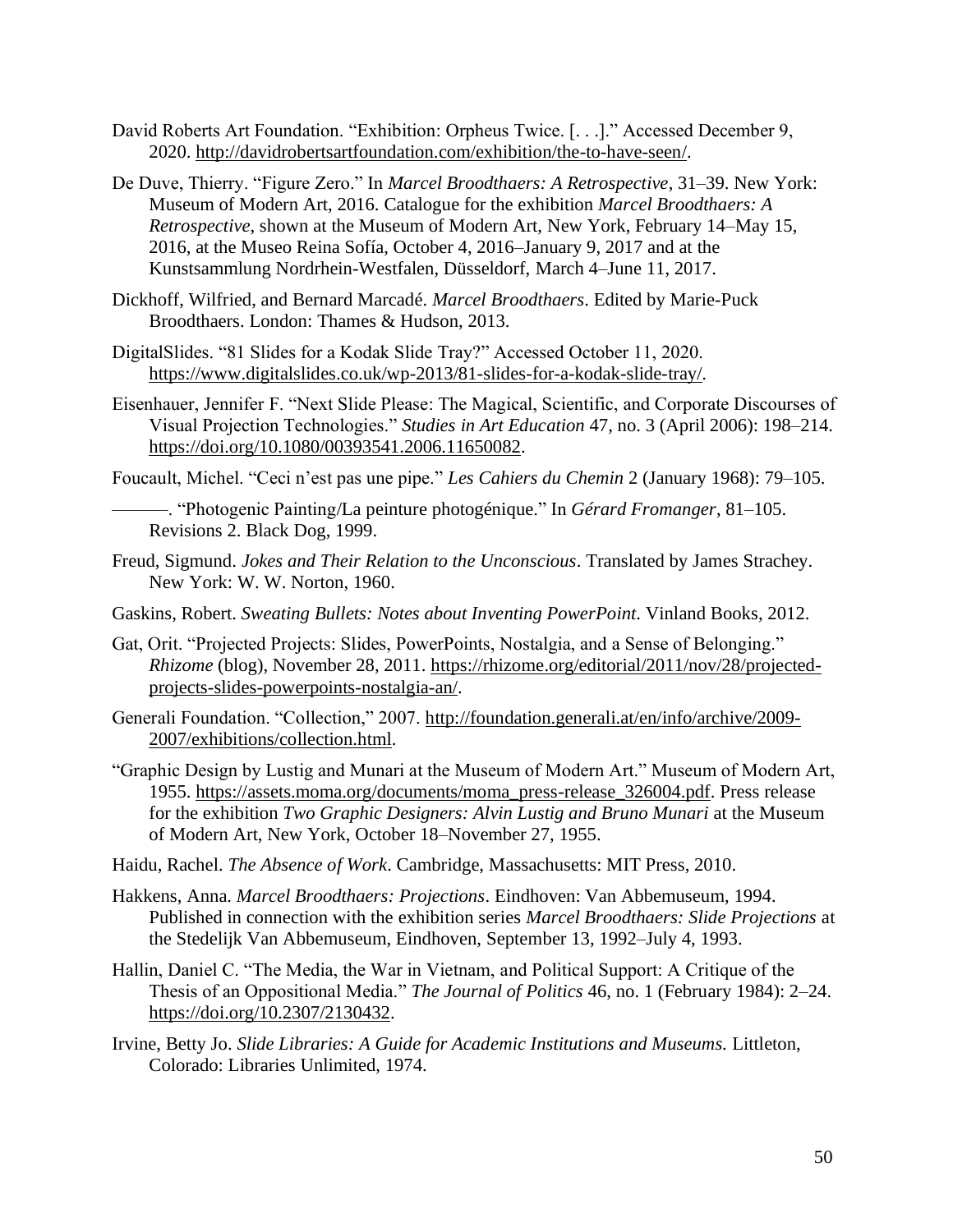- Kohl, Allan T. "Revisioning Art History: How a Century of Change in Imaging Technologies Helped to Shape a Discipline." *VRA Bulletin* 39, no. 1 (December 2012).
- Krauss, Rosalind. *"A Voyage on the North Sea": Art in the Age of the Post-Medium Condition*. London: Thames & Hudson, 1999.

———. "The Angel of History." *October*, no. 134 (2010): 111–21.

- Langford, Martha. "When the Carousel Stops Turning . . . : What Shall We Say about the Slide Show?" *Intermédialités*, no. 24–25 (Automne 2014–Printemps 2015). [https://doi.org/10.7202/1034158ar.](https://doi.org/10.7202/1034158ar)
- Learn About Movie Posters. "Glass Slides." Accessed September 4, 2020. [http://www.learnaboutmovieposters.com/newsite/index/articles/glassslides.asp.](http://www.learnaboutmovieposters.com/newsite/index/articles/glassslides.asp)
- Leighton, Howard B. "The Lantern Slide and Art History." *History of Photography* 8, no. 2 (April 1984): 107–18. [https://doi.org/10.1080/03087298.1984.10442204.](https://doi.org/10.1080/03087298.1984.10442204)
- Lonidier, Fred. "Being There with Fred Lonidier, MFA '73." Triton Magazine, May 3, 2019. [https://tritonmag.com/fred/.](https://tritonmag.com/fred/)
- ———. *Body Bags: Sign Protesting the Removal of the Work by University Authorities*. May 1970. UC San Diego Library. [https://library.ucsd.edu/dc/object/bb93219968.](https://library.ucsd.edu/dc/object/bb93219968)
- Michael Mandelbaum, "Vietnam: The Television War," *Daedalus* 111, no. 4, (1982): 157–69.
- Männig, Maria. "Bruno Meyer and the Invention of Art Historical Slide Projection." In *Photo-Objects: On the Materiality of Photographs and Photo Archives*, 275–290. Berlin: Max-PlanckGesellschaft zur Förderung der Wissenschaften, 2019. [https://www.mprl](https://www.mprl-series.mpg.de/studies/12/index.html)[series.mpg.de/studies/12/index.html.](https://www.mprl-series.mpg.de/studies/12/index.html)
- Marian Goodman Gallery. "Marcel Broodthaers, Caricatures: Grandville, 1967." Accessed August 12, 2020. [https://www.mariangoodman.com/exhibitions/30-marcel-broodthaers-and](https://www.mariangoodman.com/exhibitions/30-marcel-broodthaers-and-james-lee-byars/works/artworks29174/)[james-lee-byars/works/artworks29174/.](https://www.mariangoodman.com/exhibitions/30-marcel-broodthaers-and-james-lee-byars/works/artworks29174/)
- Museu d'Art Contemporani de Barcelona. "A Voyage on the North Sea, 1973-1974." Accessed March 9, 2020. [https://www.macba.cat/en/art-artists/artists/broodthaers-marcel/voyage](https://www.macba.cat/en/art-artists/artists/broodthaers-marcel/voyage-north-sea-0)[north-sea-0.](https://www.macba.cat/en/art-artists/artists/broodthaers-marcel/voyage-north-sea-0)
- Mattern, Shannon. "Using PowerPoint, Artists Ask How Performative Presentations Shape Our Thinking." *Art in America*, February 5, 2020. [https://www.artnews.com/art-in](https://www.artnews.com/art-in-america/features/artists-using-powerpoint-critique-rhetorical-strategies-tan-lin-tony-cokes-david-byrne-1202676971/)[america/features/artists-using-powerpoint-critique-rhetorical-strategies-tan-lin-tony-cokes](https://www.artnews.com/art-in-america/features/artists-using-powerpoint-critique-rhetorical-strategies-tan-lin-tony-cokes-david-byrne-1202676971/)[david-byrne-1202676971/.](https://www.artnews.com/art-in-america/features/artists-using-powerpoint-critique-rhetorical-strategies-tan-lin-tony-cokes-david-byrne-1202676971/)
- Museum of Modern Art. "Marcel Broodthaers. Projection Sur Caisse (Projection on Crate). 1968," n.d. [https://www.moma.org/audio/playlist/25/462.](https://www.moma.org/audio/playlist/25/462)
- McKeever. "A Brief History of Slide Projectors." Kodak, 2004. [http://resources.kodak.com/support/pdf/en/manuals/slideProj/history.pdf.](http://resources.kodak.com/support/pdf/en/manuals/slideProj/history.pdf)
- MoMA. "Meta-Monumental Garage Sale," 2012. [https://www.moma.org/calendar/performance/1261.](https://www.moma.org/calendar/performance/1261)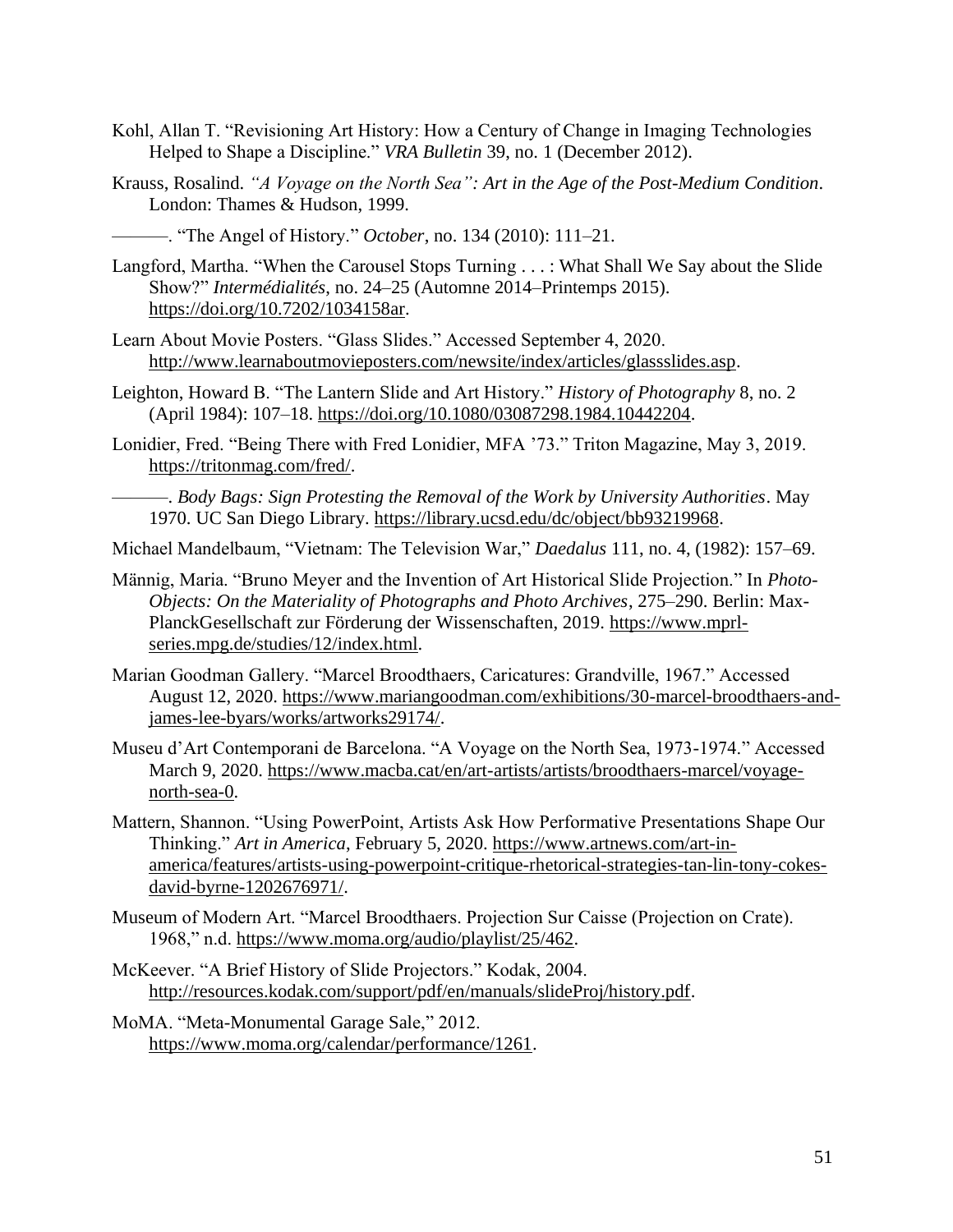- Moser, Gabrielle. "Photographing Imperial Citizenship: The Colonial Office Visual Instruction Committee's Lanternslide Lectures, 1900–1945." *Journal of Visual Culture* 16, no. 2 (August 2017): 190–224. [https://doi.org/10.1177/1470412917710826.](https://doi.org/10.1177/1470412917710826)
- Musser, Charles. "Toward a History of Screen Practice." *Quarterly Review of Film Studies* 9, no. 1 (January 1984): 59-69. [https://doi.org/10.1080/10509208409361190.](https://doi.org/10.1080/10509208409361190)
- Nelson, Robert S. "The Slide Lecture, or the Work of Art 'History' in the Age of Mechanical Reproduction." *Critical Inquiry* 26, no. 3, (2000): 414–34.

"PowerPoint Heaven," January 13, 2013. [http://pptheaven.mvps.org/.](http://pptheaven.mvps.org/)

- Reiser, Robert A. "A History of Instructional Design and Technology: Part I: A History of Instructional Media." *Educational Technology Research and Development* 49, no. 1 (2001): 53–64.
- Rule, Dan. "Octopus 14: Nothing Beside Remains." Raven, 2014. [https://ravencontemporary.wordpress.com/portfolio/octopus-14-nothing-beside-remains](https://ravencontemporary.wordpress.com/portfolio/octopus-14-nothing-beside-remains-dan-rule/)[dan-rule/.](https://ravencontemporary.wordpress.com/portfolio/octopus-14-nothing-beside-remains-dan-rule/)
- Sarvas, Risto, and David M. Frohlich. *From Snapshots to Social Media – The Changing Picture of Domestic Photography*. London: Springer, 2011.
- Scheunemann, Dietrich. *Avant-Garde/Neo-Avant-Garde*. Amsterdam: Rodopi, 2005.
- Schultz, Deborah. *Marcel Broodthaers: Strategy and Dialogue*. Oxford: Peter Lang, 2007.
- Schütz, Heinz. "KUNSTFORUM International, Band 209: Dokumentationskunst." Ingrid Wildi Merino, 2011. [http://ingridwildimerino.net/txt-Galerie\\_Traverse.php.](http://ingridwildimerino.net/txt-Galerie_Traverse.php)
- Sekula, Allan. "Aerospace Folktales." In *Photography against the Grain: Essays and Photo Works, 1973-1983*, 105–164. Halifax: Nova Scotia College of Art and Design, 1984.
- Sekula, Allan. "Allan Sekula: Réalisme critique/The Critical Realism of Allan Sekula." By Pascal Beausse. *Art Press*, November 1998.
- Sekula, Allan. "Reading an Archive: Photography Between Labor and Capital." In *The Photography Reader*, edited by Liz Wells, 444–452. London: Routledge, 2002.
- Sekula, Allan, and Carles Guerra. "Found Paintings, Disassembled Movies, World Images." *Grey Room* 55 (April 2014): 130–41. [https://doi.org/10.1162/GREY\\_a\\_00144.](https://doi.org/10.1162/GREY_a_00144)
- Shepard, Elizabeth. "The Magic Lantern Slide in Entertainment and Education, 1860–1920." *History of Photography* 11, no. 2 (April 1987): 91–108. [https://doi.org/10.1080/03087298.1987.10443777.](https://doi.org/10.1080/03087298.1987.10443777)
- Silent Cinema Society. "Lantern Slides." Accessed September 4, 2020. [https://web.archive.org/web/20171017234030/https://www.silentcinemasociety.org/glass](https://web.archive.org/web/20171017234030/https:/www.silentcinemasociety.org/glass-lantern-slides/)[lantern-slides/.](https://web.archive.org/web/20171017234030/https:/www.silentcinemasociety.org/glass-lantern-slides/)
- Skinner, James M. "Workers Leaving the Lumière Factory and Other Lumière Shorts." In *The Concise Routledge Encyclopedia of the Documentary Film*, 1012–1015. New York: Routledge, 2013.
- Soussloff, Catherine M. *Foucault on Painting*. Minneapolis: University of Minnesota Press, 2017.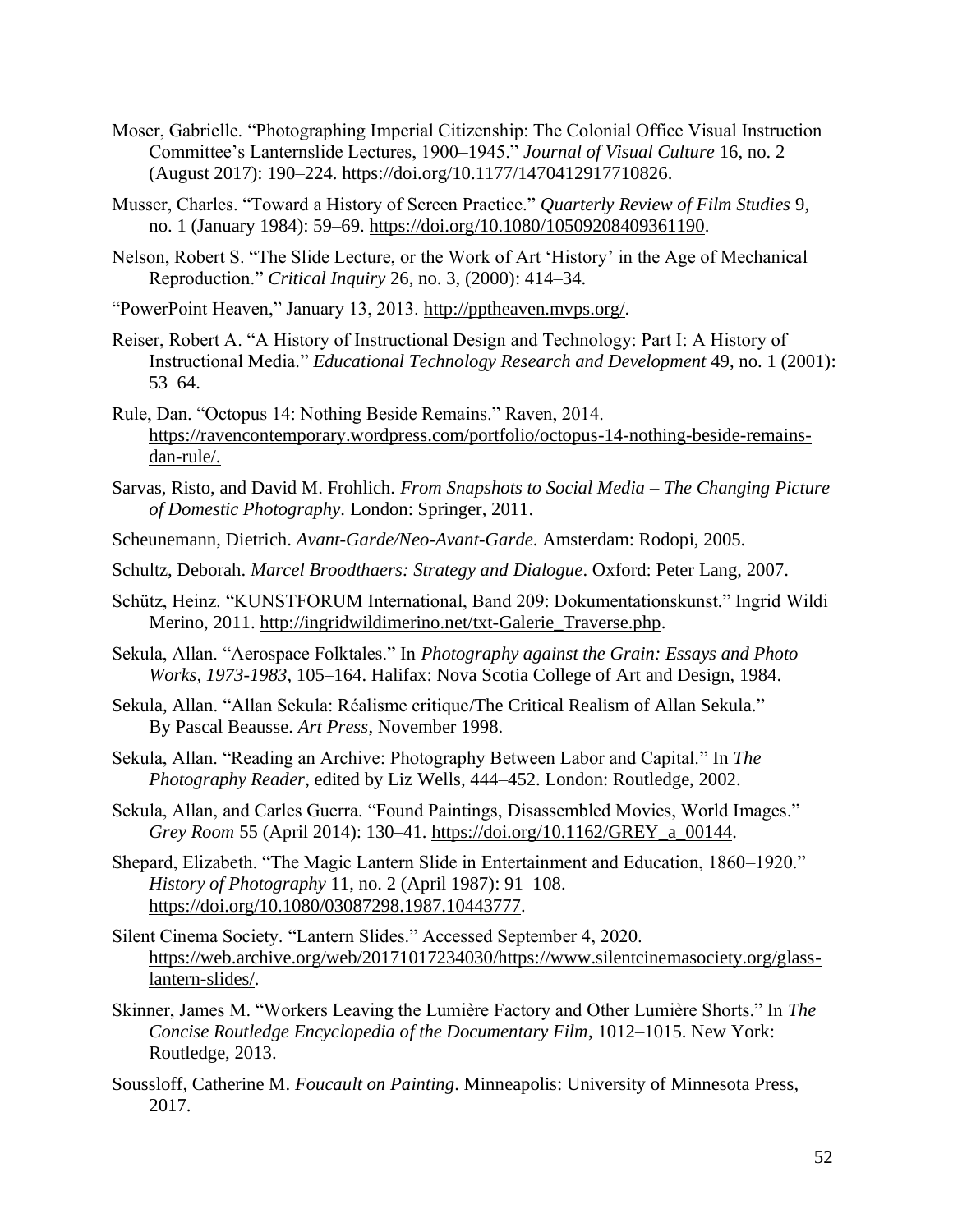- Szeman, Imre, and Maria Whiteman. "Oil Imag(e)Inaries: Critical Realism and the Oil Sands." *Imaginations* 3, no. 2 (September 6, 2012). [https://doi.org/10.17742/IMAGE.sightoil.3-2.5.](https://doi.org/10.17742/IMAGE.sightoil.3-2.5)
- Television History The First 75 Years. "Television Facts and Statistics 1939 to 2000." Accessed October 10, 2020. [http://www.tvhistory.tv/facts-stats.htm.](http://www.tvhistory.tv/facts-stats.htm)
- "Two Graphic Designers: Alvin Lustig and Bruno Munari" (Museum of Modern Art, 1955), [https://assets.moma.org/documents/moma\\_master-checklist\\_326003.pdf.](https://assets.moma.org/documents/moma_master-checklist_326003.pdf) Checklist for the exhibition *Two Graphic Designers: Alvin Lustig and Bruno Munari* at the Museum of Modern Art, New York, October 18–November 27, 1955.
- Walker. "Bateau Tableau." Accessed May 5, 2020. [https://walkerart.org/collections/artworks/bateau-tableau.](https://walkerart.org/collections/artworks/bateau-tableau)
- Ward, Janet. *Weimar Surfaces: Urban Visual Culture in 1920s Germany*. Berkeley: University of Calfornia Press, 2001.
- Young, Benjamin James. "Sympathetic Materialism: Allan Sekula's Photo-Works, 1971–2000." PhD dissertation, University of California, Berkeley, 2018.